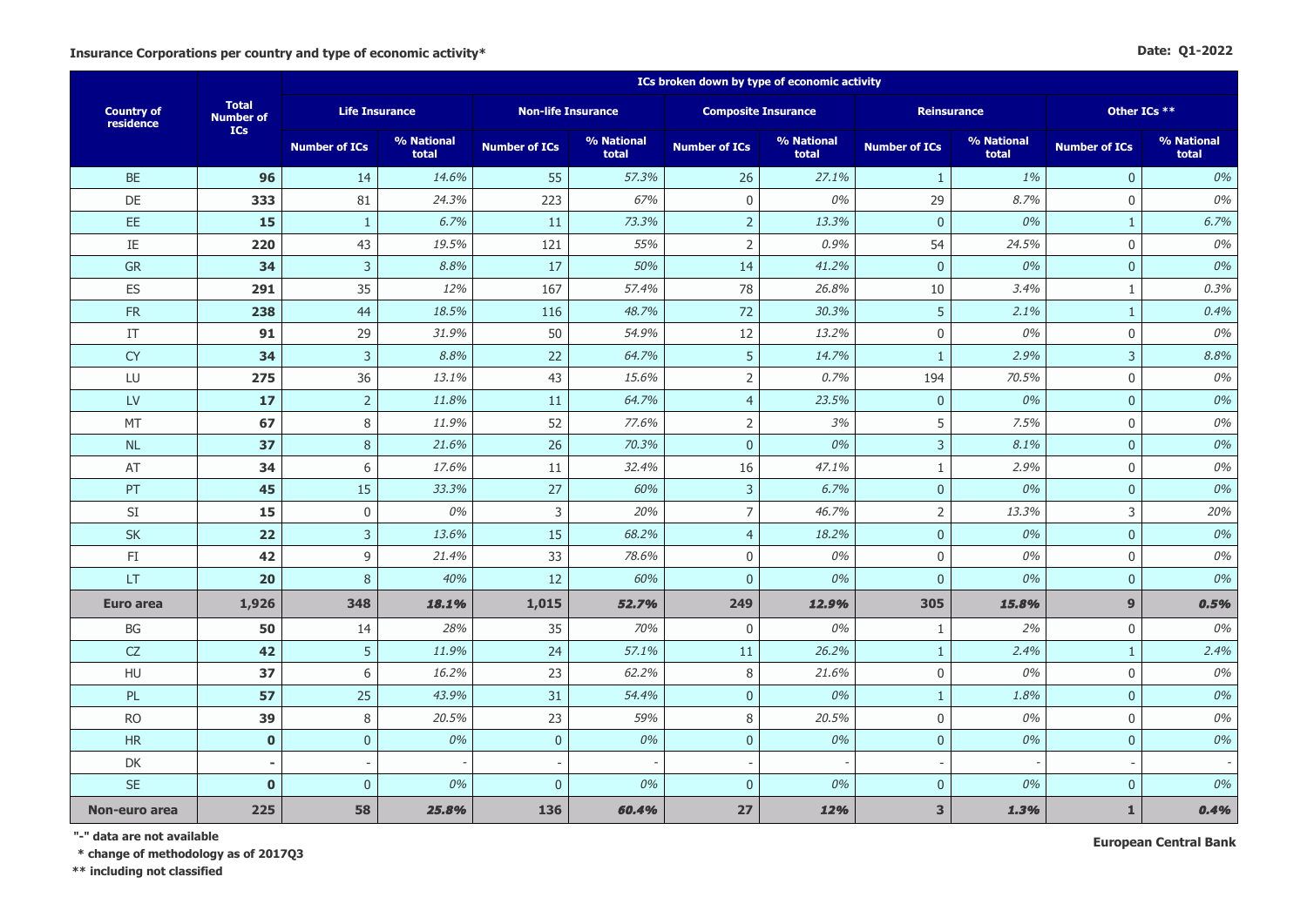|  | Date: Q4-2021 |
|--|---------------|
|--|---------------|

|                                |                                  |                       |                     |                           |                     | ICs broken down by type of economic activity |                     |                      |                     |                      |                     |  |
|--------------------------------|----------------------------------|-----------------------|---------------------|---------------------------|---------------------|----------------------------------------------|---------------------|----------------------|---------------------|----------------------|---------------------|--|
| <b>Country of</b><br>residence | <b>Total</b><br><b>Number of</b> | <b>Life Insurance</b> |                     | <b>Non-life Insurance</b> |                     | <b>Composite Insurance</b>                   |                     |                      | <b>Reinsurance</b>  | Other ICs **         |                     |  |
|                                | <b>ICs</b>                       | <b>Number of ICs</b>  | % National<br>total | <b>Number of ICs</b>      | % National<br>total | <b>Number of ICs</b>                         | % National<br>total | <b>Number of ICs</b> | % National<br>total | <b>Number of ICs</b> | % National<br>total |  |
| <b>BE</b>                      | 96                               | 14                    | 14.6%               | 55                        | 57.3%               | 26                                           | 27.1%               | $\mathbf{1}$         | 1%                  | $\mathbf{0}$         | 0%                  |  |
| DE                             | 332                              | 81                    | 24.4%               | 222                       | 66.9%               | $\boldsymbol{0}$                             | 0%                  | 29                   | 8.7%                | $\mathbf 0$          | 0%                  |  |
| EE.                            | 15                               | $\mathbf{1}$          | 6.7%                | 11                        | 73.3%               | $\mathbf 2$                                  | 13.3%               | $\bf 0$              | 0%                  | $\mathbf{1}$         | 6.7%                |  |
| IE                             | 218                              | 43                    | 19.7%               | 120                       | 55%                 | $\overline{2}$                               | 0.9%                | 53                   | 24.3%               | $\mathbf 0$          | 0%                  |  |
| GR                             | 34                               | $\mathbf{3}$          | 8.8%                | 17                        | 50%                 | 14                                           | 41.2%               | $\mathbf{0}$         | 0%                  | $\overline{0}$       | 0%                  |  |
| ES                             | 291                              | 35                    | 12%                 | 167                       | 57.4%               | 78                                           | 26.8%               | 10                   | 3.4%                | $\mathbf{1}$         | 0.3%                |  |
| ${\sf FR}$                     | 238                              | 44                    | 18.5%               | 116                       | 48.7%               | 72                                           | 30.3%               | 5                    | 2.1%                | $\mathbf{1}$         | 0.4%                |  |
| IT                             | 91                               | 29                    | 31.9%               | 50                        | 54.9%               | 12                                           | 13.2%               | $\mathbf 0$          | 0%                  | $\mathbf 0$          | 0%                  |  |
| <b>CY</b>                      | 34                               | $\overline{3}$        | 8.8%                | 23                        | 67.6%               | 5                                            | 14.7%               | -1                   | 2.9%                | $\overline{2}$       | 5.9%                |  |
| LU                             | 275                              | 36                    | 13.1%               | 44                        | 16%                 | $\mathsf 2$                                  | 0.7%                | 193                  | 70.2%               | $\mathbf 0$          | 0%                  |  |
| LV                             | 17                               | $\overline{2}$        | 11.8%               | 11                        | 64.7%               | $\overline{4}$                               | 23.5%               | $\overline{0}$       | 0%                  | $\mathbf{0}$         | 0%                  |  |
| MT                             | 68                               | 8                     | 11.8%               | 53                        | 77.9%               | $\overline{2}$                               | 2.9%                | 5                    | 7.4%                | $\mathbf 0$          | 0%                  |  |
| <b>NL</b>                      | 37                               | $\,8\,$               | 21.6%               | 26                        | 70.3%               | $\pmb{0}$                                    | 0%                  | $\overline{3}$       | 8.1%                | $\mathbf{0}$         | 0%                  |  |
| AT                             | 34                               | 6                     | 17.6%               | 11                        | 32.4%               | 16                                           | 47.1%               | $\mathbf{1}$         | 2.9%                | $\mathbf 0$          | 0%                  |  |
| PT                             | 46                               | 15                    | 32.6%               | 28                        | 60.9%               | 3                                            | 6.5%                | $\mathbf{0}$         | 0%                  | $\overline{0}$       | 0%                  |  |
| SI                             | 15                               | $\boldsymbol{0}$      | 0%                  | 3                         | 20%                 | $\overline{7}$                               | 46.7%               | $\overline{2}$       | 13.3%               | 3                    | 20%                 |  |
| SK                             | 22                               | $\mathsf{3}$          | 13.6%               | 15                        | 68.2%               | $\overline{4}$                               | 18.2%               | $\mathbf{0}$         | 0%                  | $\overline{0}$       | 0%                  |  |
| FI                             | 42                               | 9                     | 21.4%               | 33                        | 78.6%               | $\mathbf 0$                                  | 0%                  | $\mathbf 0$          | 0%                  | $\mathbf 0$          | 0%                  |  |
| <b>LT</b>                      | 20                               | $\,8\,$               | 40%                 | 12                        | 60%                 | $\mathbf{0}$                                 | 0%                  | $\mathbf{0}$         | 0%                  | $\mathbf{0}$         | 0%                  |  |
| Euro area                      | 1,925                            | 348                   | 18.1%               | 1,017                     | 52.8%               | 249                                          | 12.9%               | 303                  | 15.7%               | 8                    | 0.4%                |  |
| BG                             | 50                               | 14                    | 28%                 | 35                        | 70%                 | $\mathbf 0$                                  | 0%                  | $\mathbf{1}$         | 2%                  | $\mathbf 0$          | 0%                  |  |
| ${\sf CZ}$                     | 43                               | $\boldsymbol{6}$      | 14%                 | 24                        | 55.8%               | 11                                           | 25.6%               | $\mathbf{1}$         | 2.3%                | $\mathbf{1}$         | 2.3%                |  |
| HU                             | 37                               | 6                     | 16.2%               | 23                        | 62.2%               | 8                                            | 21.6%               | $\mathbf 0$          | 0%                  | $\mathbf 0$          | 0%                  |  |
| PL                             | 57                               | 25                    | 43.9%               | 31                        | 54.4%               | $\overline{0}$                               | 0%                  | $\mathbf{1}$         | 1.8%                | $\mathbf{0}$         | 0%                  |  |
| <b>RO</b>                      | 39                               | 8                     | 20.5%               | 23                        | 59%                 | 8                                            | 20.5%               | $\boldsymbol{0}$     | 0%                  | $\mathbf 0$          | 0%                  |  |
| HR                             | $\mathbf 0$                      | $\mathbf 0$           | 0%                  | $\mathbf 0$               | 0%                  | $\mathbf 0$                                  | 0%                  | $\overline{0}$       | 0%                  | $\mathbf{0}$         | 0%                  |  |
| DK                             |                                  |                       |                     |                           |                     |                                              |                     |                      |                     |                      |                     |  |
| <b>SE</b>                      | $\mathbf 0$                      | $\mathbf{0}$          | 0%                  | $\mathbf{0}$              | 0%                  | $\mathbf{0}$                                 | 0%                  | $\mathbf{0}$         | 0%                  | $\mathbf{0}$         | 0%                  |  |
| Non-euro area                  | 226                              | 59                    | 26.1%               | 136                       | 60.2%               | 27                                           | 11.9%               | $\mathbf{3}$         | 1.3%                | $\mathbf{1}$         | 0.4%                |  |

**"-" data are not available**

**\* change of methodology as of 2017Q3**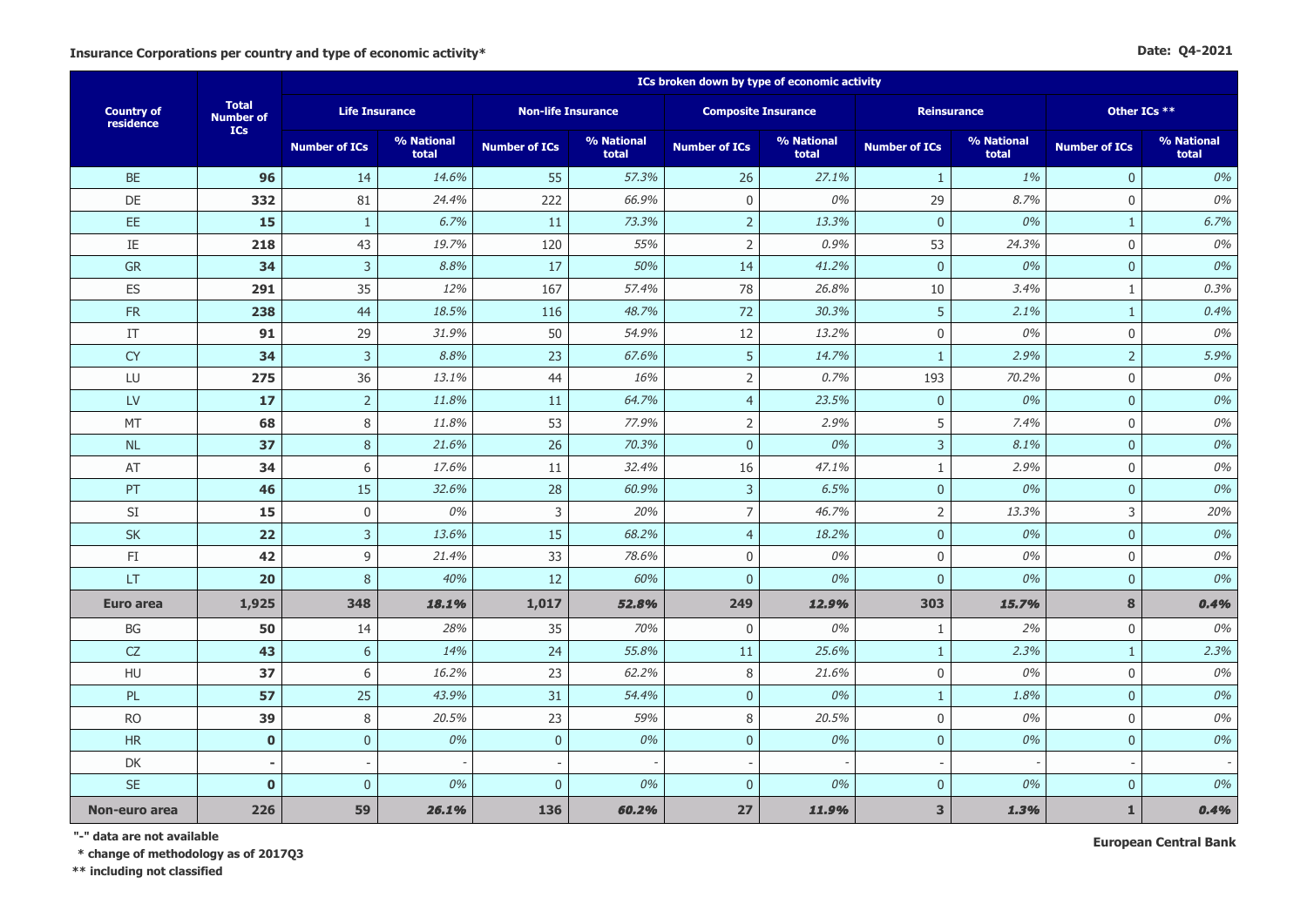#### **Date: Q3-2021**

|                                |                                  |                      |                       | ICs broken down by type of economic activity |                     |                      |                            |                         |                     |                      |                     |  |  |
|--------------------------------|----------------------------------|----------------------|-----------------------|----------------------------------------------|---------------------|----------------------|----------------------------|-------------------------|---------------------|----------------------|---------------------|--|--|
| <b>Country of</b><br>residence | <b>Total</b><br><b>Number of</b> |                      | <b>Life Insurance</b> | <b>Non-life Insurance</b>                    |                     |                      | <b>Composite Insurance</b> |                         | <b>Reinsurance</b>  |                      | Other ICs **        |  |  |
|                                | <b>ICs</b>                       | <b>Number of ICs</b> | % National<br>total   | <b>Number of ICs</b>                         | % National<br>total | <b>Number of ICs</b> | % National<br>total        | <b>Number of ICs</b>    | % National<br>total | <b>Number of ICs</b> | % National<br>total |  |  |
| <b>BE</b>                      | 96                               | 14                   | 14.6%                 | 55                                           | 57.3%               | 26                   | 27.1%                      | $\mathbf{1}$            | 1%                  | $\mathbf{0}$         | 0%                  |  |  |
| DE                             | 331                              | 80                   | 24.2%                 | 223                                          | 67.4%               | $\mathbf 0$          | 0%                         | 28                      | 8.5%                | $\mathbf 0$          | 0%                  |  |  |
| EE.                            | 15                               | $\mathbf{1}$         | 6.7%                  | 11                                           | 73.3%               | $\overline{2}$       | 13.3%                      | $\overline{0}$          | 0%                  | $\mathbf{1}$         | 6.7%                |  |  |
| $\rm IE$                       | 220                              | 44                   | 20%                   | 121                                          | 55%                 | $\mathbf 2$          | 0.9%                       | 53                      | 24.1%               | $\mathbf{0}$         | 0%                  |  |  |
| GR                             | 35                               | $\overline{3}$       | 8.6%                  | 17                                           | 48.6%               | 15                   | 42.9%                      | $\overline{0}$          | 0%                  | $\mathbf{0}$         | 0%                  |  |  |
| ES                             | 294                              | 36                   | 12.2%                 | 167                                          | 56.8%               | 80                   | 27.2%                      | 10                      | 3.4%                | $1\,$                | 0.3%                |  |  |
| <b>FR</b>                      | 238                              | 44                   | 18.5%                 | 117                                          | 49.2%               | 72                   | 30.3%                      | 5                       | 2.1%                | $\mathbf{0}$         | 0%                  |  |  |
| IT                             | 96                               | 33                   | 34.4%                 | 51                                           | 53.1%               | 12                   | 12.5%                      | $\mathbf 0$             | 0%                  | $\mathbf 0$          | 0%                  |  |  |
| <b>CY</b>                      | 34                               | $\overline{3}$       | 8.8%                  | 23                                           | 67.6%               | 5                    | 14.7%                      | $\overline{2}$          | 5.9%                | $\mathbf{1}$         | 2.9%                |  |  |
| LU                             | 275                              | 35                   | 12.7%                 | 45                                           | 16.4%               | $\overline{2}$       | 0.7%                       | 193                     | 70.2%               | $\mathbf 0$          | 0%                  |  |  |
| LV                             | 17                               | $\overline{2}$       | 11.8%                 | 11                                           | 64.7%               | $\overline{4}$       | 23.5%                      | $\mathbf{0}$            | 0%                  | $\mathbf{0}$         | 0%                  |  |  |
| MT                             | 71                               | 8                    | 11.3%                 | 56                                           | 78.9%               | $\mathsf 2$          | 2.8%                       | 5                       | 7%                  | $\mathbf 0$          | 0%                  |  |  |
| NL                             | 37                               | 8                    | 21.6%                 | 26                                           | 70.3%               | $\overline{0}$       | 0%                         | $\mathbf{3}$            | 8.1%                | $\mathbf{0}$         | 0%                  |  |  |
| AT                             | 34                               | 6                    | 17.6%                 | 11                                           | 32.4%               | 16                   | 47.1%                      | $\mathbf{1}$            | 2.9%                | $\mathbf 0$          | 0%                  |  |  |
| PT                             | 46                               | 15                   | 32.6%                 | 28                                           | 60.9%               | 3                    | 6.5%                       | $\mathbf{0}$            | 0%                  | $\mathbf{0}$         | 0%                  |  |  |
| SI                             | 15                               | $\mathbf 0$          | 0%                    | $\overline{4}$                               | 26.7%               | 8                    | 53.3%                      | $\sqrt{2}$              | 13.3%               | $\mathbf{1}$         | 6.7%                |  |  |
| SK                             | 26                               | 5                    | 19.2%                 | 17                                           | 65.4%               | $\overline{4}$       | 15.4%                      | $\mathbf{0}$            | 0%                  | $\mathbf 0$          | 0%                  |  |  |
| FI                             | 42                               | 9                    | 21.4%                 | 33                                           | 78.6%               | $\mathbf 0$          | 0%                         | $\mathbf 0$             | 0%                  | $\mathbf 0$          | 0%                  |  |  |
| LT                             | 20                               | 8                    | 40%                   | 12                                           | 60%                 | $\pmb{0}$            | 0%                         | $\bf 0$                 | 0%                  | $\pmb{0}$            | 0%                  |  |  |
| <b>Euro area</b>               | 1,942                            | 354                  | 18.2%                 | 1,028                                        | 52.9%               | 253                  | 13%                        | 303                     | 15.6%               | 4                    | 0.2%                |  |  |
| BG                             | 52                               | 14                   | 26.9%                 | 37                                           | 71.2%               | $\mathbf 0$          | 0%                         | $1\,$                   | 1.9%                | $\mathbf 0$          | 0%                  |  |  |
| CZ                             | 42                               | 5                    | 11.9%                 | 24                                           | 57.1%               | 11                   | 26.2%                      | $\mathbf{1}$            | 2.4%                | $\mathbf{1}$         | 2.4%                |  |  |
| HU                             | 37                               | 6                    | 16.2%                 | 23                                           | 62.2%               | $\,8\,$              | 21.6%                      | $\mathbf 0$             | 0%                  | $\mathbf 0$          | 0%                  |  |  |
| PL                             | 58                               | 26                   | 44.8%                 | 31                                           | 53.4%               | $\pmb{0}$            | 0%                         | $\mathbf{1}$            | 1.7%                | $\pmb{0}$            | 0%                  |  |  |
| <b>RO</b>                      | 39                               | 8                    | 20.5%                 | 23                                           | 59%                 | 8                    | 20.5%                      | $\mathbf 0$             | 0%                  | $\mathbf 0$          | 0%                  |  |  |
| HR                             | $\mathbf 0$                      | $\pmb{0}$            | 0%                    | $\pmb{0}$                                    | 0%                  | $\mathbf 0$          | 0%                         | $\pmb{0}$               | 0%                  | $\mathbf{0}$         | 0%                  |  |  |
| DK                             |                                  |                      |                       |                                              |                     |                      |                            |                         |                     |                      |                     |  |  |
| <b>SE</b>                      | $\mathbf{0}$                     | $\mathbf{0}$         | 0%                    | $\mathbf{0}$                                 | 0%                  | $\mathbf{0}$         | 0%                         | $\overline{0}$          | 0%                  | $\mathbf{0}$         | 0%                  |  |  |
| Non-euro area                  | 228                              | 59                   | 25,9%                 | 138                                          | 60,5%               | 27                   | 11.8%                      | $\overline{\mathbf{3}}$ | 1.3%                | $\mathbf{1}$         | 0.4%                |  |  |

**"-" data are not available**

 **\* change of methodology as of 2017Q3**

**\*\* including not classified**

**European Central Bank**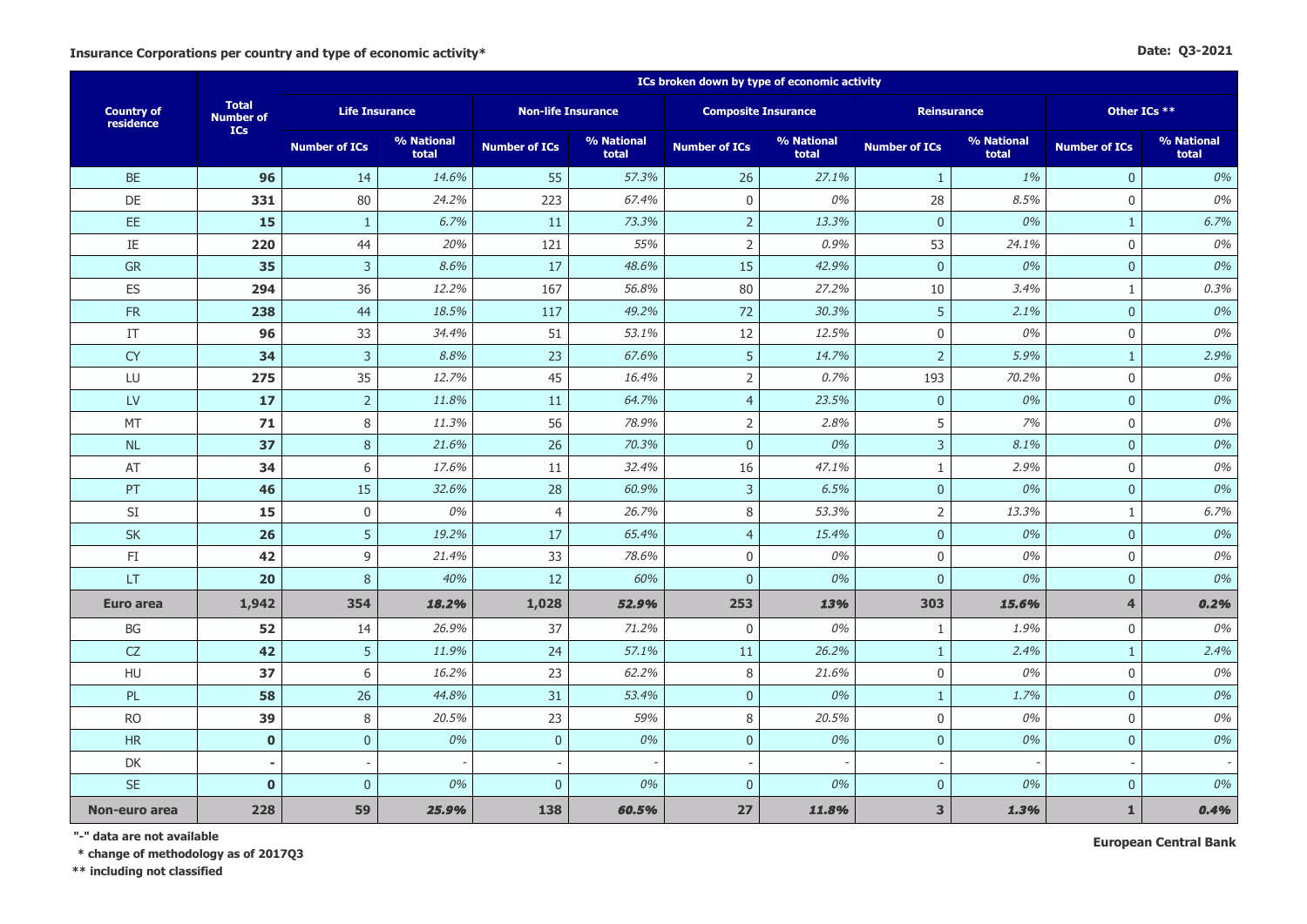#### **Date: Q2-2021**

|                                |                                  |                       | ICs broken down by type of economic activity |                           |                     |                            |                     |                      |                     |                      |                     |
|--------------------------------|----------------------------------|-----------------------|----------------------------------------------|---------------------------|---------------------|----------------------------|---------------------|----------------------|---------------------|----------------------|---------------------|
| <b>Country of</b><br>residence | <b>Total</b><br><b>Number of</b> | <b>Life Insurance</b> |                                              | <b>Non-life Insurance</b> |                     | <b>Composite Insurance</b> |                     |                      | Reinsurance         |                      | Other ICs **        |
|                                | ICs                              | <b>Number of ICs</b>  | % National<br>total                          | <b>Number of ICs</b>      | % National<br>total | <b>Number of ICs</b>       | % National<br>total | <b>Number of ICs</b> | % National<br>total | <b>Number of ICs</b> | % National<br>total |
| <b>BE</b>                      | 96                               | 14                    | 14.6%                                        | 55                        | 57.3%               | 26                         | 27.1%               | $\mathbf{1}$         | 1%                  | $\overline{0}$       | 0%                  |
| DE                             | 333                              | 82                    | 24.6%                                        | 223                       | 67%                 | $\mathbf 0$                | 0%                  | 28                   | 8.4%                | $\mathbf 0$          | 0%                  |
| EE.                            | 14                               | $\mathbf{1}$          | 7.1%                                         | 11                        | 78.6%               | $\overline{2}$             | 14.3%               | $\overline{0}$       | 0%                  | $\mathbf{0}$         | 0%                  |
| IE                             | 220                              | 44                    | 20%                                          | 121                       | 55%                 | $\overline{2}$             | 0.9%                | 53                   | 24.1%               | $\mathbf 0$          | 0%                  |
| ${\sf GR}$                     | 35                               | $\overline{3}$        | 8.6%                                         | 17                        | 48.6%               | 15                         | 42.9%               | $\mathbf{0}$         | 0%                  | $\pmb{0}$            | 0%                  |
| <b>ES</b>                      | 299                              | 38                    | 12.7%                                        | 170                       | 56.9%               | 80                         | 26.8%               | 10                   | 3.3%                | $\mathbf{1}$         | 0.3%                |
| ${\sf FR}$                     | 238                              | 44                    | 18.5%                                        | 117                       | 49.2%               | 72                         | 30.3%               | 5                    | 2.1%                | $\overline{0}$       | 0%                  |
| $\ensuremath{\mathsf{IT}}$     | 96                               | 33                    | 34.4%                                        | 51                        | 53.1%               | 12                         | 12.5%               | $\boldsymbol{0}$     | 0%                  | $\mathsf{0}$         | 0%                  |
| <b>CY</b>                      | 34                               | $\mathsf{3}$          | 8.8%                                         | 23                        | 67.6%               | 5                          | 14.7%               | $\overline{2}$       | 5.9%                | $\mathbf{1}$         | 2.9%                |
| LU                             | 275                              | 35                    | 12.7%                                        | 44                        | 16%                 | $\overline{2}$             | 0.7%                | 194                  | 70.5%               | $\mathbf 0$          | 0%                  |
| <b>LV</b>                      | 17                               | $\overline{2}$        | 11.8%                                        | 11                        | 64.7%               | $\overline{4}$             | 23.5%               | $\overline{0}$       | 0%                  | $\overline{0}$       | 0%                  |
| MT                             | 73                               | 8                     | 11%                                          | 58                        | 79.5%               | $\mathsf{2}\,$             | 2.7%                | 5                    | 6.8%                | $\mathbf 0$          | 0%                  |
| <b>NL</b>                      | 37                               | $\, 8$                | 21.6%                                        | 26                        | 70.3%               | $\overline{0}$             | 0%                  | $\mathbf{3}$         | 8.1%                | $\overline{0}$       | 0%                  |
| AT                             | 34                               | 6                     | 17.6%                                        | 11                        | 32.4%               | 16                         | 47.1%               | 1                    | 2.9%                | $\mathbf 0$          | 0%                  |
| PT                             | 46                               | 16                    | 34.8%                                        | 28                        | 60.9%               | $\mathsf{2}$               | 4.3%                | $\mathbf{0}$         | 0%                  | $\mathbf 0$          | 0%                  |
| SI                             | 15                               | $\mathbf 0$           | 0%                                           | $\overline{4}$            | 26.7%               | 8                          | 53.3%               | $\overline{2}$       | 13.3%               | $\mathbf{1}$         | 6.7%                |
| <b>SK</b>                      | 29                               | 5                     | 17.2%                                        | 18                        | 62.1%               | 6                          | 20.7%               | $\mathbf{0}$         | 0%                  | $\mathbf{0}$         | 0%                  |
| FI                             | 42                               | 9                     | 21.4%                                        | 33                        | 78.6%               | $\mathbf 0$                | 0%                  | $\mathbf{0}$         | 0%                  | $\mathbf 0$          | 0%                  |
| LT                             | 20                               | 8                     | 40%                                          | 12                        | 60%                 | $\overline{0}$             | 0%                  | $\mathbf{0}$         | 0%                  | $\overline{0}$       | 0%                  |
| <b>Euro area</b>               | 1,953                            | 359                   | 18.4%                                        | 1,033                     | 52.9%               | 254                        | 13%                 | 304                  | 15.6%               | 3                    | 0.2%                |
| BG                             | 52                               | 14                    | 26.9%                                        | 37                        | 71.2%               | $\mathbf 0$                | 0%                  | 1                    | 1.9%                | $\mathbf 0$          | 0%                  |
| ${\sf CZ}$                     | 45                               | 5                     | 11.1%                                        | 26                        | 57.8%               | 13                         | 28.9%               | $\mathbf{1}$         | 2.2%                | $\pmb{0}$            | 0%                  |
| HU                             | 37                               | 6                     | 16.2%                                        | 23                        | 62.2%               | $\,8\,$                    | 21.6%               | $\mathbf 0$          | 0%                  | $\mathbf 0$          | 0%                  |
| PL                             | 59                               | 26                    | 44.1%                                        | 32                        | 54.2%               | $\pmb{0}$                  | 0%                  | 1                    | 1.7%                | $\mathbf{0}$         | 0%                  |
| <b>RO</b>                      | 40                               | 8                     | 20%                                          | 24                        | 60%                 | 8                          | 20%                 | $\mathbf 0$          | 0%                  | $\mathbf 0$          | 0%                  |
| HR                             | $\mathbf 0$                      | $\mathbf 0$           | 0%                                           | $\pmb{0}$                 | 0%                  | $\mathbf 0$                | 0%                  | $\overline{0}$       | 0%                  | $\mathbf{0}$         | 0%                  |
| DK                             |                                  |                       |                                              |                           |                     |                            |                     |                      |                     |                      |                     |
| <b>SE</b>                      | $\mathbf 0$                      | $\mathbf{0}$          | 0%                                           | $\mathbf{0}$              | 0%                  | $\mathbf{0}$               | 0%                  | $\mathbf{0}$         | 0%                  | $\mathbf{0}$         | 0%                  |
| Non-euro area                  | 233                              | 59                    | 25.3%                                        | 142                       | 60,9%               | 29                         | 12.4%               | $\mathbf{3}$         | 1.3%                | $\mathbf{0}$         | 0%                  |

**"-" data are not available**

**\* change of methodology as of 2017Q3**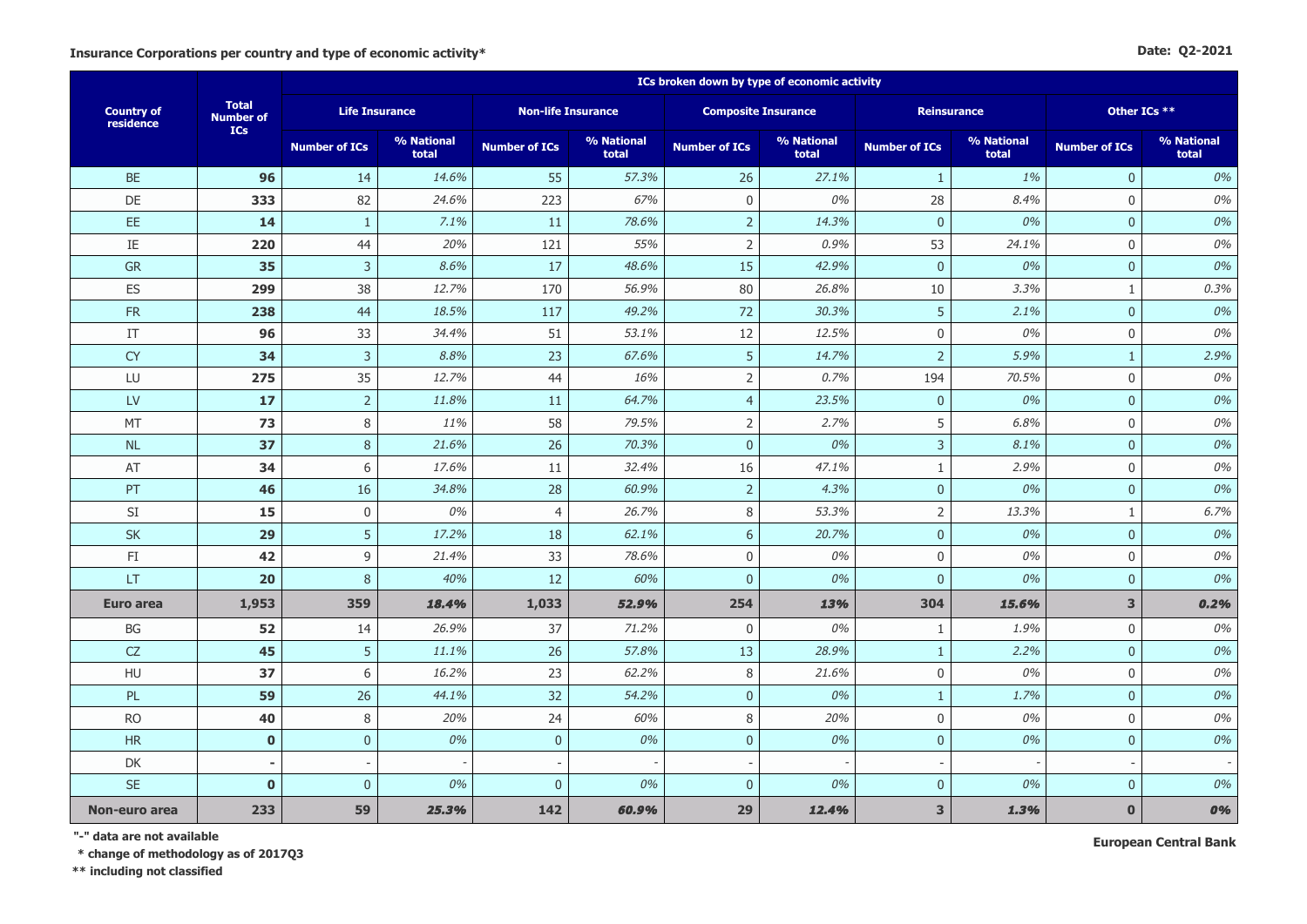|  | Date: 01-2021 |
|--|---------------|
|--|---------------|

|                                |                                  |                       | ICs broken down by type of economic activity |                           |                     |                            |                     |                      |                     |                      |                     |
|--------------------------------|----------------------------------|-----------------------|----------------------------------------------|---------------------------|---------------------|----------------------------|---------------------|----------------------|---------------------|----------------------|---------------------|
| <b>Country of</b><br>residence | <b>Total</b><br><b>Number of</b> | <b>Life Insurance</b> |                                              | <b>Non-life Insurance</b> |                     | <b>Composite Insurance</b> |                     | Reinsurance          |                     | Other ICs **         |                     |
|                                | <b>ICs</b>                       | <b>Number of ICs</b>  | % National<br>total                          | <b>Number of ICs</b>      | % National<br>total | <b>Number of ICs</b>       | % National<br>total | <b>Number of ICs</b> | % National<br>total | <b>Number of ICs</b> | % National<br>total |
| <b>BE</b>                      | 96                               | 14                    | 14.6%                                        | 55                        | 57.3%               | 26                         | 27.1%               | $\mathbf{1}$         | 1%                  | $\overline{0}$       | 0%                  |
| DE                             | 333                              | 82                    | 24.6%                                        | 223                       | 67%                 | $\mathsf{O}\xspace$        | 0%                  | 28                   | 8.4%                | $\mathbf 0$          | 0%                  |
| EE.                            | 14                               | $\mathbf{1}$          | 7.1%                                         | 11                        | 78.6%               | $\sqrt{2}$                 | 14.3%               | $\bf 0$              | 0%                  | $\mathbf 0$          | 0%                  |
| IE                             | 223                              | 45                    | 20.2%                                        | 121                       | 54.3%               | $\overline{2}$             | 0.9%                | 55                   | 24.7%               | $\mathbf 0$          | 0%                  |
| <b>GR</b>                      | 36                               | $\mathsf{3}$          | 8.3%                                         | 18                        | 50%                 | 15                         | 41.7%               | $\overline{0}$       | 0%                  | $\overline{0}$       | 0%                  |
| ES                             | 301                              | 38                    | 12.6%                                        | 172                       | 57.1%               | 81                         | 26.9%               | 10                   | 3.3%                | $\mathbf 0$          | 0%                  |
| FR                             | 238                              | 44                    | 18.5%                                        | 117                       | 49.2%               | 72                         | 30.3%               | 5                    | 2.1%                | $\mathbf 0$          | 0%                  |
| IT                             | 96                               | 33                    | 34.4%                                        | 51                        | 53.1%               | 12                         | 12.5%               | $\mathbf 0$          | 0%                  | $\mathbf 0$          | 0%                  |
| <b>CY</b>                      | 34                               | $\mathsf{3}$          | 8.8%                                         | 23                        | 67.6%               | 5                          | 14.7%               | $\overline{2}$       | 5.9%                | $\mathbf{1}$         | 2.9%                |
| LU                             | 279                              | 34                    | 12.2%                                        | 45                        | 16.1%               | $\mathsf{2}\,$             | 0.7%                | 198                  | 71%                 | $\mathbf 0$          | 0%                  |
| LV                             | 17                               | $\overline{2}$        | 11.8%                                        | 11                        | 64.7%               | $\overline{4}$             | 23.5%               | $\overline{0}$       | 0%                  | $\overline{0}$       | 0%                  |
| MT                             | 74                               | $\,8\,$               | 10.8%                                        | 59                        | 79.7%               | $\overline{2}$             | 2.7%                | 5                    | 6.8%                | $\mathbf 0$          | 0%                  |
| NL                             | 37                               | $\,8\,$               | 21.6%                                        | 26                        | 70.3%               | $\pmb{0}$                  | 0%                  | $\overline{3}$       | 8.1%                | $\mathbf{0}$         | 0%                  |
| AT                             | 35                               | 6                     | 17.1%                                        | 12                        | 34.3%               | 16                         | 45.7%               | $\mathbf{1}$         | 2.9%                | $\mathbf 0$          | 0%                  |
| PT                             | 46                               | 16                    | 34.8%                                        | 28                        | 60.9%               | $\overline{2}$             | 4.3%                | $\mathbf{0}$         | 0%                  | $\overline{0}$       | 0%                  |
| $\mathsf{SI}$                  | 15                               | 1                     | 6.7%                                         | $\overline{4}$            | 26.7%               | 8                          | 53.3%               | $\overline{2}$       | 13.3%               | $\mathbf 0$          | 0%                  |
| SK                             | 29                               | 5                     | 17.2%                                        | 18                        | 62.1%               | $6\,$                      | 20.7%               | $\boldsymbol{0}$     | 0%                  | $\mathbf{0}$         | 0%                  |
| FI                             | 41                               | $\mathsf 9$           | 22%                                          | 32                        | 78%                 | $\mathbf 0$                | 0%                  | $\mathbf 0$          | 0%                  | $\mathbf 0$          | 0%                  |
| <b>LT</b>                      | <b>19</b>                        | $\overline{7}$        | 36.8%                                        | 12                        | 63.2%               | $\mathbf{0}$               | 0%                  | $\overline{0}$       | 0%                  | $\mathbf{0}$         | 0%                  |
| <b>Euro area</b>               | 1,963                            | 359                   | 18.3%                                        | 1,038                     | 52.9%               | 255                        | 13%                 | 310                  | 15.8%               | $\mathbf{1}$         | 0.1%                |
| BG                             | 52                               | 14                    | 26.9%                                        | 37                        | 71.2%               | $\mathbf 0$                | 0%                  | $\mathbf{1}$         | 1.9%                | $\mathbf 0$          | 0%                  |
| CZ                             | 45                               | 5                     | 11.1%                                        | 26                        | 57.8%               | 13                         | 28.9%               | $\mathbf{1}$         | 2.2%                | $\pmb{0}$            | 0%                  |
| <b>HU</b>                      | 37                               | 6                     | 16.2%                                        | 23                        | 62.2%               | 8                          | 21.6%               | $\overline{0}$       | 0%                  | $\mathbf 0$          | 0%                  |
| PL                             | 61                               | 27                    | 44.3%                                        | 33                        | 54.1%               | $\overline{0}$             | 0%                  | $\mathbf{1}$         | 1.6%                | $\overline{0}$       | 0%                  |
| <b>RO</b>                      | 40                               | $\,8\,$               | 20%                                          | 24                        | 60%                 | 8                          | 20%                 | $\boldsymbol{0}$     | 0%                  | $\mathbf 0$          | 0%                  |
| HR                             | $\mathbf{0}$                     | $\mathbf 0$           | 0%                                           | $\mathbf 0$               | 0%                  | $\mathbf 0$                | 0%                  | $\mathbf{0}$         | 0%                  | $\mathbf{0}$         | 0%                  |
| DK                             |                                  |                       |                                              |                           |                     |                            |                     |                      |                     |                      |                     |
| <b>SE</b>                      | $\mathbf{0}$                     | $\mathbf{0}$          | 0%                                           | $\mathbf{0}$              | 0%                  | $\mathbf{0}$               | 0%                  | $\overline{0}$       | 0%                  | $\mathbf{0}$         | 0%                  |
| Non-euro area                  | 235                              | 60                    | 25,5%                                        | 143                       | 60,9%               | 29                         | 12.3%               | $\mathbf{3}$         | 1.3%                | $\mathbf{0}$         | 0%                  |

**"-" data are not available**

**\* change of methodology as of 2017Q3**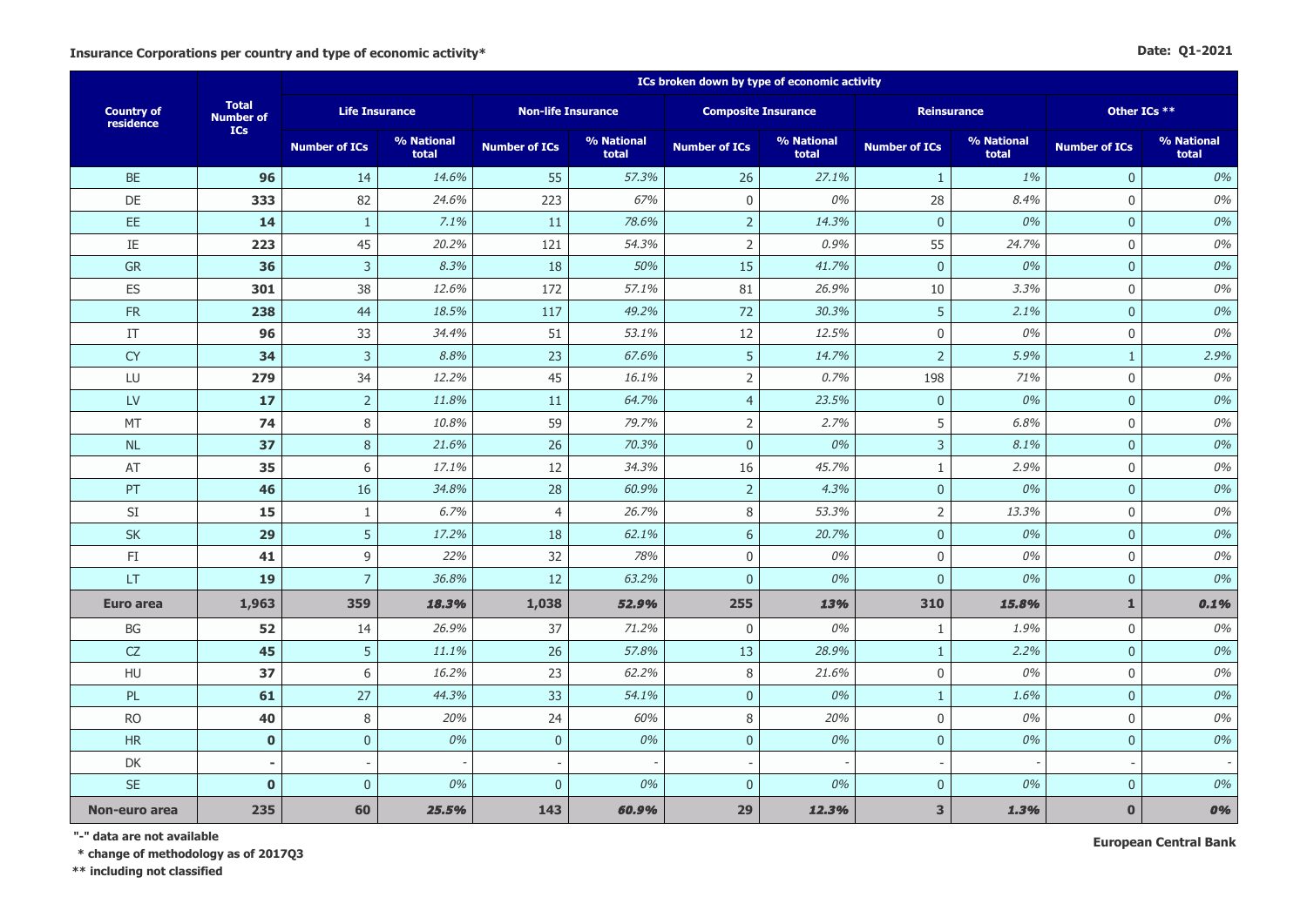|  | Date: Q4-2020 |
|--|---------------|
|--|---------------|

|                                |                                  |                       |                     |                           |                     | ICs broken down by type of economic activity |                     |                         |                     |                      |                     |
|--------------------------------|----------------------------------|-----------------------|---------------------|---------------------------|---------------------|----------------------------------------------|---------------------|-------------------------|---------------------|----------------------|---------------------|
| <b>Country of</b><br>residence | <b>Total</b><br><b>Number of</b> | <b>Life Insurance</b> |                     | <b>Non-life Insurance</b> |                     | <b>Composite Insurance</b>                   |                     |                         | <b>Reinsurance</b>  |                      | Other ICs **        |
|                                | <b>ICs</b>                       | <b>Number of ICs</b>  | % National<br>total | <b>Number of ICs</b>      | % National<br>total | <b>Number of ICs</b>                         | % National<br>total | <b>Number of ICs</b>    | % National<br>total | <b>Number of ICs</b> | % National<br>total |
| <b>BE</b>                      | 96                               | 14                    | 14.6%               | 55                        | 57.3%               | 26                                           | 27.1%               | $\mathbf{1}$            | 1%                  | $\mathbf{0}$         | 0%                  |
| DE                             | 333                              | 82                    | 24.6%               | 223                       | 67%                 | $\mathbf 0$                                  | 0%                  | 28                      | 8.4%                | $\mathbf 0$          | 0%                  |
| EE.                            | 14                               | $\mathbf{1}$          | 7.1%                | 11                        | 78.6%               | $\mathbf 2$                                  | 14.3%               | $\overline{0}$          | 0%                  | $\mathbf{0}$         | 0%                  |
| IE                             | 227                              | 50                    | 22%                 | 122                       | 53.7%               | $\overline{2}$                               | 0.9%                | 53                      | 23.3%               | $\mathbf{0}$         | 0%                  |
| GR                             | 36                               | $\overline{3}$        | 8.3%                | 18                        | 50%                 | 15                                           | 41.7%               | $\mathbf{0}$            | 0%                  | $\mathbf{0}$         | 0%                  |
| <b>ES</b>                      | 310                              | 39                    | 12.6%               | 178                       | 57.4%               | 83                                           | 26.8%               | 10                      | 3.2%                | $\mathbf 0$          | 0%                  |
| ${\sf FR}$                     | 238                              | 44                    | 18.5%               | 117                       | 49.2%               | 72                                           | 30.3%               | 5                       | 2.1%                | $\pmb{0}$            | 0%                  |
| $\ensuremath{\mathsf{IT}}$     | 97                               | 34                    | 35.1%               | 51                        | 52.6%               | 12                                           | 12.4%               | $\mathbf 0$             | 0%                  | $\mathbf 0$          | 0%                  |
| <b>CY</b>                      | 34                               | $\mathsf{3}$          | 8.8%                | 23                        | 67.6%               | 5                                            | 14.7%               | $\overline{2}$          | 5.9%                | $\mathbf{1}$         | 2.9%                |
| LU                             | 280                              | 34                    | 12.1%               | 46                        | 16.4%               | $\overline{2}$                               | 0.7%                | 198                     | 70.7%               | $\mathbf 0$          | 0%                  |
| $\mathsf{L}\mathsf{V}$         | 17                               | $\overline{2}$        | 11.8%               | 11                        | 64.7%               | $\overline{4}$                               | 23.5%               | $\overline{0}$          | 0%                  | $\overline{0}$       | 0%                  |
| MT                             | 72                               | 8                     | 11.1%               | 57                        | 79.2%               | $\overline{2}$                               | 2.8%                | 5                       | 6.9%                | $\mathbf 0$          | 0%                  |
| NL                             | 44                               | 10                    | 22.7%               | 31                        | 70.5%               | $\mathbf{0}$                                 | 0%                  | 3                       | 6.8%                | $\mathbf{0}$         | 0%                  |
| AT                             | 35                               | 6                     | 17.1%               | 12                        | 34.3%               | 16                                           | 45.7%               | $\mathbf{1}$            | 2.9%                | $\mathbf 0$          | 0%                  |
| PT                             | 46                               | 16                    | 34.8%               | 28                        | 60.9%               | $\overline{2}$                               | 4.3%                | $\overline{0}$          | 0%                  | $\overline{0}$       | 0%                  |
| SI                             | 15                               | $\mathbf{1}$          | 6.7%                | $\overline{4}$            | 26.7%               | 8                                            | 53.3%               | $\overline{2}$          | 13.3%               | $\mathbf 0$          | 0%                  |
| <b>SK</b>                      | 29                               | 5                     | 17.2%               | 18                        | 62.1%               | 6                                            | 20.7%               | $\overline{0}$          | 0%                  | $\mathbf{0}$         | 0%                  |
| $\mathsf{F}\mathbf{I}$         | 43                               | 9                     | 20.9%               | 34                        | 79.1%               | $\mathbf 0$                                  | 0%                  | $\mathbf 0$             | 0%                  | $\mathbf 0$          | 0%                  |
| <b>LT</b>                      | 19                               | $\overline{7}$        | 36.8%               | 12                        | 63.2%               | $\overline{0}$                               | 0%                  | $\overline{0}$          | 0%                  | $\overline{0}$       | 0%                  |
| <b>Euro area</b>               | 1,985                            | 368                   | 18.5%               | 1,051                     | 52.9%               | 257                                          | 12.9%               | 308                     | 15.5%               | $\mathbf{1}$         | 0.1%                |
| BG                             | 52                               | 14                    | 26.9%               | 37                        | 71.2%               | $\overline{0}$                               | 0%                  | $\mathbf{1}$            | 1.9%                | $\mathbf 0$          | 0%                  |
| CZ                             | 45                               | 5                     | 11.1%               | 26                        | 57.8%               | 13                                           | 28.9%               | $\mathbf{1}$            | 2.2%                | $\overline{0}$       | 0%                  |
| HU                             | 37                               | 6                     | 16.2%               | 23                        | 62.2%               | 8                                            | 21.6%               | $\mathbf 0$             | 0%                  | $\mathbf 0$          | 0%                  |
| PL                             | 61                               | 27                    | 44.3%               | 33                        | 54.1%               | $\pmb{0}$                                    | 0%                  | $\mathbf{1}$            | 1.6%                | $\overline{0}$       | 0%                  |
| <b>RO</b>                      | 41                               | 8                     | 19.5%               | 25                        | 61%                 | 8                                            | 19.5%               | $\mathbf{0}$            | 0%                  | $\mathbf{0}$         | 0%                  |
| <b>HR</b>                      | $\mathbf{0}$                     | $\mathbf{0}$          | 0%                  | $\overline{0}$            | 0%                  | $\overline{0}$                               | 0%                  | $\overline{0}$          | 0%                  | $\mathbf{0}$         | 0%                  |
| DK                             |                                  |                       |                     |                           |                     |                                              |                     |                         |                     |                      |                     |
| <b>SE</b>                      | $\pmb{0}$                        | $\mathbf 0$           | 0%                  | $\mathbf 0$               | 0%                  | $\pmb{0}$                                    | 0%                  | $\mathbf{0}$            | 0%                  | $\mathbf{0}$         | 0%                  |
| Non-euro area                  | 236                              | 60                    | 25.4%               | 144                       | 61%                 | 29                                           | 12.3%               | $\overline{\mathbf{3}}$ | 1.3%                | $\mathbf{0}$         | 0%                  |

**"-" data are not available**

**\* change of methodology as of 2017Q3**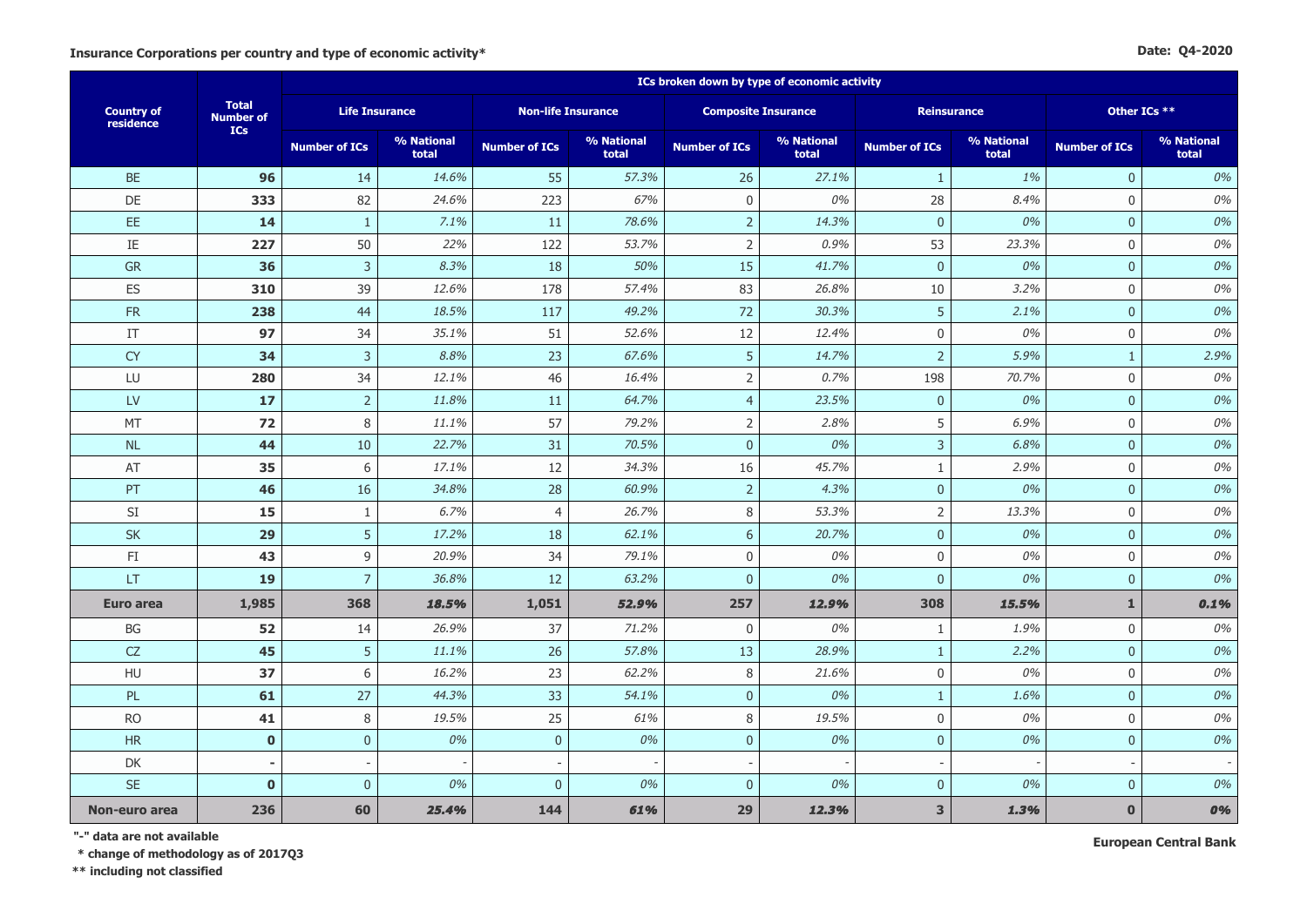#### **Date: Q3-2020**

|                                |                                  |                      | ICs broken down by type of economic activity |                           |                     |                            |                     |                         |                     |                      |                     |
|--------------------------------|----------------------------------|----------------------|----------------------------------------------|---------------------------|---------------------|----------------------------|---------------------|-------------------------|---------------------|----------------------|---------------------|
| <b>Country of</b><br>residence | <b>Total</b><br><b>Number of</b> |                      | <b>Life Insurance</b>                        | <b>Non-life Insurance</b> |                     | <b>Composite Insurance</b> |                     |                         | <b>Reinsurance</b>  | Other ICs **         |                     |
|                                | <b>ICs</b>                       | <b>Number of ICs</b> | % National<br>total                          | <b>Number of ICs</b>      | % National<br>total | <b>Number of ICs</b>       | % National<br>total | <b>Number of ICs</b>    | % National<br>total | <b>Number of ICs</b> | % National<br>total |
| <b>BE</b>                      | 96                               | 14                   | 14.6%                                        | 55                        | 57.3%               | 26                         | 27.1%               | $\mathbf{1}$            | 1%                  | $\mathbf{0}$         | 0%                  |
| DE                             | 333                              | 82                   | 24.6%                                        | 223                       | 67%                 | $\mathbf 0$                | 0%                  | 28                      | 8.4%                | $\mathbf{0}$         | 0%                  |
| EE.                            | 13                               | $\mathbf{1}$         | 7.7%                                         | 10                        | 76.9%               | $\mathbf 2$                | 15.4%               | $\overline{0}$          | 0%                  | $\overline{0}$       | 0%                  |
| $\rm IE$                       | 234                              | 52                   | 22.2%                                        | 124                       | 53%                 | $\mathbf 2$                | 0.9%                | 56                      | 23.9%               | $\mathbf 0$          | 0%                  |
| <b>GR</b>                      | 36                               | $\overline{3}$       | 8.3%                                         | 18                        | 50%                 | 15                         | 41.7%               | $\mathbf{0}$            | 0%                  | $\mathbf{0}$         | 0%                  |
| ES                             | 316                              | 40                   | 12.7%                                        | 181                       | 57.3%               | 85                         | 26.9%               | 10                      | 3.2%                | $\mathbf 0$          | 0%                  |
| ${\sf FR}$                     | 244                              | 44                   | 18%                                          | 118                       | 48.4%               | 74                         | 30.3%               | 5                       | 2%                  | $\overline{3}$       | 1.2%                |
| IT                             | 97                               | 34                   | 35.1%                                        | 51                        | 52.6%               | 12                         | 12.4%               | $\mathbf 0$             | 0%                  | $\mathbf 0$          | 0%                  |
| <b>CY</b>                      | 34                               | $\mathbf{3}$         | 8.8%                                         | 23                        | 67.6%               | 5                          | 14.7%               | $\overline{2}$          | 5.9%                | $\mathbf{1}$         | 2.9%                |
| LU                             | 282                              | 35                   | 12.4%                                        | 49                        | 17.4%               | $\overline{2}$             | 0.7%                | 196                     | 69.5%               | $\mathbf 0$          | 0%                  |
| <b>LV</b>                      | 17                               | $\overline{2}$       | 11.8%                                        | 11                        | 64.7%               | $\overline{4}$             | 23.5%               | $\overline{0}$          | 0%                  | $\mathbf{0}$         | 0%                  |
| MT                             | 74                               | 8                    | 10.8%                                        | 59                        | 79.7%               | $\mathsf{2}\,$             | 2.7%                | 5                       | 6.8%                | $\mathbf 0$          | 0%                  |
| <b>NL</b>                      | 44                               | 10                   | 22.7%                                        | 31                        | 70.5%               | $\pmb{0}$                  | 0%                  | $\mathbf{3}$            | 6.8%                | $\mathbf{0}$         | 0%                  |
| AT                             | 36                               | 6                    | 16.7%                                        | 13                        | 36.1%               | 16                         | 44.4%               | $\mathbf{1}$            | 2.8%                | $\mathbf 0$          | 0%                  |
| PT                             | 48                               | 17                   | 35.4%                                        | 30                        | 62.5%               | $\mathbf{1}$               | 2.1%                | $\mathbf 0$             | 0%                  | $\mathbf{0}$         | 0%                  |
| $\mathsf{SI}$                  | 15                               | $\mathbf{1}$         | 6.7%                                         | $\overline{4}$            | 26.7%               | 8                          | 53.3%               | $\mathsf{2}$            | 13.3%               | $\mathbf 0$          | 0%                  |
| <b>SK</b>                      | 29                               | 5                    | 17.2%                                        | 18                        | 62.1%               | $6\phantom{a}$             | 20.7%               | $\mathbf{0}$            | 0%                  | $\mathbf{0}$         | 0%                  |
| FI                             | 43                               | 9                    | 20.9%                                        | 34                        | 79.1%               | $\boldsymbol{0}$           | 0%                  | $\mathbf 0$             | 0%                  | $\mathbf 0$          | 0%                  |
| <b>LT</b>                      | 19                               | $\overline{7}$       | 36.8%                                        | 12                        | 63.2%               | $\overline{0}$             | 0%                  | $\overline{0}$          | 0%                  | $\mathbf{0}$         | 0%                  |
| <b>Euro area</b>               | 2,010                            | 373                  | 18.6%                                        | 1,064                     | 52.9%               | 260                        | 12.9%               | 309                     | 15.4%               | $\overline{4}$       | 0.2%                |
| BG                             | 51                               | 14                   | 27.5%                                        | 36                        | 70.6%               | $\mathbf 0$                | 0%                  | 1                       | 2%                  | $\mathbf 0$          | 0%                  |
| CZ                             | 48                               | $6\,$                | 12.5%                                        | 27                        | 56.3%               | 14                         | 29.2%               | $\mathbf{1}$            | 2.1%                | $\mathbf{0}$         | 0%                  |
| HU                             | 37                               | 6                    | 16.2%                                        | 23                        | 62.2%               | $\,8\,$                    | 21.6%               | $\boldsymbol{0}$        | 0%                  | $\mathbf 0$          | 0%                  |
| PL.                            | 61                               | 27                   | 44.3%                                        | 33                        | 54.1%               | $\overline{0}$             | 0%                  | $\mathbf{1}$            | 1.6%                | $\overline{0}$       | 0%                  |
| <b>RO</b>                      | 42                               | $\,8\,$              | 19%                                          | 26                        | 61.9%               | 8                          | 19%                 | $\mathbf 0$             | 0%                  | $\mathbf 0$          | 0%                  |
| <b>HR</b>                      | $\mathbf{0}$                     | $\mathbf 0$          | 0%                                           | $\mathbf 0$               | 0%                  | $\mathbf 0$                | 0%                  | $\overline{0}$          | 0%                  | $\overline{0}$       | 0%                  |
| DK                             |                                  |                      |                                              |                           |                     |                            |                     |                         |                     |                      |                     |
| <b>SE</b>                      | $\mathbf 0$                      | $\mathbf{0}$         | 0%                                           | $\mathbf{0}$              | 0%                  | $\mathbf{0}$               | 0%                  | $\mathbf{0}$            | 0%                  | $\mathbf{0}$         | 0%                  |
| Non-euro area                  | 239                              | 61                   | 25.5%                                        | 145                       | 60.7%               | 30                         | 12.6%               | $\overline{\mathbf{3}}$ | 1.3%                | $\mathbf{0}$         | 0%                  |

**"-" data are not available**

 **\* change of methodology as of 2017Q3**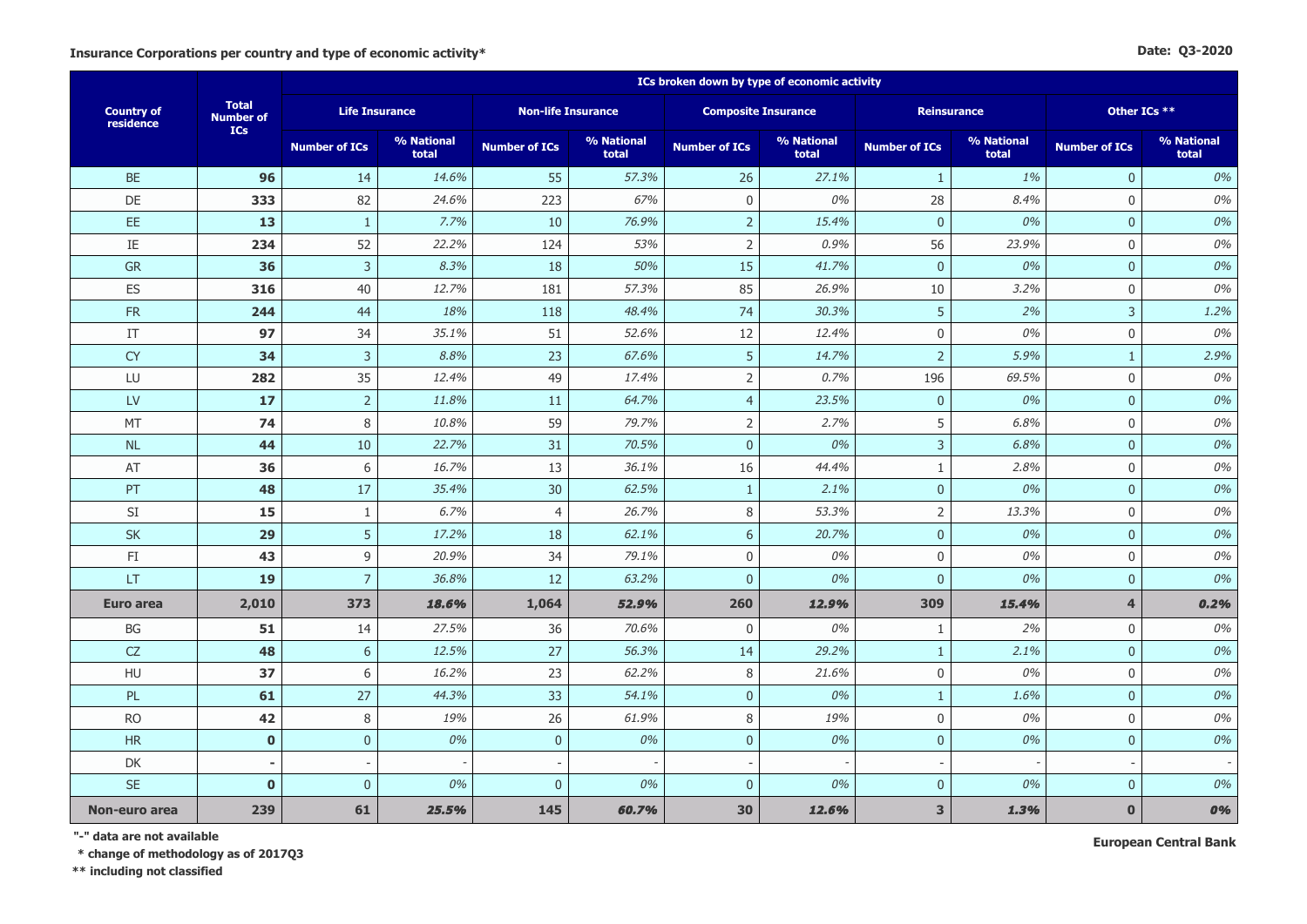#### **Date: Q2-2020**

|                                |                                  |                      | ICs broken down by type of economic activity |                           |                     |                            |                     |                         |                     |                      |                     |
|--------------------------------|----------------------------------|----------------------|----------------------------------------------|---------------------------|---------------------|----------------------------|---------------------|-------------------------|---------------------|----------------------|---------------------|
| <b>Country of</b><br>residence | <b>Total</b><br><b>Number of</b> |                      | <b>Life Insurance</b>                        | <b>Non-life Insurance</b> |                     | <b>Composite Insurance</b> |                     |                         | <b>Reinsurance</b>  | Other ICs **         |                     |
|                                | <b>ICs</b>                       | <b>Number of ICs</b> | % National<br>total                          | <b>Number of ICs</b>      | % National<br>total | <b>Number of ICs</b>       | % National<br>total | <b>Number of ICs</b>    | % National<br>total | <b>Number of ICs</b> | % National<br>total |
| <b>BE</b>                      | 96                               | 14                   | 14.6%                                        | 55                        | 57.3%               | 26                         | 27.1%               | $\mathbf{1}$            | 1%                  | $\mathbf{0}$         | 0%                  |
| DE                             | 336                              | 84                   | 25%                                          | 223                       | 66.4%               | $\mathbf 0$                | 0%                  | 29                      | 8.6%                | $\mathbf{0}$         | 0%                  |
| EE.                            | 14                               | $\mathbf{1}$         | 7.1%                                         | 11                        | 78.6%               | $\mathbf 2$                | 14.3%               | $\overline{0}$          | 0%                  | $\overline{0}$       | 0%                  |
| $\rm IE$                       | 235                              | 52                   | 22.1%                                        | 125                       | 53.2%               | $\mathbf 2$                | 0.9%                | 56                      | 23.8%               | $\mathbf 0$          | 0%                  |
| <b>GR</b>                      | 36                               | $\overline{3}$       | 8.3%                                         | 18                        | 50%                 | 15                         | 41.7%               | $\mathbf{0}$            | 0%                  | $\mathbf{0}$         | 0%                  |
| ES                             | 317                              | 40                   | 12.6%                                        | 182                       | 57.4%               | 85                         | 26.8%               | 9                       | 2.8%                | $\mathbf{1}$         | 0.3%                |
| ${\sf FR}$                     | 232                              | 36                   | 15.5%                                        | 118                       | 50.9%               | 69                         | 29.7%               | $\overline{5}$          | 2.2%                | $\overline{4}$       | 1.7%                |
| IT                             | 98                               | 34                   | 34.7%                                        | 52                        | 53.1%               | 12                         | 12.2%               | $\boldsymbol{0}$        | 0%                  | $\mathbf 0$          | 0%                  |
| <b>CY</b>                      | 34                               | 3                    | 8.8%                                         | 23                        | 67.6%               | 5                          | 14.7%               | $\overline{2}$          | 5.9%                | $\mathbf{1}$         | 2.9%                |
| LU                             | 283                              | 36                   | 12.7%                                        | 49                        | 17.3%               | $\overline{2}$             | 0.7%                | 196                     | 69.3%               | $\mathbf 0$          | 0%                  |
| <b>LV</b>                      | 18                               | $\overline{2}$       | 11.1%                                        | 12                        | 66.7%               | $\overline{4}$             | 22.2%               | $\overline{0}$          | 0%                  | $\overline{0}$       | 0%                  |
| MT                             | 73                               | 8                    | 11%                                          | 58                        | 79.5%               | $\mathsf{2}\,$             | 2.7%                | 5                       | 6.8%                | $\mathbf 0$          | 0%                  |
| <b>NL</b>                      | 44                               | 10                   | 22.7%                                        | 31                        | 70.5%               | $\pmb{0}$                  | 0%                  | $\mathbf{3}$            | 6.8%                | $\overline{0}$       | 0%                  |
| AT                             | 36                               | 6                    | 16.7%                                        | 13                        | 36.1%               | 16                         | 44.4%               | $\mathbf{1}$            | 2.8%                | $\mathbf 0$          | 0%                  |
| PT                             | 48                               | 17                   | 35.4%                                        | 30                        | 62.5%               | $\mathbf{1}$               | 2.1%                | $\mathbf{0}$            | 0%                  | $\mathbf{0}$         | 0%                  |
| $\mathsf{SI}$                  | 15                               | $\mathbf{1}$         | 6.7%                                         | $\overline{4}$            | 26.7%               | 8                          | 53.3%               | $\mathsf{2}$            | 13.3%               | $\mathsf{0}$         | 0%                  |
| <b>SK</b>                      | 29                               | 5                    | 17.2%                                        | 18                        | 62.1%               | $6\phantom{a}$             | 20.7%               | $\mathbf{0}$            | 0%                  | $\overline{0}$       | 0%                  |
| FI                             | 44                               | $10$                 | 22.7%                                        | 34                        | 77.3%               | $\boldsymbol{0}$           | 0%                  | $\mathbf 0$             | 0%                  | $\mathbf 0$          | 0%                  |
| <b>LT</b>                      | 19                               | $\overline{7}$       | 36.8%                                        | 12                        | 63.2%               | $\overline{0}$             | 0%                  | $\overline{0}$          | 0%                  | $\overline{0}$       | 0%                  |
| <b>Euro area</b>               | 2,007                            | 369                  | 18.4%                                        | 1,068                     | 53.2%               | 255                        | 12.7%               | 309                     | 15.4%               | 6                    | 0.3%                |
| BG                             | 51                               | 14                   | 27.5%                                        | 36                        | 70.6%               | $\mathbf 0$                | 0%                  | 1                       | 2%                  | $\mathbf 0$          | 0%                  |
| CZ                             | 48                               | $6\,$                | 12.5%                                        | 27                        | 56.3%               | 14                         | 29.2%               | $\mathbf{1}$            | 2.1%                | $\mathbf{0}$         | 0%                  |
| HU                             | 37                               | 6                    | 16.2%                                        | 23                        | 62.2%               | $\,8\,$                    | 21.6%               | $\boldsymbol{0}$        | 0%                  | $\mathbf 0$          | 0%                  |
| <b>PL</b>                      | 60                               | 26                   | 43.3%                                        | 33                        | 55%                 | $\overline{0}$             | 0%                  | $\mathbf{1}$            | 1.7%                | $\overline{0}$       | 0%                  |
| <b>RO</b>                      | 41                               | $\,8\,$              | 19.5%                                        | 25                        | 61%                 | 8                          | 19.5%               | $\mathbf 0$             | 0%                  | $\mathbf 0$          | 0%                  |
| <b>HR</b>                      | $\mathbf{0}$                     | $\mathbf 0$          | 0%                                           | $\mathbf 0$               | 0%                  | $\mathbf 0$                | 0%                  | $\overline{0}$          | 0%                  | $\overline{0}$       | 0%                  |
| DK                             |                                  |                      |                                              |                           |                     |                            |                     |                         |                     |                      |                     |
| <b>SE</b>                      | $\mathbf 0$                      | $\mathbf{0}$         | 0%                                           | $\mathbf{0}$              | 0%                  | $\mathbf{0}$               | 0%                  | $\mathbf{0}$            | 0%                  | $\mathbf{0}$         | 0%                  |
| Non-euro area                  | 237                              | 60                   | 25.3%                                        | 144                       | 60,8%               | 30                         | 12.7%               | $\overline{\mathbf{3}}$ | 1.3%                | $\mathbf{0}$         | 0%                  |

**"-" data are not available**

 **\* change of methodology as of 2017Q3**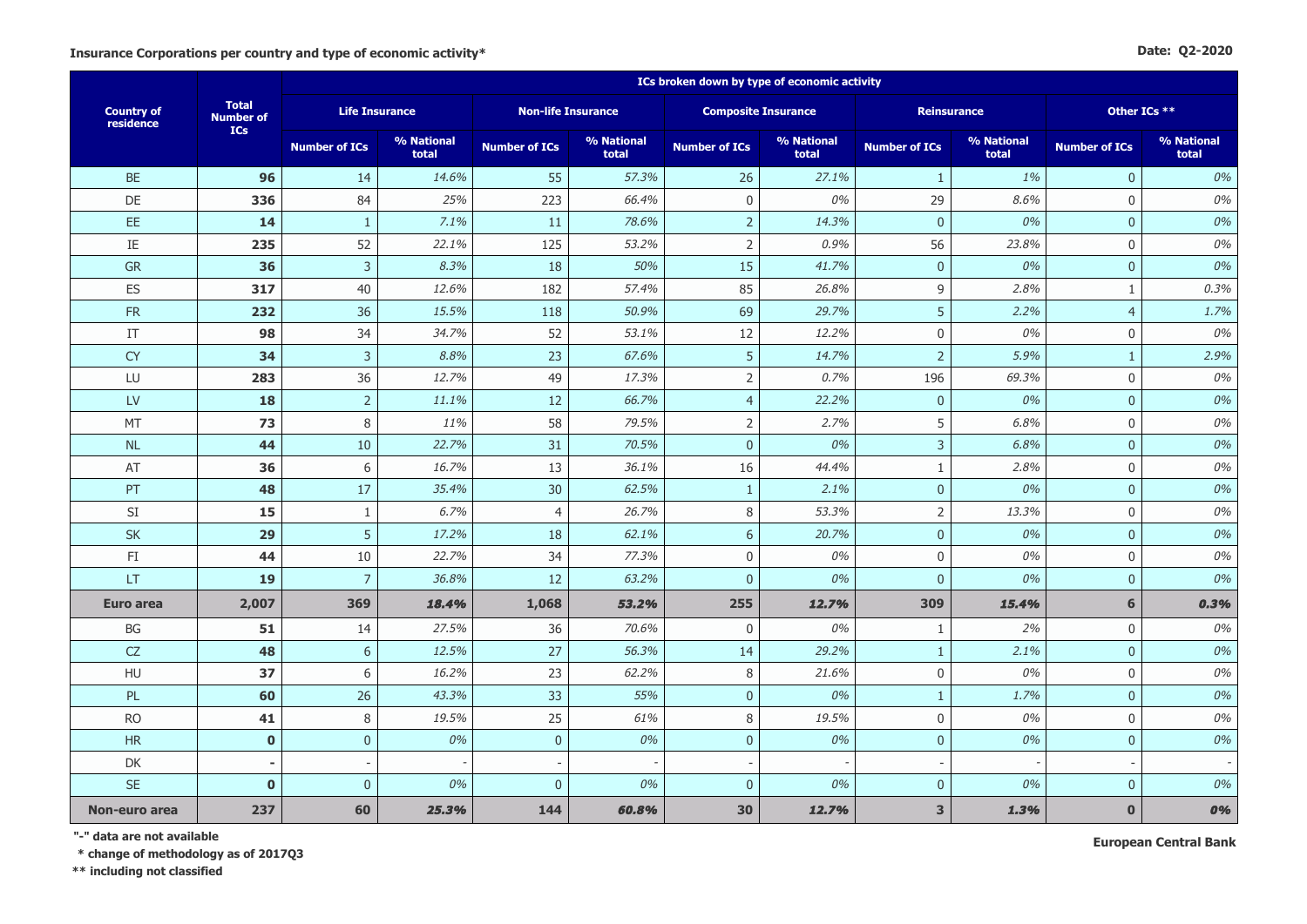|  | Date: Q1-2020 |
|--|---------------|
|--|---------------|

|                                |                                  | ICs broken down by type of economic activity |                     |                      |                           |                      |                            |                      |                     |                      |                     |  |  |
|--------------------------------|----------------------------------|----------------------------------------------|---------------------|----------------------|---------------------------|----------------------|----------------------------|----------------------|---------------------|----------------------|---------------------|--|--|
| <b>Country of</b><br>residence | <b>Total</b><br><b>Number of</b> | <b>Life Insurance</b>                        |                     |                      | <b>Non-life Insurance</b> |                      | <b>Composite Insurance</b> | Reinsurance          |                     | Other ICs **         |                     |  |  |
|                                | <b>ICs</b>                       | <b>Number of ICs</b>                         | % National<br>total | <b>Number of ICs</b> | % National<br>total       | <b>Number of ICs</b> | % National<br>total        | <b>Number of ICs</b> | % National<br>total | <b>Number of ICs</b> | % National<br>total |  |  |
| <b>BE</b>                      | 97                               | 14                                           | 14.4%               | 55                   | 56.7%                     | 27                   | 27.8%                      | $\mathbf{1}$         | 1%                  | $\overline{0}$       | 0%                  |  |  |
| DE                             | 336                              | 84                                           | 25%                 | 223                  | 66.4%                     | $\mathsf{O}\xspace$  | 0%                         | 29                   | 8.6%                | $\mathbf 0$          | 0%                  |  |  |
| EE.                            | 14                               | $\mathbf{1}$                                 | 7.1%                | 11                   | 78.6%                     | $\sqrt{2}$           | 14.3%                      | $\bf 0$              | 0%                  | $\mathbf 0$          | 0%                  |  |  |
| IE                             | 235                              | 53                                           | 22.6%               | 125                  | 53.2%                     | $\overline{2}$       | 0.9%                       | 55                   | 23.4%               | $\mathbf 0$          | 0%                  |  |  |
| <b>GR</b>                      | 37                               | $\mathsf{3}$                                 | 8.1%                | 19                   | 51.4%                     | 15                   | 40.5%                      | $\overline{0}$       | 0%                  | $\overline{0}$       | 0%                  |  |  |
| ES                             | 320                              | 40                                           | 12.5%               | 182                  | 56.9%                     | 85                   | 26.6%                      | 11                   | 3.4%                | $\overline{2}$       | 0.6%                |  |  |
| FR                             | 232                              | 37                                           | 15.9%               | 120                  | 51.7%                     | 69                   | 29.7%                      | 5                    | 2.2%                | $\mathbf{1}$         | 0.4%                |  |  |
| IT                             | 97                               | 34                                           | 35.1%               | 51                   | 52.6%                     | 12                   | 12.4%                      | $\mathbf 0$          | 0%                  | $\mathbf 0$          | 0%                  |  |  |
| <b>CY</b>                      | 31                               | $\mathsf{3}$                                 | 9.7%                | 19                   | 61.3%                     | 5                    | 16.1%                      | $\overline{2}$       | 6.5%                | $\overline{2}$       | 6.5%                |  |  |
| LU                             | 284                              | 37                                           | 13%                 | 49                   | 17.3%                     | $\mathsf{2}\,$       | 0.7%                       | 196                  | 69%                 | $\mathbf 0$          | 0%                  |  |  |
| LV                             | 18                               | $\overline{2}$                               | 11.1%               | 12                   | 66.7%                     | $\overline{4}$       | 22.2%                      | $\overline{0}$       | 0%                  | $\mathbf{0}$         | 0%                  |  |  |
| MT                             | 74                               | $\,8\,$                                      | 10.8%               | 58                   | 78.4%                     | $\overline{2}$       | 2.7%                       | 6                    | 8.1%                | $\mathbf 0$          | 0%                  |  |  |
| NL                             | 44                               | 10                                           | 22.7%               | 31                   | 70.5%                     | $\pmb{0}$            | 0%                         | $\overline{3}$       | 6.8%                | $\mathbf{0}$         | 0%                  |  |  |
| AT                             | 36                               | 6                                            | 16.7%               | 13                   | 36.1%                     | 16                   | 44.4%                      | $\mathbf{1}$         | 2.8%                | $\mathbf 0$          | 0%                  |  |  |
| PT                             | 48                               | 17                                           | 35.4%               | 30                   | 62.5%                     | $\mathbf{1}$         | 2.1%                       | $\mathbf{0}$         | 0%                  | $\overline{0}$       | 0%                  |  |  |
| $\mathsf{SI}$                  | 15                               | 1                                            | 6.7%                | $\overline{4}$       | 26.7%                     | 8                    | 53.3%                      | $\overline{2}$       | 13.3%               | $\mathbf 0$          | 0%                  |  |  |
| SK                             | 30                               | 5                                            | 16.7%               | 19                   | 63.3%                     | $6\,$                | 20%                        | $\boldsymbol{0}$     | 0%                  | $\mathbf{0}$         | 0%                  |  |  |
| FI                             | 44                               | 10                                           | 22.7%               | 34                   | 77.3%                     | $\mathbf 0$          | 0%                         | $\mathbf 0$          | 0%                  | $\mathbf 0$          | 0%                  |  |  |
| <b>LT</b>                      | <b>19</b>                        | $\overline{7}$                               | 36.8%               | 12                   | 63.2%                     | $\mathbf{0}$         | 0%                         | $\overline{0}$       | 0%                  | $\mathbf{0}$         | 0%                  |  |  |
| <b>Euro area</b>               | 2,011                            | 372                                          | 18.5%               | 1,067                | 53.1%                     | 256                  | 12.7%                      | 311                  | 15.5%               | 5                    | 0.2%                |  |  |
| BG                             | 52                               | 15                                           | 28.8%               | 36                   | 69.2%                     | $\mathbf 0$          | 0%                         | $\mathbf{1}$         | 1.9%                | $\mathbf 0$          | 0%                  |  |  |
| CZ                             | 49                               | $\overline{7}$                               | 14.3%               | 27                   | 55.1%                     | 14                   | 28.6%                      | $\mathbf{1}$         | 2%                  | $\pmb{0}$            | 0%                  |  |  |
| <b>HU</b>                      | 36                               | 6                                            | 16.7%               | 22                   | 61.1%                     | 8                    | 22.2%                      | $\overline{0}$       | 0%                  | $\mathbf 0$          | 0%                  |  |  |
| PL                             | 60                               | 26                                           | 43.3%               | 33                   | 55%                       | $\overline{0}$       | 0%                         | $\mathbf{1}$         | 1.7%                | $\mathbf{0}$         | 0%                  |  |  |
| <b>RO</b>                      | 41                               | $\,8\,$                                      | 19.5%               | 25                   | 61%                       | 8                    | 19.5%                      | $\boldsymbol{0}$     | 0%                  | $\mathbf 0$          | 0%                  |  |  |
| HR                             | $\mathbf 0$                      | $\mathbf 0$                                  | 0%                  | $\overline{0}$       | 0%                        | $\mathbf 0$          | 0%                         | $\overline{0}$       | 0%                  | $\mathbf{0}$         | 0%                  |  |  |
| DK                             |                                  |                                              |                     |                      |                           |                      |                            |                      |                     |                      |                     |  |  |
| <b>SE</b>                      | $\mathbf 0$                      | $\mathbf{0}$                                 | 0%                  | $\mathbf{0}$         | 0%                        | $\mathbf{0}$         | 0%                         | $\mathbf{0}$         | 0%                  | $\mathbf{0}$         | 0%                  |  |  |
| Non-euro area                  | 238                              | 62                                           | 26.1%               | 143                  | 60.1%                     | 30                   | 12.6%                      | $\mathbf{3}$         | 1.3%                | $\mathbf{0}$         | 0%                  |  |  |

**"-" data are not available**

 **\* change of methodology as of 2017Q3**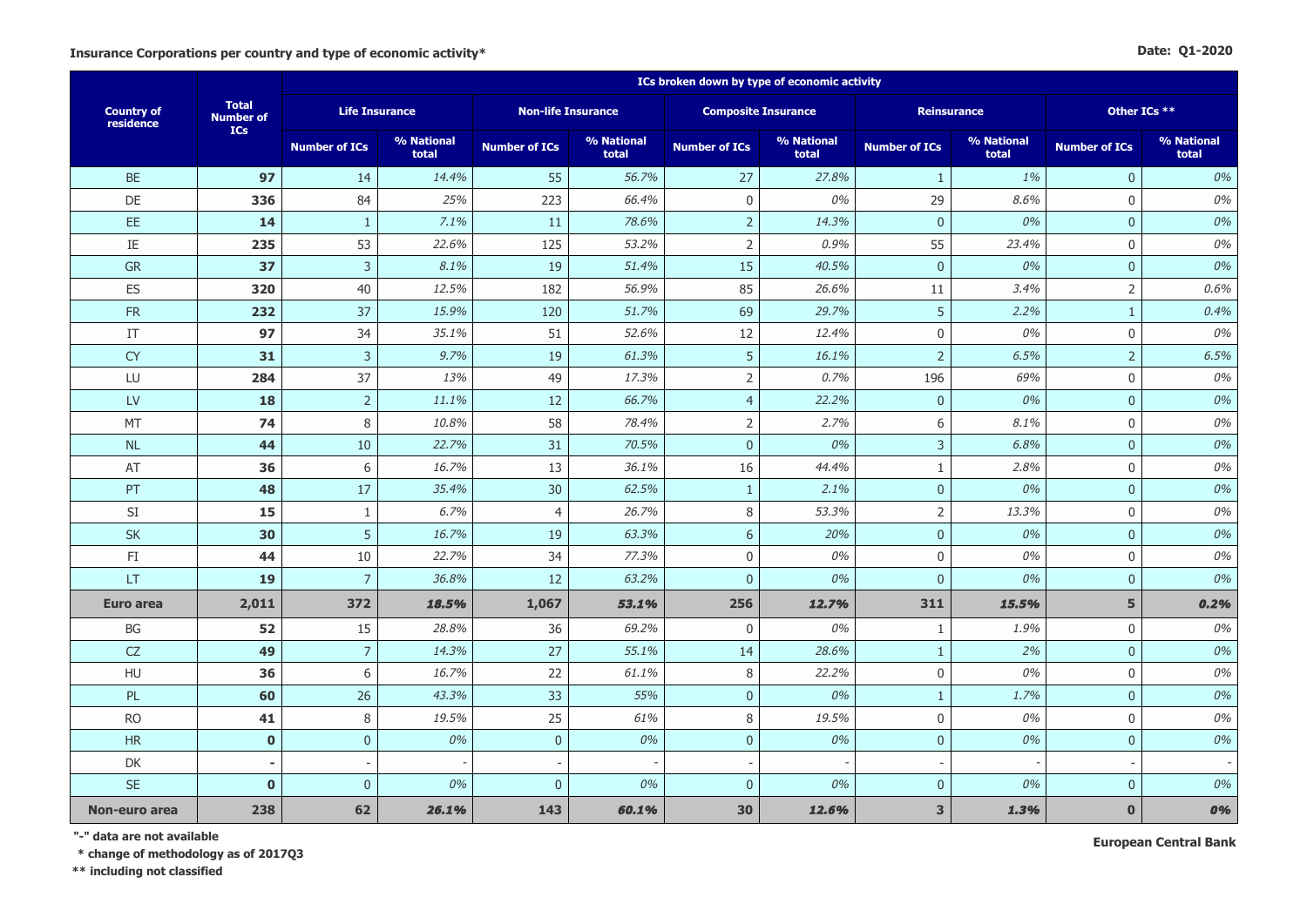|  | Date: Q4-2019 |
|--|---------------|
|--|---------------|

|                                |                                  | ICs broken down by type of economic activity |                     |                           |                     |                            |                     |                         |                     |                      |                     |  |  |
|--------------------------------|----------------------------------|----------------------------------------------|---------------------|---------------------------|---------------------|----------------------------|---------------------|-------------------------|---------------------|----------------------|---------------------|--|--|
| <b>Country of</b><br>residence | <b>Total</b><br><b>Number of</b> | <b>Life Insurance</b>                        |                     | <b>Non-life Insurance</b> |                     | <b>Composite Insurance</b> |                     |                         | <b>Reinsurance</b>  | Other ICs **         |                     |  |  |
|                                | <b>ICs</b>                       | <b>Number of ICs</b>                         | % National<br>total | <b>Number of ICs</b>      | % National<br>total | <b>Number of ICs</b>       | % National<br>total | <b>Number of ICs</b>    | % National<br>total | <b>Number of ICs</b> | % National<br>total |  |  |
| <b>BE</b>                      | 97                               | 14                                           | 14.4%               | 55                        | 56.7%               | 27                         | 27.8%               | $\mathbf{1}$            | 1%                  | $\mathbf{0}$         | $0\%$               |  |  |
| DE                             | 341                              | 84                                           | 24.6%               | 226                       | 66.3%               | $\mathbf 0$                | 0%                  | 31                      | 9.1%                | $\mathbf 0$          | $0\%$               |  |  |
| EE.                            | 15                               | $1\,$                                        | 6.7%                | 11                        | 73.3%               | $\mathsf{3}$               | 20%                 | $\bf 0$                 | 0%                  | $\overline{0}$       | $0\%$               |  |  |
| IE                             | 240                              | 55                                           | 22.9%               | 128                       | 53.3%               | $\overline{2}$             | 0.8%                | 55                      | 22.9%               | $\mathsf{O}$         | $0\%$               |  |  |
| GR                             | 37                               | $\overline{3}$                               | 8.1%                | 19                        | 51.4%               | 15                         | 40.5%               | $\mathbf{0}$            | 0%                  | $\overline{0}$       | 0%                  |  |  |
| ES                             | 322                              | 40                                           | 12.4%               | 184                       | 57.1%               | 86                         | 26.7%               | 11                      | 3.4%                | $\mathbf{1}$         | 0.3%                |  |  |
| ${\sf FR}$                     | 232                              | 37                                           | 15.9%               | 120                       | 51.7%               | 69                         | 29.7%               | 5                       | 2.2%                | $\mathbf{1}$         | 0.4%                |  |  |
| $\ensuremath{\mathsf{IT}}$     | 98                               | 34                                           | 34.7%               | 52                        | 53.1%               | 12                         | 12.2%               | $\boldsymbol{0}$        | 0%                  | $\boldsymbol{0}$     | 0%                  |  |  |
| <b>CY</b>                      | 31                               | $\mathbf{3}$                                 | 9.7%                | 19                        | 61.3%               | 5                          | 16.1%               | $\overline{2}$          | 6.5%                | $\overline{2}$       | 6.5%                |  |  |
| LU                             | 285                              | 37                                           | 13%                 | 50                        | 17.5%               | $\mathsf{2}$               | 0.7%                | 196                     | 68.8%               | $\mathbf 0$          | $0\%$               |  |  |
| <b>LV</b>                      | 18                               | $\sqrt{2}$                                   | 11.1%               | 12                        | 66.7%               | $\overline{4}$             | 22.2%               | $\overline{0}$          | 0%                  | $\overline{0}$       | 0%                  |  |  |
| MT                             | 75                               | 8                                            | 10.7%               | 59                        | 78.7%               | $\overline{2}$             | 2.7%                | $\,$ 6 $\,$             | 8%                  | $\boldsymbol{0}$     | $0\%$               |  |  |
| <b>NL</b>                      | 44                               | 10                                           | 22.7%               | 31                        | 70.5%               | $\mathbf 0$                | 0%                  | $\overline{3}$          | 6.8%                | $\overline{0}$       | 0%                  |  |  |
| AT                             | 36                               | 6                                            | 16.7%               | 13                        | 36.1%               | 16                         | 44.4%               | $\mathbf{1}$            | 2.8%                | $\mathbf 0$          | $0\%$               |  |  |
| PT                             | 48                               | 17                                           | 35.4%               | 30                        | 62.5%               | $\mathbf{1}$               | 2.1%                | $\mathbf{0}$            | 0%                  | $\overline{0}$       | 0%                  |  |  |
| SI                             | 15                               | $\boldsymbol{0}$                             | 0%                  | $\overline{4}$            | 26.7%               | 9                          | 60%                 | $\overline{2}$          | 13.3%               | $\mathbf 0$          | $0\%$               |  |  |
| SK                             | 31                               | $6\,$                                        | 19.4%               | 19                        | 61.3%               | $6\,$                      | 19.4%               | $\bf 0$                 | 0%                  | $\mathbf{0}$         | $0\%$               |  |  |
| FI                             | 44                               | 10                                           | 22.7%               | 34                        | 77.3%               | $\mathsf{O}\xspace$        | 0%                  | $\mathbf 0$             | 0%                  | $\mathbf 0$          | $0\%$               |  |  |
| LT                             | 20                               | $\boldsymbol{8}$                             | 40%                 | 12                        | 60%                 | $\overline{0}$             | 0%                  | $\overline{0}$          | 0%                  | $\overline{0}$       | 0%                  |  |  |
| <b>Euro area</b>               | 2,029                            | 375                                          | 18.5%               | 1,078                     | 53.1%               | 259                        | 12.8%               | 313                     | 15.4%               | 4                    | 0.2%                |  |  |
| BG                             | 52                               | 15                                           | 28.8%               | 36                        | 69.2%               | $\mathbf 0$                | 0%                  | $1\,$                   | 1.9%                | $\boldsymbol{0}$     | $0\%$               |  |  |
| CZ                             | 47                               | $\overline{7}$                               | 14.9%               | 26                        | 55.3%               | 13                         | 27.7%               | $\mathbf{1}$            | 2.1%                | $\overline{0}$       | 0%                  |  |  |
| HU                             | 37                               | $\overline{7}$                               | 18.9%               | 22                        | 59.5%               | $\,8\,$                    | 21.6%               | $\boldsymbol{0}$        | 0%                  | $\mathbf 0$          | $0\%$               |  |  |
| PL                             | 61                               | 27                                           | 44.3%               | 33                        | 54.1%               | $\mathbf 0$                | 0%                  | $\mathbf{1}$            | 1.6%                | $\overline{0}$       | 0%                  |  |  |
| <b>RO</b>                      | 42                               | 8                                            | 19%                 | 26                        | 61.9%               | 8                          | 19%                 | $\mathbf 0$             | 0%                  | $\mathbf 0$          | $0\%$               |  |  |
| <b>HR</b>                      | $\mathbf 0$                      | $\mathbf 0$                                  | 0%                  | $\bf 0$                   | 0%                  | $\mathbf 0$                | 0%                  | $\mathbf{0}$            | 0%                  | $\overline{0}$       | 0%                  |  |  |
| DK                             | $\blacksquare$                   |                                              |                     | $\overline{\phantom{a}}$  |                     | $\overline{\phantom{a}}$   |                     |                         |                     |                      |                     |  |  |
| ${\sf GB}$                     | $\overline{a}$                   |                                              |                     |                           |                     |                            |                     |                         |                     |                      |                     |  |  |
| SE                             | $\mathbf 0$                      | $\mathbf 0$                                  | 0%                  | $\mathbf 0$               | 0%                  | 0                          | 0%                  | $\mathbf 0$             | 0%                  | $\mathbf 0$          | 0%                  |  |  |
| Non-euro area                  | 239                              | 64                                           | 26.8%               | 143                       | 59.8%               | 29                         | 12.1%               | $\overline{\mathbf{3}}$ | 1.3%                | $\bf{0}$             | 0%                  |  |  |

**"-" data are not available**

 **\* change of methodology as of 2017Q3**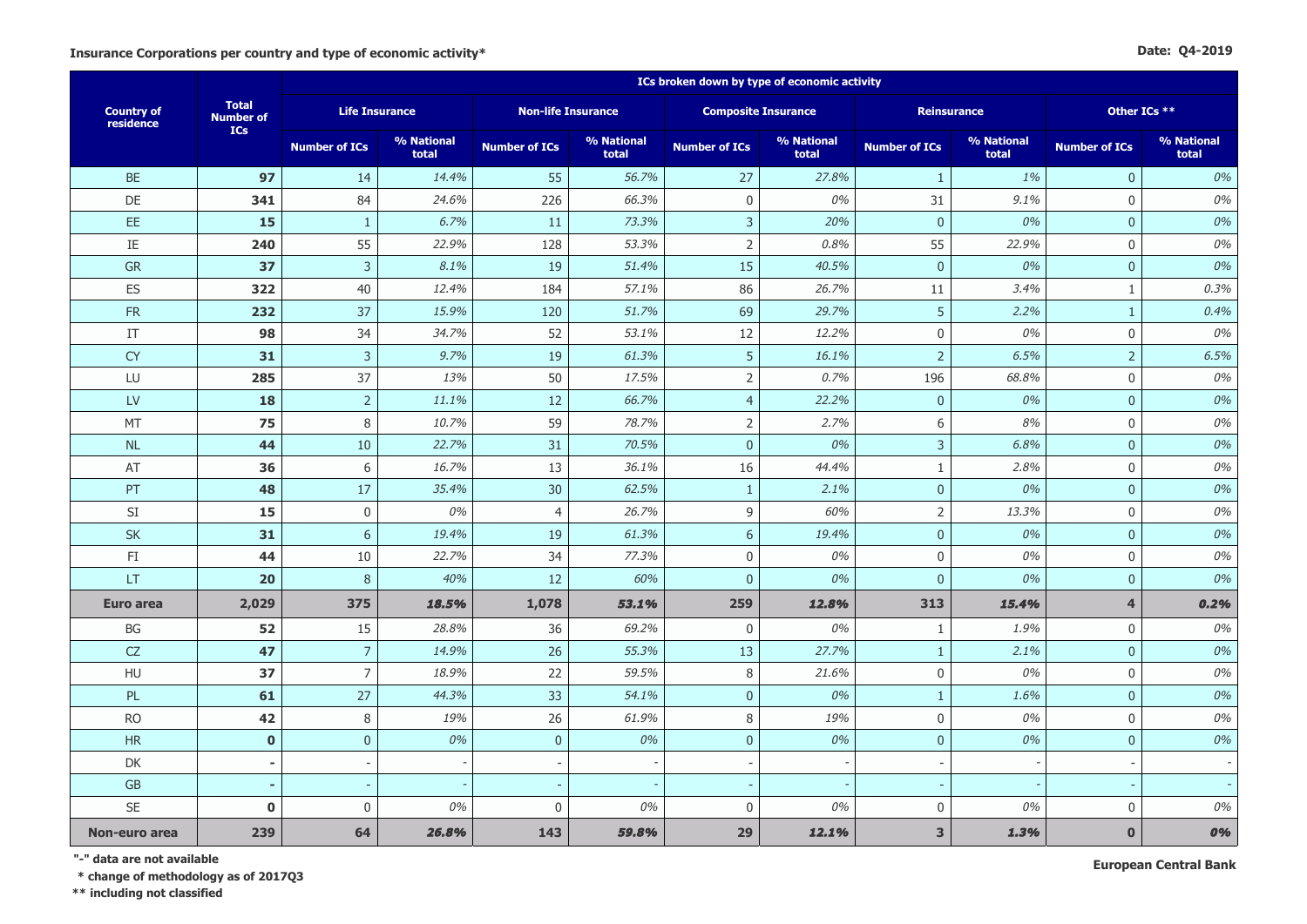#### **Date: Q3-2019**

|                                |                                  | ICs broken down by type of economic activity |                     |                           |                     |                            |                     |                         |                     |                      |                     |  |  |
|--------------------------------|----------------------------------|----------------------------------------------|---------------------|---------------------------|---------------------|----------------------------|---------------------|-------------------------|---------------------|----------------------|---------------------|--|--|
| <b>Country of</b><br>residence | <b>Total</b><br><b>Number of</b> | <b>Life Insurance</b>                        |                     | <b>Non-life Insurance</b> |                     | <b>Composite Insurance</b> |                     | <b>Reinsurance</b>      |                     | Other ICs **         |                     |  |  |
|                                | ICs                              | <b>Number of ICs</b>                         | % National<br>total | <b>Number of ICs</b>      | % National<br>total | <b>Number of ICs</b>       | % National<br>total | <b>Number of ICs</b>    | % National<br>total | <b>Number of ICs</b> | % National<br>total |  |  |
| <b>BE</b>                      | 99                               | 14                                           | 14.1%               | 57                        | 57.6%               | 27                         | 27.3%               | $\mathbf{1}$            | 1%                  | $\mathbf{0}$         | 0%                  |  |  |
| <b>DE</b>                      | 343                              | 84                                           | 24.5%               | 227                       | 66.2%               | $\mathbf 0$                | 0%                  | 32                      | 9.3%                | $\mathbf 0$          | 0%                  |  |  |
| EE.                            | 15                               | $\mathbf{1}$                                 | 6.7%                | 11                        | 73.3%               | 3                          | 20%                 | $\overline{0}$          | 0%                  | $\mathbf{0}$         | 0%                  |  |  |
| $\rm IE$                       | 242                              | 56                                           | 23.1%               | 130                       | 53.7%               | $\mathbf{1}$               | 0.4%                | 55                      | 22.7%               | $\mathbf 0$          | 0%                  |  |  |
| ${\sf GR}$                     | 37                               | $\mathsf{3}$                                 | 8.1%                | 19                        | 51.4%               | 15                         | 40.5%               | $\overline{0}$          | 0%                  | $\mathbf{0}$         | 0%                  |  |  |
| ES                             | 329                              | 41                                           | 12.5%               | 189                       | 57.4%               | 87                         | 26.4%               | 11                      | 3.3%                | $1\,$                | 0.3%                |  |  |
| ${\sf FR}$                     | 239                              | 37                                           | 15.5%               | 121                       | 50.6%               | 71                         | 29.7%               | 5                       | 2.1%                | 5                    | 2.1%                |  |  |
| $\ensuremath{\mathsf{IT}}$     | 98                               | 34                                           | 34.7%               | 52                        | 53.1%               | 12                         | 12.2%               | $\mathbf 0$             | 0%                  | $\mathsf{0}$         | 0%                  |  |  |
| <b>CY</b>                      | 31                               | $\overline{3}$                               | 9.7%                | 19                        | 61.3%               | 5                          | 16.1%               | $\overline{2}$          | 6.5%                | $\overline{2}$       | 6.5%                |  |  |
| LU                             | 290                              | 40                                           | 13.8%               | 51                        | 17.6%               | $\overline{2}$             | 0.7%                | 197                     | 67.9%               | $\mathbf 0$          | 0%                  |  |  |
| <b>LV</b>                      | 18                               | $\overline{2}$                               | 11.1%               | 12                        | 66.7%               | $\overline{4}$             | 22.2%               | $\overline{0}$          | 0%                  | $\overline{0}$       | 0%                  |  |  |
| MT                             | 74                               | 8                                            | 10.8%               | 58                        | 78.4%               | $\mathsf 2$                | 2.7%                | 6                       | 8.1%                | $\mathsf{0}$         | 0%                  |  |  |
| NL                             | 44                               | 10                                           | 22.7%               | 31                        | 70.5%               | $\pmb{0}$                  | 0%                  | $\overline{3}$          | 6.8%                | $\mathbf 0$          | 0%                  |  |  |
| AT                             | 36                               | 6                                            | 16.7%               | 13                        | 36.1%               | 16                         | 44.4%               | $\mathbf{1}$            | 2.8%                | $\mathbf 0$          | 0%                  |  |  |
| PT                             | 48                               | 17                                           | 35.4%               | 30                        | 62.5%               | $\mathbf{1}$               | 2.1%                | $\overline{0}$          | 0%                  | $\mathbf{0}$         | 0%                  |  |  |
| SI                             | 15                               | $\boldsymbol{0}$                             | 0%                  | $\overline{4}$            | 26.7%               | 9                          | 60%                 | $\overline{2}$          | 13.3%               | $\mathbf 0$          | 0%                  |  |  |
| <b>SK</b>                      | 32                               | $\overline{7}$                               | 21.9%               | 19                        | 59.4%               | $\boldsymbol{6}$           | 18.8%               | $\bf 0$                 | 0%                  | $\mathbf 0$          | 0%                  |  |  |
| FI                             | 45                               | 10                                           | 22.2%               | 35                        | 77.8%               | $\mathbf 0$                | 0%                  | $\mathbf 0$             | 0%                  | $\mathbf 0$          | 0%                  |  |  |
| LT                             | 20                               | 8                                            | 40%                 | 12                        | 60%                 | $\overline{0}$             | 0%                  | $\mathbf{0}$            | 0%                  | $\overline{0}$       | 0%                  |  |  |
| <b>Euro area</b>               | 2,055                            | 381                                          | 18.5%               | 1,090                     | 53%                 | 261                        | 12.7%               | 315                     | 15.3%               | 8                    | 0.4%                |  |  |
| BG                             | 52                               | 15                                           | 28.8%               | 36                        | 69.2%               | $\boldsymbol{0}$           | 0%                  | $\mathbf{1}$            | 1.9%                | $\mathbf 0$          | 0%                  |  |  |
| ${\sf CZ}$                     | 48                               | $\, 8$                                       | 16.7%               | 26                        | 54.2%               | 13                         | 27.1%               | $\mathbf{1}$            | 2.1%                | $\mathbf 0$          | 0%                  |  |  |
| HU                             | 38                               | 8                                            | 21.1%               | 22                        | 57.9%               | $\,8\,$                    | 21.1%               | $\boldsymbol{0}$        | 0%                  | $\mathsf{0}$         | 0%                  |  |  |
| PL                             | 60                               | 26                                           | 43.3%               | 33                        | 55%                 | $\overline{0}$             | 0%                  | $\mathbf{1}$            | 1.7%                | $\overline{0}$       | 0%                  |  |  |
| <b>RO</b>                      | 42                               | $\,8\,$                                      | 19%                 | 26                        | 61.9%               | 8                          | 19%                 | $\mathbf 0$             | 0%                  | $\mathbf 0$          | 0%                  |  |  |
| HR                             | $\mathbf 0$                      | $\bf 0$                                      | 0%                  | $\mathbf 0$               | 0%                  | $\pmb{0}$                  | 0%                  | $\mathbf{0}$            | 0%                  | $\mathbf 0$          | 0%                  |  |  |
| DK                             | $\blacksquare$                   |                                              |                     | $\overline{\phantom{a}}$  |                     | $\overline{\phantom{a}}$   |                     |                         |                     |                      |                     |  |  |
| <b>GB</b>                      |                                  |                                              |                     |                           |                     |                            |                     |                         |                     |                      |                     |  |  |
| SE                             | $\mathbf 0$                      | $\boldsymbol{0}$                             | 0%                  | $\boldsymbol{0}$          | 0%                  | $\mathbf 0$                | 0%                  | $\mathbf 0$             | 0%                  | $\mathbf 0$          | 0%                  |  |  |
| Non-euro area                  | 240                              | 65                                           | 27.1%               | 143                       | 59.6%               | 29                         | 12.1%               | $\overline{\mathbf{3}}$ | 1.3%                | $\mathbf{0}$         | 0%                  |  |  |

**"-" data are not available**

 **\* change of methodology as of 2017Q3**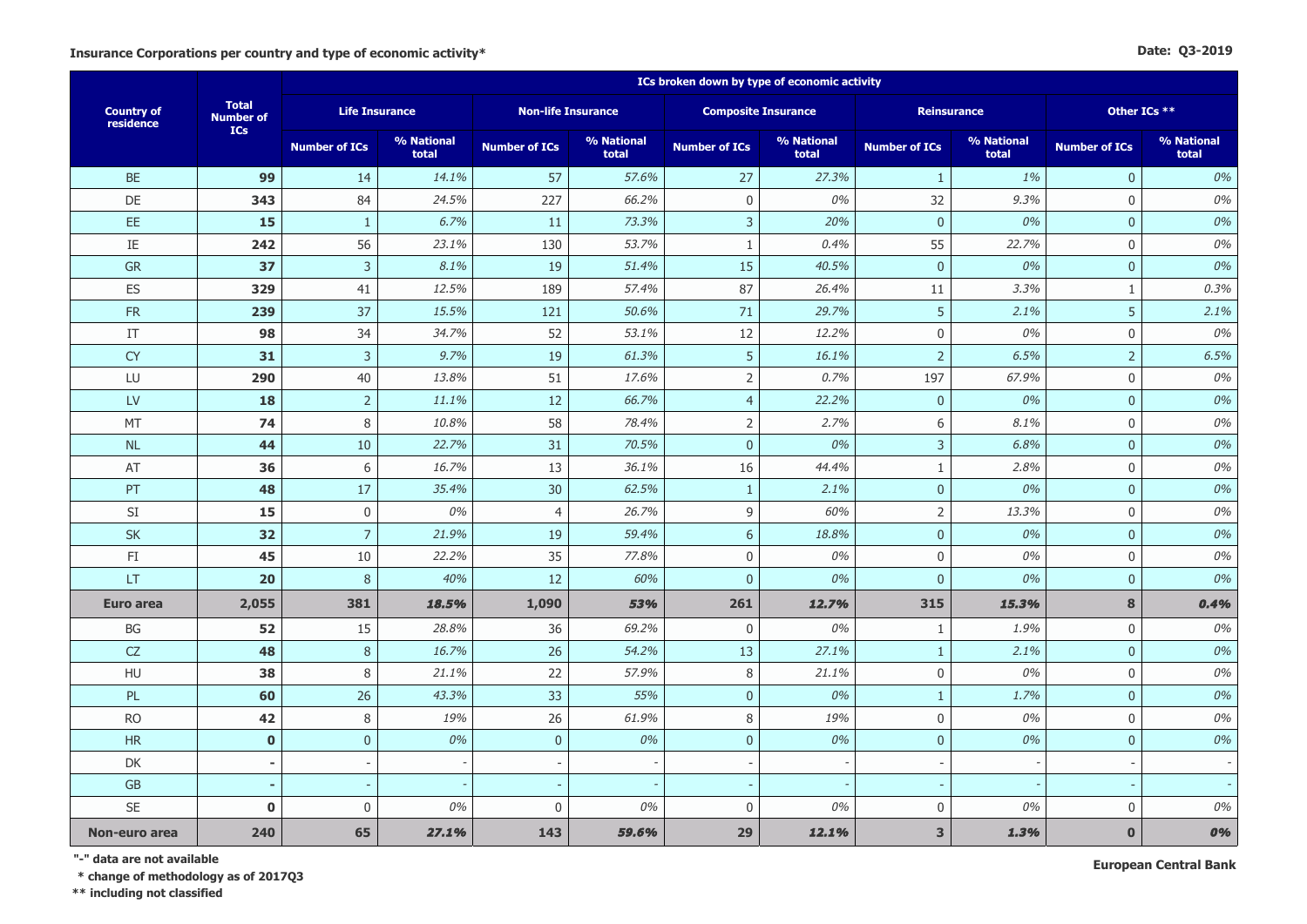#### **Date: Q2-2019**

|                                |                                  | ICs broken down by type of economic activity |                     |                           |                     |                          |                            |                      |                     |                      |                     |  |  |
|--------------------------------|----------------------------------|----------------------------------------------|---------------------|---------------------------|---------------------|--------------------------|----------------------------|----------------------|---------------------|----------------------|---------------------|--|--|
| <b>Country of</b><br>residence | <b>Total</b><br><b>Number of</b> | <b>Life Insurance</b>                        |                     | <b>Non-life Insurance</b> |                     |                          | <b>Composite Insurance</b> |                      | <b>Reinsurance</b>  | Other ICs **         |                     |  |  |
|                                | <b>ICs</b>                       | <b>Number of ICs</b>                         | % National<br>total | <b>Number of ICs</b>      | % National<br>total | <b>Number of ICs</b>     | % National<br>total        | <b>Number of ICs</b> | % National<br>total | <b>Number of ICs</b> | % National<br>total |  |  |
| <b>BE</b>                      | 99                               | 14                                           | 14.1%               | 57                        | 57.6%               | 27                       | 27.3%                      | $\mathbf{1}$         | 1%                  | $\mathbf{0}$         | 0%                  |  |  |
| DE                             | 331                              | 84                                           | 25.4%               | 217                       | 65.6%               | $\mathbf 0$              | 0%                         | 30                   | 9.1%                | $\mathbf{0}$         | 0%                  |  |  |
| EE.                            | 15                               | $\mathbf{1}$                                 | 6.7%                | 11                        | 73.3%               | 3                        | 20%                        | $\mathbf{0}$         | 0%                  | $\mathbf{0}$         | 0%                  |  |  |
| $\rm IE$                       | 245                              | 56                                           | 22.9%               | 132                       | 53.9%               | $\mathbf{1}$             | 0.4%                       | 56                   | 22.9%               | $\mathbf 0$          | 0%                  |  |  |
| GR                             | 37                               | $\overline{3}$                               | 8.1%                | 19                        | 51.4%               | 15                       | 40.5%                      | $\mathbf{0}$         | 0%                  | $\mathbf{0}$         | 0%                  |  |  |
| ES                             | 327                              | 39                                           | 11.9%               | 188                       | 57.5%               | 89                       | 27.2%                      | $10\,$               | 3.1%                | $\mathbf{1}$         | 0.3%                |  |  |
| ${\sf FR}$                     | 159                              | 29                                           | 18.2%               | 74                        | 46.5%               | 49                       | 30.8%                      | 5                    | 3.1%                | $\overline{2}$       | 1.3%                |  |  |
| IT                             | 98                               | 34                                           | 34.7%               | 52                        | 53.1%               | 12                       | 12.2%                      | $\mathbf 0$          | 0%                  | $\mathbf 0$          | 0%                  |  |  |
| <b>CY</b>                      | 31                               | $\overline{3}$                               | 9.7%                | 19                        | 61.3%               | 5                        | 16.1%                      | $\overline{2}$       | 6.5%                | $\overline{2}$       | 6.5%                |  |  |
| LU                             | 290                              | 40                                           | 13.8%               | 51                        | 17.6%               | $\overline{2}$           | 0.7%                       | 197                  | 67.9%               | $\mathbf 0$          | 0%                  |  |  |
| <b>LV</b>                      | 18                               | $\overline{2}$                               | 11.1%               | 12                        | 66.7%               | $\overline{4}$           | 22.2%                      | $\mathbf{0}$         | 0%                  | $\pmb{0}$            | 0%                  |  |  |
| MT                             | 75                               | 8                                            | 10.7%               | 58                        | 77.3%               | $\mathsf 2$              | 2.7%                       | 6                    | 8%                  | $\mathbf{1}$         | 1.3%                |  |  |
| NL                             | 44                               | 10                                           | 22.7%               | 31                        | 70.5%               | $\pmb{0}$                | 0%                         | $\mathsf 3$          | 6.8%                | $\mathbf 0$          | 0%                  |  |  |
| AT                             | 36                               | $\,$ 6 $\,$                                  | 16.7%               | 13                        | 36.1%               | 16                       | 44.4%                      | $\mathbf{1}$         | 2.8%                | $\mathbf 0$          | 0%                  |  |  |
| PT                             | 48                               | 17                                           | 35.4%               | 30                        | 62.5%               | $\mathbf{1}$             | 2.1%                       | $\overline{0}$       | 0%                  | $\mathbf{0}$         | 0%                  |  |  |
| SI                             | 15                               | $\boldsymbol{0}$                             | 0%                  | $\overline{4}$            | 26.7%               | 9                        | 60%                        | $\overline{2}$       | 13.3%               | $\mathbf 0$          | 0%                  |  |  |
| <b>SK</b>                      | 32                               | $\overline{7}$                               | 21.9%               | 19                        | 59.4%               | $6\phantom{a}$           | 18.8%                      | $\mathbf{0}$         | 0%                  | $\mathbf 0$          | 0%                  |  |  |
| FI                             | 45                               | 10                                           | 22.2%               | 35                        | 77.8%               | $\boldsymbol{0}$         | 0%                         | $\boldsymbol{0}$     | 0%                  | $\mathbf 0$          | 0%                  |  |  |
| LT                             | 20                               | $\,8\,$                                      | 40%                 | 12                        | 60%                 | $\pmb{0}$                | 0%                         | $\mathbf 0$          | 0%                  | $\mathbf 0$          | 0%                  |  |  |
| <b>Euro area</b>               | 1,965                            | 371                                          | 18.9%               | 1,034                     | 52.6%               | 241                      | 12.3%                      | 313                  | 15.9%               | 6                    | 0.3%                |  |  |
| BG                             | 52                               | 15                                           | 28.8%               | 36                        | 69.2%               | $\mathbf 0$              | 0%                         | $\mathbf{1}$         | 1.9%                | $\mathbf 0$          | 0%                  |  |  |
| <b>CZ</b>                      | 49                               | $\,8\,$                                      | 16.3%               | 27                        | 55.1%               | 13                       | 26.5%                      | $\mathbf{1}$         | 2%                  | $\pmb{0}$            | 0%                  |  |  |
| HU                             | 38                               | 8                                            | 21.1%               | 22                        | 57.9%               | $\,8\,$                  | 21.1%                      | $\boldsymbol{0}$     | 0%                  | $\mathbf 0$          | 0%                  |  |  |
| PL                             | 60                               | 26                                           | 43.3%               | 33                        | 55%                 | $\pmb{0}$                | 0%                         | $\mathbf{1}$         | 1.7%                | $\mathbf 0$          | 0%                  |  |  |
| <b>RO</b>                      | 43                               | 8                                            | 18.6%               | 27                        | 62.8%               | 8                        | 18.6%                      | $\mathbf 0$          | 0%                  | $\mathbf 0$          | 0%                  |  |  |
| <b>HR</b>                      | $\pmb{0}$                        | $\mathbf{0}$                                 | 0%                  | $\mathbf 0$               | 0%                  | $\mathbf 0$              | 0%                         | $\overline{0}$       | 0%                  | $\mathbf{0}$         | 0%                  |  |  |
| DK                             | $\overline{\phantom{a}}$         |                                              |                     | $\overline{\phantom{a}}$  |                     | $\overline{\phantom{a}}$ |                            |                      |                     |                      |                     |  |  |
| <b>GB</b>                      | $\overline{a}$                   |                                              |                     | $\overline{\phantom{a}}$  |                     |                          |                            |                      |                     |                      |                     |  |  |
| <b>SE</b>                      | $\mathbf 0$                      | $\boldsymbol{0}$                             | 0%                  | $\mathbf 0$               | 0%                  | $\mathbf 0$              | 0%                         | $\mathbf 0$          | 0%                  | $\mathbf 0$          | 0%                  |  |  |
| Non-euro area                  | 242                              | 65                                           | 26.9%               | 145                       | 59.9%               | 29                       | 12%                        | 3                    | 1.2%                | $\mathbf{0}$         | 0%                  |  |  |

**"-" data are not available**

 **\* change of methodology as of 2017Q3**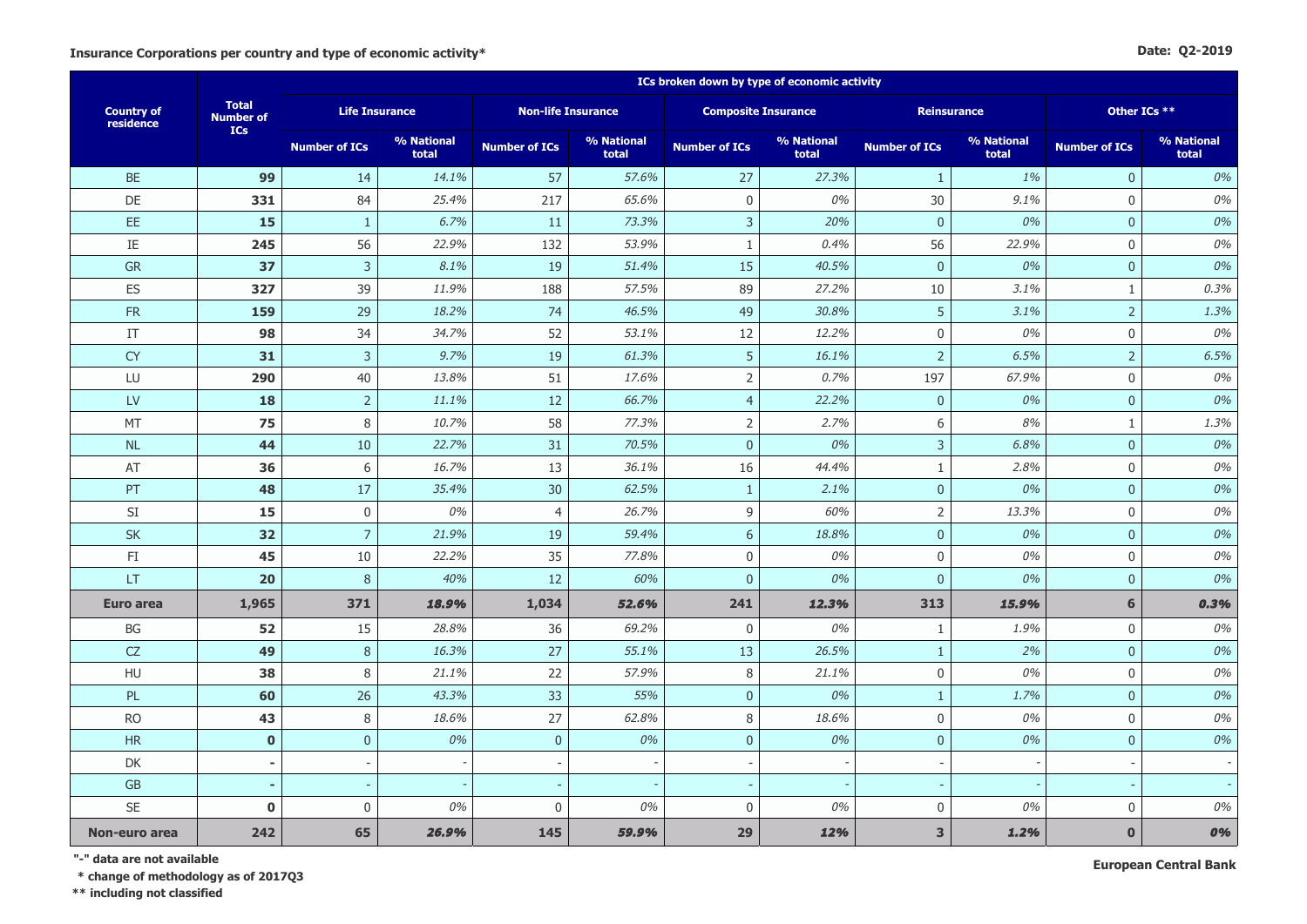#### **Date: Q1-2019**

|                                |                                  | ICs broken down by type of economic activity |                     |                           |                     |                          |                            |                      |                     |                      |                     |  |  |
|--------------------------------|----------------------------------|----------------------------------------------|---------------------|---------------------------|---------------------|--------------------------|----------------------------|----------------------|---------------------|----------------------|---------------------|--|--|
| <b>Country of</b><br>residence | <b>Total</b><br><b>Number of</b> | <b>Life Insurance</b>                        |                     | <b>Non-life Insurance</b> |                     |                          | <b>Composite Insurance</b> |                      | <b>Reinsurance</b>  | Other ICs **         |                     |  |  |
|                                | ICs                              | <b>Number of ICs</b>                         | % National<br>total | <b>Number of ICs</b>      | % National<br>total | <b>Number of ICs</b>     | % National<br>total        | <b>Number of ICs</b> | % National<br>total | <b>Number of ICs</b> | % National<br>total |  |  |
| <b>BE</b>                      | 100                              | 15                                           | 15%                 | 57                        | 57%                 | 27                       | 27%                        | $\mathbf{1}$         | 1%                  | $\mathbf{0}$         | 0%                  |  |  |
| <b>DE</b>                      | 331                              | 84                                           | 25.4%               | 217                       | 65.6%               | $\mathbf 0$              | 0%                         | 30                   | 9.1%                | $\mathbf 0$          | 0%                  |  |  |
| EE.                            | 15                               | $\mathbf{1}$                                 | 6.7%                | 11                        | 73.3%               | 3                        | 20%                        | $\overline{0}$       | 0%                  | $\overline{0}$       | 0%                  |  |  |
| $\rm IE$                       | 247                              | 57                                           | 23.1%               | 133                       | 53.8%               | $\mathbf{1}$             | 0.4%                       | 56                   | 22.7%               | $\mathbf 0$          | 0%                  |  |  |
| <b>GR</b>                      | 37                               | $\mathsf{3}$                                 | 8.1%                | 19                        | 51.4%               | 15                       | 40.5%                      | $\mathbf{0}$         | 0%                  | $\mathbf 0$          | 0%                  |  |  |
| ES                             | 329                              | 40                                           | 12.2%               | 190                       | 57.8%               | 90                       | 27.4%                      | $\overline{9}$       | 2.7%                | $\mathbf 0$          | 0%                  |  |  |
| FR                             | 161                              | 29                                           | 18%                 | 74                        | 46%                 | 49                       | 30.4%                      | 5                    | 3.1%                | $\overline{4}$       | 2.5%                |  |  |
| IT                             | 98                               | 34                                           | 34.7%               | 52                        | 53.1%               | 12                       | 12.2%                      | $\mathbf 0$          | 0%                  | $\mathbf 0$          | 0%                  |  |  |
| <b>CY</b>                      | 31                               | $\overline{3}$                               | 9.7%                | 19                        | 61.3%               | 5                        | 16.1%                      | $\overline{2}$       | 6.5%                | $\overline{2}$       | 6.5%                |  |  |
| LU                             | 293                              | 40                                           | 13.7%               | 52                        | 17.7%               | $\mathsf{2}\,$           | 0.7%                       | 199                  | 67.9%               | $\mathbf 0$          | 0%                  |  |  |
| <b>LV</b>                      | 18                               | $\overline{2}$                               | 11.1%               | 12                        | 66.7%               | $\overline{4}$           | 22.2%                      | $\mathbf{0}$         | 0%                  | $\mathbf{0}$         | 0%                  |  |  |
| MT                             | 74                               | 8                                            | 10.8%               | 57                        | 77%                 | $\mathsf 2$              | 2.7%                       | 6                    | 8.1%                | $1\,$                | 1.4%                |  |  |
| NL                             | 44                               | 10                                           | 22.7%               | 31                        | 70.5%               | $\pmb{0}$                | 0%                         | $\mathbf{3}$         | 6.8%                | $\mathbf 0$          | 0%                  |  |  |
| AT                             | 36                               | 6                                            | 16.7%               | 13                        | 36.1%               | 16                       | 44.4%                      | $\mathbf{1}$         | 2.8%                | $\mathbf 0$          | 0%                  |  |  |
| PT                             | 48                               | 17                                           | 35.4%               | 30                        | 62.5%               | $\mathbf{1}$             | 2.1%                       | $\mathbf{0}$         | 0%                  | $\overline{0}$       | 0%                  |  |  |
| SI                             | 15                               | $\mathbf 0$                                  | 0%                  | $\overline{4}$            | 26.7%               | 9                        | 60%                        | $\overline{2}$       | 13.3%               | $\mathbf 0$          | 0%                  |  |  |
| <b>SK</b>                      | 32                               | $\overline{7}$                               | 21.9%               | 19                        | 59.4%               | 6                        | 18.8%                      | $\overline{0}$       | 0%                  | $\mathbf{0}$         | 0%                  |  |  |
| FI                             | 46                               | 10                                           | 21.7%               | 36                        | 78.3%               | $\boldsymbol{0}$         | 0%                         | $\mathbf 0$          | 0%                  | $\mathbf 0$          | 0%                  |  |  |
| LT                             | 20                               | 8                                            | 40%                 | 12                        | 60%                 | $\pmb{0}$                | 0%                         | $\mathbf{0}$         | 0%                  | $\mathbf 0$          | 0%                  |  |  |
| <b>Euro area</b>               | 1,975                            | 374                                          | 18.9%               | 1,038                     | 52.6%               | 242                      | 12.3%                      | 314                  | 15.9%               | $\overline{7}$       | 0.4%                |  |  |
| BG                             | 52                               | 15                                           | 28.8%               | 36                        | 69.2%               | $\mathbf 0$              | 0%                         | $\mathbf{1}$         | 1.9%                | $\mathbf 0$          | 0%                  |  |  |
| <b>CZ</b>                      | 49                               | $\, 8$                                       | 16.3%               | 27                        | 55.1%               | 13                       | 26.5%                      | $\mathbf{1}$         | 2%                  | $\mathbf{0}$         | 0%                  |  |  |
| HU                             | 39                               | 8                                            | 20.5%               | 23                        | 59%                 | $\,8\,$                  | 20.5%                      | $\boldsymbol{0}$     | 0%                  | $\mathbf 0$          | 0%                  |  |  |
| PL                             | 60                               | 26                                           | 43.3%               | 33                        | 55%                 | $\pmb{0}$                | 0%                         | $\mathbf{1}$         | 1.7%                | $\mathbf 0$          | 0%                  |  |  |
| <b>RO</b>                      | 43                               | 8                                            | 18.6%               | 27                        | 62.8%               | 8                        | 18.6%                      | $\mathbf 0$          | 0%                  | $\mathbf 0$          | 0%                  |  |  |
| <b>HR</b>                      | $\mathbf 0$                      | $\mathbf 0$                                  | 0%                  | $\mathbf 0$               | 0%                  | $\mathbf 0$              | 0%                         | $\overline{0}$       | 0%                  | $\mathbf{0}$         | 0%                  |  |  |
| DK                             | $\overline{\phantom{a}}$         |                                              |                     | $\overline{\phantom{a}}$  |                     | $\overline{\phantom{a}}$ |                            |                      |                     |                      |                     |  |  |
| <b>GB</b>                      | $\overline{a}$                   |                                              |                     |                           |                     |                          |                            |                      |                     |                      |                     |  |  |
| <b>SE</b>                      | $\mathbf 0$                      | $\boldsymbol{0}$                             | 0%                  | $\mathbf 0$               | 0%                  | 0                        | 0%                         | $\mathbf 0$          | 0%                  | $\mathbf 0$          | 0%                  |  |  |
| Non-euro area                  | 243                              | 65                                           | 26.7%               | 146                       | 60.1%               | 29                       | 11.9%                      | 3                    | 1.2%                | $\mathbf{0}$         | 0%                  |  |  |

**"-" data are not available**

 **\* change of methodology as of 2017Q3**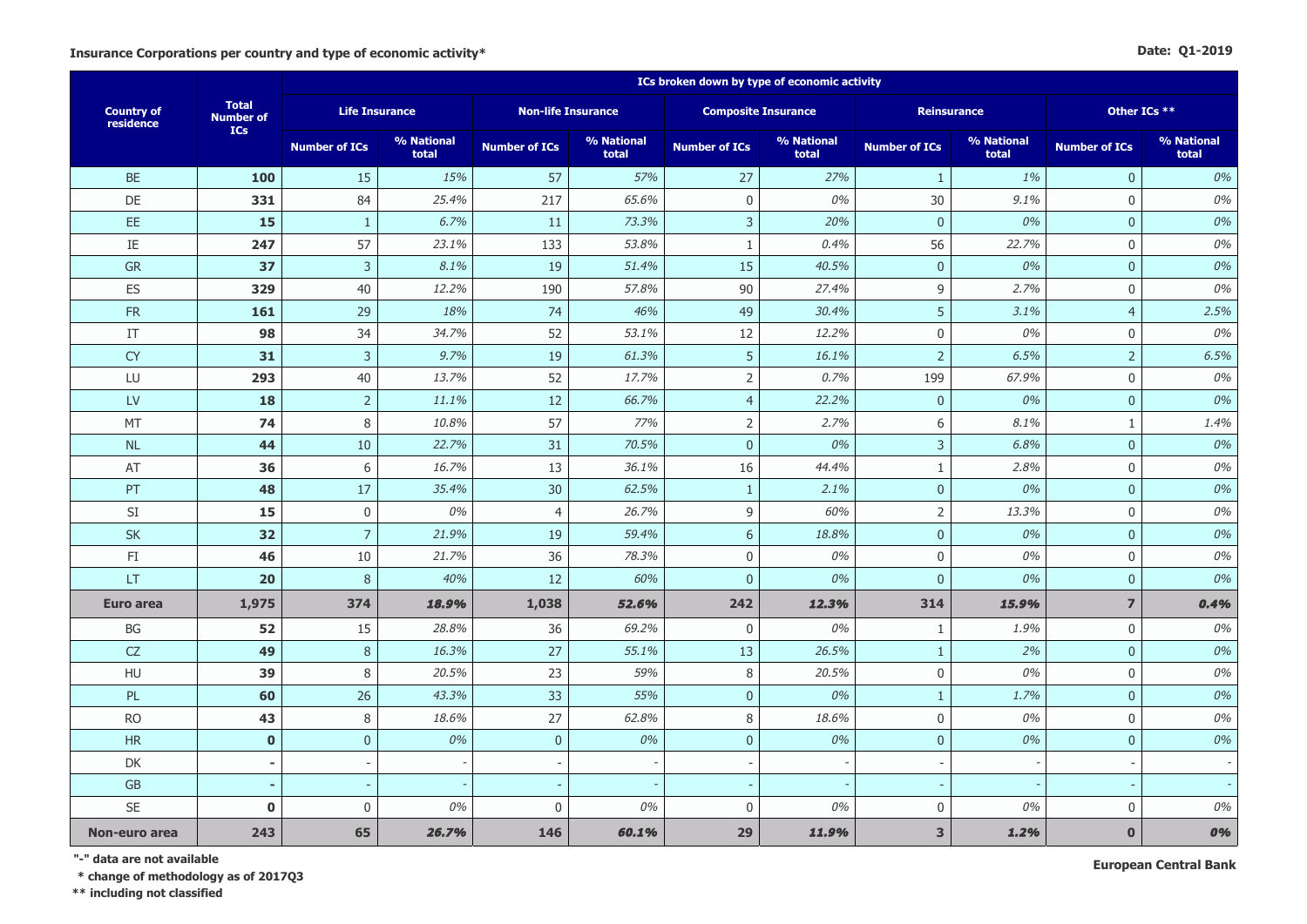|  | Date: Q4-2018 |
|--|---------------|
|--|---------------|

|                                |                                  | ICs broken down by type of economic activity |                     |                           |                     |                            |                     |                         |                     |                      |                     |  |
|--------------------------------|----------------------------------|----------------------------------------------|---------------------|---------------------------|---------------------|----------------------------|---------------------|-------------------------|---------------------|----------------------|---------------------|--|
| <b>Country of</b><br>residence | <b>Total</b><br><b>Number of</b> | <b>Life Insurance</b>                        |                     | <b>Non-life Insurance</b> |                     | <b>Composite Insurance</b> |                     |                         | <b>Reinsurance</b>  | Other ICs **         |                     |  |
|                                | <b>ICs</b>                       | <b>Number of ICs</b>                         | % National<br>total | <b>Number of ICs</b>      | % National<br>total | <b>Number of ICs</b>       | % National<br>total | <b>Number of ICs</b>    | % National<br>total | <b>Number of ICs</b> | % National<br>total |  |
| <b>BE</b>                      | 103                              | 15                                           | 14.6%               | 58                        | 56.3%               | 27                         | 26.2%               | $\overline{2}$          | 1.9%                | $\mathbf{1}$         | 1%                  |  |
| DE                             | 332                              | 84                                           | 25.3%               | 218                       | 65.7%               | $\mathbf 0$                | 0%                  | $30\,$                  | 9%                  | $\boldsymbol{0}$     | $0\%$               |  |
| EE.                            | 15                               | $1\,$                                        | 6.7%                | 11                        | 73.3%               | $\mathsf{3}$               | 20%                 | $\bf 0$                 | 0%                  | $\overline{0}$       | $0\%$               |  |
| IE                             | 246                              | 55                                           | 22.4%               | 133                       | 54.1%               | $\mathbf{1}$               | 0.4%                | 57                      | 23.2%               | $\mathsf{O}$         | $0\%$               |  |
| GR                             | 37                               | $\overline{3}$                               | 8.1%                | 19                        | 51.4%               | 15                         | 40.5%               | $\mathbf{0}$            | 0%                  | $\overline{0}$       | 0%                  |  |
| ES                             | 336                              | 43                                           | 12.8%               | 194                       | 57.7%               | 90                         | 26.8%               | 9                       | 2.7%                | $\mathsf{O}$         | $0\%$               |  |
| ${\sf FR}$                     | 162                              | 29                                           | 17.9%               | 74                        | 45.7%               | 49                         | 30.2%               | 5                       | 3.1%                | 5                    | 3.1%                |  |
| $\ensuremath{\mathsf{IT}}$     | 98                               | 34                                           | 34.7%               | 52                        | 53.1%               | 12                         | 12.2%               | $\boldsymbol{0}$        | 0%                  | $\boldsymbol{0}$     | 0%                  |  |
| <b>CY</b>                      | 31                               | $\mathbf{3}$                                 | 9.7%                | 19                        | 61.3%               | 5                          | 16.1%               | $\overline{2}$          | 6.5%                | $\overline{2}$       | 6.5%                |  |
| LU                             | 291                              | 40                                           | 13.7%               | 49                        | 16.8%               | $\mathsf{2}$               | 0.7%                | 200                     | 68.7%               | $\mathbf 0$          | $0\%$               |  |
| <b>LV</b>                      | 18                               | $\sqrt{2}$                                   | 11.1%               | 12                        | 66.7%               | $\overline{4}$             | 22.2%               | $\overline{0}$          | 0%                  | $\overline{0}$       | 0%                  |  |
| MT                             | 71                               | 8                                            | 11.3%               | 54                        | 76.1%               | $\overline{2}$             | 2.8%                | $\,$ 6 $\,$             | 8.5%                | $\mathbf{1}$         | 1.4%                |  |
| <b>NL</b>                      | 46                               | 11                                           | 23.9%               | 32                        | 69.6%               | $\mathbf{0}$               | 0%                  | $\overline{3}$          | 6.5%                | $\overline{0}$       | 0%                  |  |
| AT                             | 37                               | 6                                            | 16.2%               | 14                        | 37.8%               | 16                         | 43.2%               | $\mathbf{1}$            | 2.7%                | $\mathbf 0$          | $0\%$               |  |
| PT                             | 49                               | 17                                           | 34.7%               | 31                        | 63.3%               | $\mathbf{1}$               | 2%                  | $\mathbf{0}$            | 0%                  | $\overline{0}$       | 0%                  |  |
| SI                             | 15                               | $\boldsymbol{0}$                             | 0%                  | $\overline{4}$            | 26.7%               | 9                          | 60%                 | $\overline{2}$          | 13.3%               | $\mathbf 0$          | $0\%$               |  |
| SK                             | 33                               | $\overline{7}$                               | 21.2%               | 20                        | 60.6%               | $6\,$                      | 18.2%               | $\bf 0$                 | 0%                  | $\mathbf{0}$         | $0\%$               |  |
| FI                             | 46                               | 10                                           | 21.7%               | 36                        | 78.3%               | $\mathsf{O}\xspace$        | 0%                  | $\mathbf 0$             | 0%                  | $\mathbf 0$          | $0\%$               |  |
| LT                             | 20                               | 8                                            | 40%                 | 12                        | 60%                 | $\overline{0}$             | 0%                  | $\overline{0}$          | 0%                  | $\overline{0}$       | 0%                  |  |
| <b>Euro area</b>               | 1,986                            | 376                                          | 18.9%               | 1,042                     | 52.5%               | 242                        | 12.2%               | 317                     | 16%                 | $\mathbf{9}$         | 0.5%                |  |
| BG                             | 52                               | 15                                           | 28.8%               | 36                        | 69.2%               | $\boldsymbol{0}$           | 0%                  | $\mathbf{1}$            | 1.9%                | $\boldsymbol{0}$     | $0\%$               |  |
| CZ                             | 48                               | $6\phantom{1}6$                              | 12.5%               | 27                        | 56.3%               | 14                         | 29.2%               | $\mathbf{1}$            | 2.1%                | $\overline{0}$       | 0%                  |  |
| HU                             | 39                               | 8                                            | 20.5%               | 23                        | 59%                 | $\,8\,$                    | 20.5%               | $\boldsymbol{0}$        | 0%                  | $\mathbf 0$          | $0\%$               |  |
| PL                             | 60                               | 26                                           | 43.3%               | 33                        | 55%                 | $\mathbf 0$                | 0%                  | $\mathbf{1}$            | 1.7%                | $\overline{0}$       | 0%                  |  |
| <b>RO</b>                      | 43                               | 8                                            | 18.6%               | 27                        | 62.8%               | 8                          | 18.6%               | $\mathbf 0$             | 0%                  | $\mathbf 0$          | $0\%$               |  |
| <b>HR</b>                      | $\mathbf 0$                      | $\mathbf 0$                                  | 0%                  | $\bf 0$                   | 0%                  | $\mathbf 0$                | 0%                  | $\mathbf{0}$            | 0%                  | $\overline{0}$       | 0%                  |  |
| DK                             | $\blacksquare$                   |                                              |                     | $\overline{\phantom{a}}$  |                     | $\overline{\phantom{a}}$   |                     |                         |                     |                      |                     |  |
| ${\sf GB}$                     | $\overline{a}$                   |                                              |                     |                           |                     |                            |                     |                         |                     |                      |                     |  |
| SE                             | $\mathbf 0$                      | $\mathbf 0$                                  | 0%                  | $\boldsymbol{0}$          | 0%                  | 0                          | 0%                  | $\mathbf 0$             | 0%                  | $\mathbf 0$          | 0%                  |  |
| Non-euro area                  | 242                              | 63                                           | 26%                 | 146                       | 60.3%               | 30                         | 12.4%               | $\overline{\mathbf{3}}$ | 1.2%                | $\bf{0}$             | 0%                  |  |

**"-" data are not available**

 **\* change of methodology as of 2017Q3**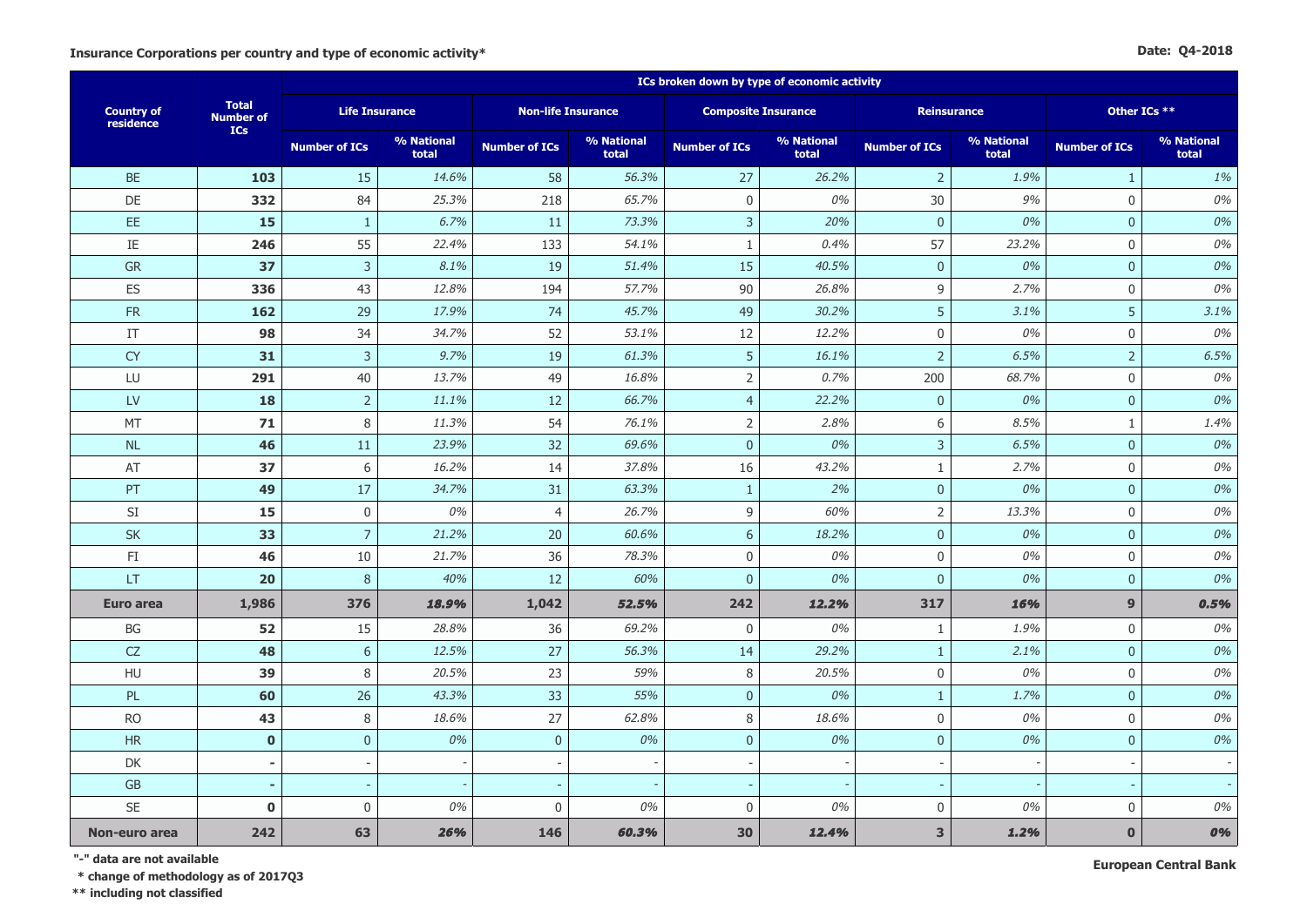#### **Date: Q3-2018**

|                                |                                  | ICs broken down by type of economic activity |                     |                           |                     |                            |                     |                      |                     |                      |                     |  |  |
|--------------------------------|----------------------------------|----------------------------------------------|---------------------|---------------------------|---------------------|----------------------------|---------------------|----------------------|---------------------|----------------------|---------------------|--|--|
| <b>Country of</b><br>residence | <b>Total</b><br><b>Number of</b> | <b>Life Insurance</b>                        |                     | <b>Non-life Insurance</b> |                     | <b>Composite Insurance</b> |                     |                      | <b>Reinsurance</b>  | Other ICs **         |                     |  |  |
|                                | <b>ICs</b>                       | <b>Number of ICs</b>                         | % National<br>total | <b>Number of ICs</b>      | % National<br>total | <b>Number of ICs</b>       | % National<br>total | <b>Number of ICs</b> | % National<br>total | <b>Number of ICs</b> | % National<br>total |  |  |
| <b>BE</b>                      | 104                              | 15                                           | 14.4%               | 58                        | 55.8%               | 28                         | 26.9%               | $\overline{2}$       | 1.9%                | $\mathbf{1}$         | 1%                  |  |  |
| <b>DE</b>                      | 333                              | 84                                           | 25.2%               | 219                       | 65.8%               | $\mathbf 0$                | 0%                  | 30                   | 9%                  | $\mathbf 0$          | 0%                  |  |  |
| EE.                            | 15                               | $\mathbf{1}$                                 | 6.7%                | 11                        | 73.3%               | 3                          | 20%                 | $\overline{0}$       | 0%                  | $\overline{0}$       | 0%                  |  |  |
| $\rm IE$                       | 249                              | 57                                           | 22.9%               | 134                       | 53.8%               | $\mathbf{1}$               | 0.4%                | 57                   | 22.9%               | $\mathbf 0$          | 0%                  |  |  |
| <b>GR</b>                      | 37                               | $\mathsf{3}$                                 | 8.1%                | 19                        | 51.4%               | 15                         | 40.5%               | $\mathbf{0}$         | 0%                  | $\mathbf 0$          | 0%                  |  |  |
| ES                             | 333                              | 43                                           | 12.9%               | 192                       | 57.7%               | 89                         | 26.7%               | $\overline{9}$       | 2.7%                | $\mathbf 0$          | 0%                  |  |  |
| FR                             | 162                              | 29                                           | 17.9%               | 74                        | 45.7%               | 49                         | 30.2%               | 5                    | 3.1%                | 5                    | 3.1%                |  |  |
| IT                             | 101                              | 36                                           | 35.6%               | 53                        | 52.5%               | 12                         | 11.9%               | $\mathbf 0$          | 0%                  | $\mathbf 0$          | 0%                  |  |  |
| <b>CY</b>                      | 31                               | $\overline{3}$                               | 9.7%                | 19                        | 61.3%               | 5                          | 16.1%               | $\overline{2}$       | 6.5%                | $\overline{2}$       | 6.5%                |  |  |
| LU                             | 299                              | 41                                           | 13.7%               | 52                        | 17.4%               | $\mathsf{2}\,$             | 0.7%                | 204                  | 68.2%               | $\mathbf 0$          | 0%                  |  |  |
| <b>LV</b>                      | 17                               | $\overline{2}$                               | 11.8%               | 11                        | 64.7%               | $\overline{4}$             | 23.5%               | $\mathbf{0}$         | 0%                  | $\mathbf{0}$         | 0%                  |  |  |
| MT                             | 68                               | 8                                            | 11.8%               | 51                        | 75%                 | $\mathsf 2$                | 2.9%                | $\overline{7}$       | 10.3%               | $\mathbf 0$          | 0%                  |  |  |
| NL                             | 46                               | 11                                           | 23.9%               | 32                        | 69.6%               | $\pmb{0}$                  | 0%                  | 3                    | 6.5%                | $\overline{0}$       | 0%                  |  |  |
| AT                             | 37                               | 6                                            | 16.2%               | 14                        | 37.8%               | 16                         | 43.2%               | $\mathbf{1}$         | 2.7%                | $\mathbf 0$          | 0%                  |  |  |
| PT                             | 46                               | 17                                           | 37%                 | 28                        | 60.9%               | $\mathbf{1}$               | 2.2%                | $\mathbf{0}$         | 0%                  | $\overline{0}$       | 0%                  |  |  |
| SI                             | 15                               | $\mathbf 0$                                  | 0%                  | $\overline{4}$            | 26.7%               | 9                          | 60%                 | $\overline{2}$       | 13.3%               | $\mathbf 0$          | $0\%$               |  |  |
| <b>SK</b>                      | 34                               | $\overline{7}$                               | 20.6%               | 21                        | 61.8%               | $6\phantom{a}$             | 17.6%               | $\overline{0}$       | 0%                  | $\mathbf{0}$         | 0%                  |  |  |
| FI                             | 46                               | 10                                           | 21.7%               | 36                        | 78.3%               | $\boldsymbol{0}$           | 0%                  | $\mathbf 0$          | 0%                  | $\mathbf 0$          | 0%                  |  |  |
| LT                             | 20                               | 8                                            | 40%                 | 12                        | 60%                 | $\overline{0}$             | 0%                  | $\mathbf{0}$         | 0%                  | $\mathbf 0$          | 0%                  |  |  |
| <b>Euro area</b>               | 1,993                            | 381                                          | 19.1%               | 1,040                     | 52.2%               | 242                        | 12.1%               | 322                  | 16.2%               | 8                    | 0.4%                |  |  |
| BG                             | 53                               | 16                                           | 30.2%               | 36                        | 67.9%               | $\mathbf 0$                | 0%                  | $\mathbf{1}$         | 1.9%                | $\mathbf 0$          | 0%                  |  |  |
| <b>CZ</b>                      | 49                               | $\sqrt{6}$                                   | 12.2%               | 28                        | 57.1%               | 14                         | 28.6%               | $\mathbf{1}$         | 2%                  | $\mathbf{0}$         | 0%                  |  |  |
| HU                             | 39                               | 8                                            | 20.5%               | 23                        | 59%                 | $\,8\,$                    | 20.5%               | $\boldsymbol{0}$     | 0%                  | $\mathbf 0$          | 0%                  |  |  |
| PL                             | 60                               | 26                                           | 43.3%               | 33                        | 55%                 | $\pmb{0}$                  | 0%                  | $\mathbf{1}$         | 1.7%                | $\mathbf 0$          | 0%                  |  |  |
| <b>RO</b>                      | 44                               | 8                                            | 18.2%               | 28                        | 63.6%               | 8                          | 18.2%               | $\mathbf 0$          | 0%                  | $\mathbf 0$          | 0%                  |  |  |
| <b>HR</b>                      | $\mathbf 0$                      | $\mathbf 0$                                  | 0%                  | $\mathbf 0$               | 0%                  | $\overline{0}$             | 0%                  | $\overline{0}$       | 0%                  | $\mathbf{0}$         | 0%                  |  |  |
| DK                             | $\blacksquare$                   |                                              |                     | $\overline{\phantom{a}}$  |                     | $\overline{\phantom{a}}$   |                     |                      |                     |                      |                     |  |  |
| <b>GB</b>                      | $\overline{a}$                   |                                              |                     |                           |                     |                            |                     |                      |                     |                      |                     |  |  |
| SE                             | $\mathbf 0$                      | $\boldsymbol{0}$                             | 0%                  | $\mathbf 0$               | 0%                  | 0                          | 0%                  | $\mathbf 0$          | 0%                  | $\mathbf 0$          | 0%                  |  |  |
| Non-euro area                  | 245                              | 64                                           | 26.1%               | 148                       | 60.4%               | 30                         | 12.2%               | 3                    | 1.2%                | $\mathbf{0}$         | 0%                  |  |  |

**"-" data are not available**

 **\* change of methodology as of 2017Q3**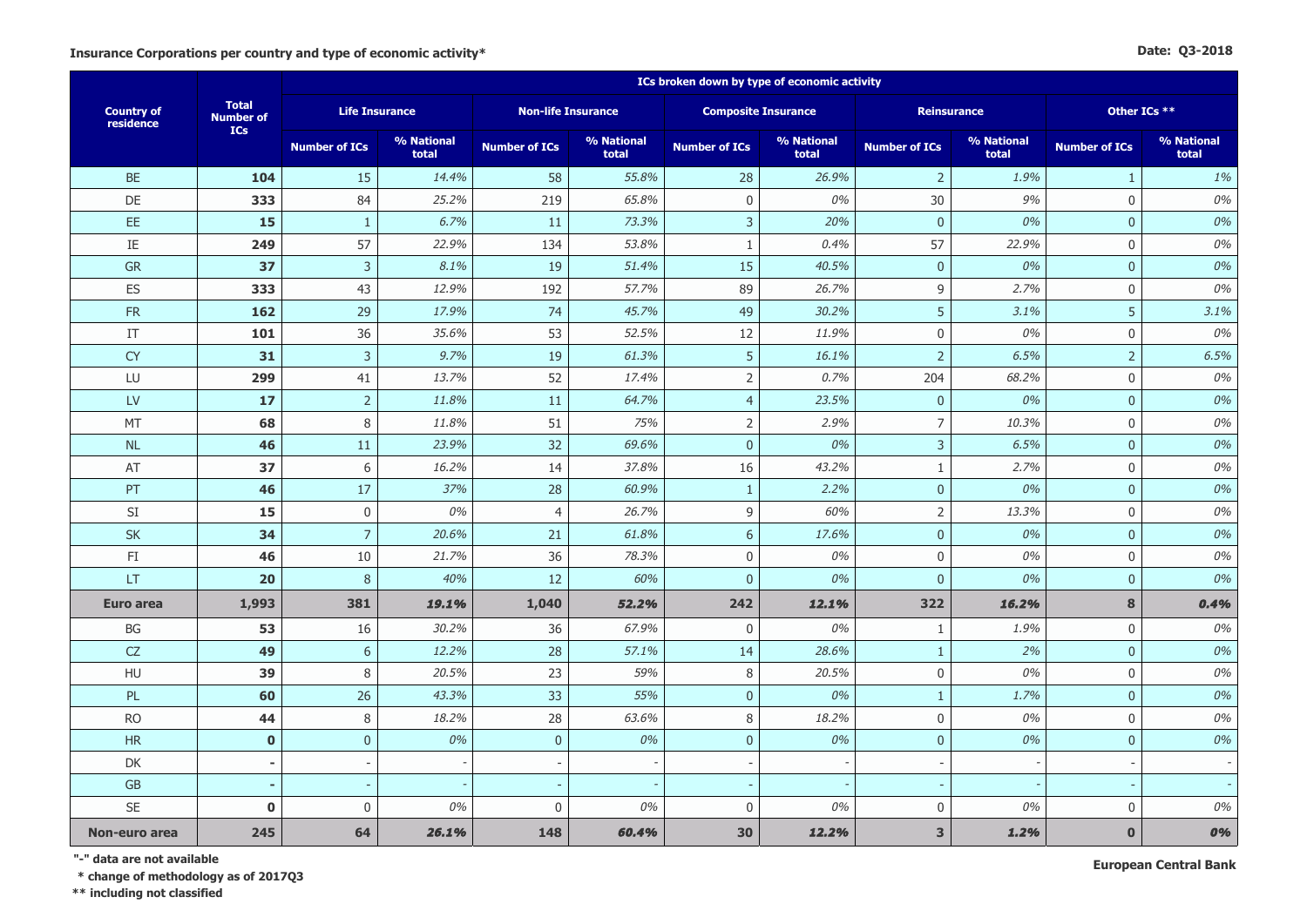#### **Date: Q2-2018**

|                                |                                  | ICs broken down by type of economic activity |                     |                      |                           |                          |                            |                         |                     |                      |                     |  |  |
|--------------------------------|----------------------------------|----------------------------------------------|---------------------|----------------------|---------------------------|--------------------------|----------------------------|-------------------------|---------------------|----------------------|---------------------|--|--|
| <b>Country of</b><br>residence | <b>Total</b><br><b>Number of</b> | <b>Life Insurance</b>                        |                     |                      | <b>Non-life Insurance</b> |                          | <b>Composite Insurance</b> | <b>Reinsurance</b>      |                     | Other ICs **         |                     |  |  |
|                                | <b>ICs</b>                       | <b>Number of ICs</b>                         | % National<br>total | <b>Number of ICs</b> | % National<br>total       | <b>Number of ICs</b>     | % National<br>total        | <b>Number of ICs</b>    | % National<br>total | <b>Number of ICs</b> | % National<br>total |  |  |
| <b>BE</b>                      | 104                              | 15                                           | 14.4%               | 58                   | 55.8%                     | 28                       | 26.9%                      | $\overline{2}$          | 1.9%                | 1                    | 1%                  |  |  |
| <b>DE</b>                      | 336                              | 84                                           | 25%                 | 221                  | 65.8%                     | $\mathbf 0$              | 0%                         | 30                      | 8.9%                | $\mathbf{1}$         | 0.3%                |  |  |
| EE.                            | 15                               | $\mathbf{1}$                                 | 6.7%                | 11                   | 73.3%                     | 3                        | 20%                        | $\overline{0}$          | 0%                  | $\overline{0}$       | 0%                  |  |  |
| $\rm IE$                       | 245                              | 58                                           | 23.7%               | 129                  | 52.7%                     | $\mathbf{1}$             | 0.4%                       | 57                      | 23.3%               | $\mathbf 0$          | $0\%$               |  |  |
| ${\sf GR}$                     | 37                               | $\mathsf{3}$                                 | 8.1%                | 19                   | 51.4%                     | 15                       | 40.5%                      | $\mathbf{0}$            | 0%                  | $\mathbf{0}$         | 0%                  |  |  |
| ES                             | 332                              | 43                                           | 13%                 | 190                  | 57.2%                     | 89                       | 26.8%                      | $\overline{9}$          | 2.7%                | $1\,$                | 0.3%                |  |  |
| ${\sf FR}$                     | 154                              | 28                                           | 18.2%               | 69                   | 44.8%                     | 47                       | 30.5%                      | 5                       | 3.2%                | 5                    | 3.2%                |  |  |
| $\ensuremath{\mathsf{IT}}$     | 101                              | 36                                           | 35.6%               | 53                   | 52.5%                     | 12                       | 11.9%                      | $\mathbf 0$             | 0%                  | $\mathbf 0$          | 0%                  |  |  |
| <b>CY</b>                      | 31                               | $\overline{3}$                               | 9.7%                | 19                   | 61.3%                     | 6                        | 19.4%                      | $\overline{2}$          | 6.5%                | $\mathbf{1}$         | 3.2%                |  |  |
| LU                             | 301                              | 41                                           | 13.6%               | 52                   | 17.3%                     | $\overline{2}$           | 0.7%                       | 206                     | 68.4%               | $\mathbf 0$          | 0%                  |  |  |
| <b>LV</b>                      | 17                               | $\overline{2}$                               | 11.8%               | 11                   | 64.7%                     | $\overline{4}$           | 23.5%                      | $\overline{0}$          | 0%                  | $\overline{0}$       | 0%                  |  |  |
| MT                             | 67                               | 8                                            | 11.9%               | 50                   | 74.6%                     | $\mathsf 2$              | 3%                         | $\overline{7}$          | 10.4%               | $\mathbf 0$          | 0%                  |  |  |
| NL                             | 46                               | 11                                           | 23.9%               | 32                   | 69.6%                     | $\mathbf 0$              | 0%                         | $\overline{3}$          | 6.5%                | $\mathbf 0$          | 0%                  |  |  |
| AT                             | 38                               | $\,$ 6 $\,$                                  | 15.8%               | 14                   | 36.8%                     | 17                       | 44.7%                      | $\mathbf{1}$            | 2.6%                | $\mathbf 0$          | 0%                  |  |  |
| PT                             | 46                               | 17                                           | 37%                 | 28                   | 60.9%                     | $\mathbf{1}$             | 2.2%                       | $\overline{0}$          | 0%                  | $\mathbf{0}$         | 0%                  |  |  |
| SI                             | 15                               | $\boldsymbol{0}$                             | 0%                  | $\overline{4}$       | 26.7%                     | 9                        | 60%                        | $\overline{2}$          | 13.3%               | $\mathbf 0$          | 0%                  |  |  |
| <b>SK</b>                      | 34                               | $\overline{7}$                               | 20.6%               | 21                   | 61.8%                     | $\boldsymbol{6}$         | 17.6%                      | $\bf 0$                 | 0%                  | $\mathbf 0$          | 0%                  |  |  |
| FI                             | 46                               | 10                                           | 21.7%               | 36                   | 78.3%                     | $\mathbf 0$              | 0%                         | $\mathbf 0$             | 0%                  | $\mathbf 0$          | 0%                  |  |  |
| LT                             | 20                               | 8                                            | 40%                 | 12                   | 60%                       | $\overline{0}$           | 0%                         | $\mathbf{0}$            | 0%                  | $\overline{0}$       | 0%                  |  |  |
| <b>Euro area</b>               | 1,985                            | 381                                          | 19.2%               | 1,029                | 51.8%                     | 242                      | 12.2%                      | 324                     | 16.3%               | $\mathbf{9}$         | 0.5%                |  |  |
| $\mathsf{B}\mathsf{G}$         | 53                               | 16                                           | 30.2%               | 36                   | 67.9%                     | $\boldsymbol{0}$         | 0%                         | $\mathbf{1}$            | 1.9%                | $\mathbf 0$          | 0%                  |  |  |
| ${\sf CZ}$                     | 49                               | $\boldsymbol{6}$                             | 12.2%               | 28                   | 57.1%                     | 14                       | 28.6%                      | $\mathbf{1}$            | 2%                  | $\mathbf 0$          | 0%                  |  |  |
| HU                             | 39                               | 8                                            | 20.5%               | 23                   | 59%                       | $\,8\,$                  | 20.5%                      | $\boldsymbol{0}$        | 0%                  | $\mathbf 0$          | 0%                  |  |  |
| PL                             | 61                               | 27                                           | 44.3%               | 33                   | 54.1%                     | $\overline{0}$           | 0%                         | $\mathbf{1}$            | 1.6%                | $\overline{0}$       | 0%                  |  |  |
| <b>RO</b>                      | 44                               | $\,8\,$                                      | 18.2%               | 28                   | 63.6%                     | 8                        | 18.2%                      | $\mathbf 0$             | 0%                  | $\mathbf 0$          | 0%                  |  |  |
| HR                             | $\mathbf 0$                      | $\bf 0$                                      | 0%                  | $\mathbf 0$          | 0%                        | $\pmb{0}$                | 0%                         | $\mathbf{0}$            | 0%                  | $\mathbf 0$          | 0%                  |  |  |
| DK                             | $\blacksquare$                   |                                              |                     |                      |                           | $\overline{\phantom{a}}$ |                            |                         |                     |                      |                     |  |  |
| <b>GB</b>                      |                                  |                                              |                     |                      |                           |                          |                            |                         |                     |                      |                     |  |  |
| <b>SE</b>                      | $\mathbf 0$                      | $\boldsymbol{0}$                             | 0%                  | $\boldsymbol{0}$     | 0%                        | $\mathbf 0$              | 0%                         | $\mathbf 0$             | 0%                  | $\mathbf 0$          | 0%                  |  |  |
| Non-euro area                  | 246                              | 65                                           | 26.4%               | 148                  | 60.2%                     | 30                       | 12.2%                      | $\overline{\mathbf{3}}$ | 1.2%                | $\mathbf{0}$         | 0%                  |  |  |

**"-" data are not available**

 **\* change of methodology as of 2017Q3**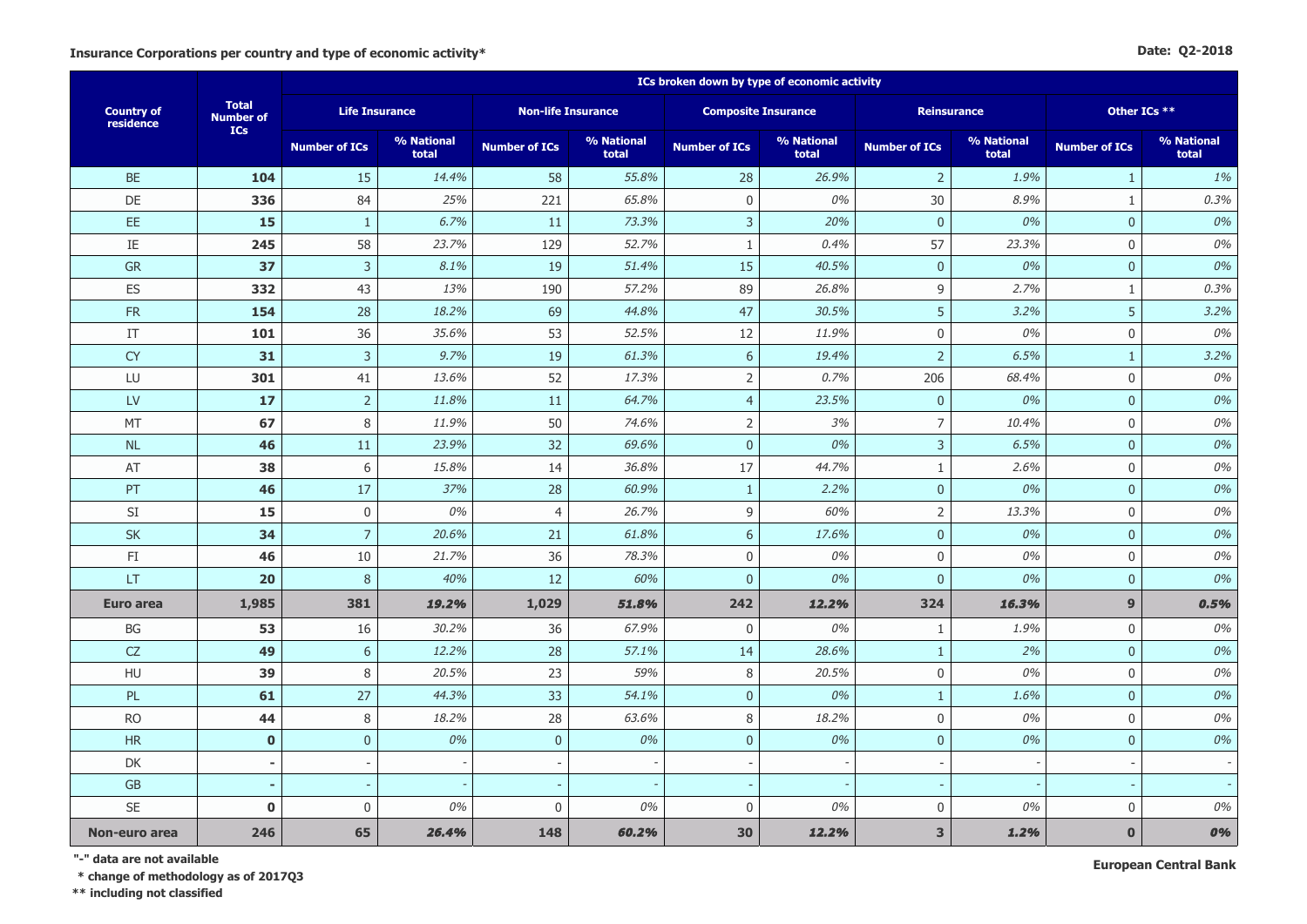|  | Date: Q1-2018 |
|--|---------------|
|--|---------------|

|                                |                           | ICs broken down by type of economic activity |                     |                           |                     |                          |                            |                      |                     |                      |                     |  |  |
|--------------------------------|---------------------------|----------------------------------------------|---------------------|---------------------------|---------------------|--------------------------|----------------------------|----------------------|---------------------|----------------------|---------------------|--|--|
| <b>Country of</b><br>residence | <b>Total</b><br>Number of | <b>Life Insurance</b>                        |                     | <b>Non-life Insurance</b> |                     |                          | <b>Composite Insurance</b> |                      | <b>Reinsurance</b>  | Other ICs **         |                     |  |  |
|                                | <b>ICs</b>                | <b>Number of ICs</b>                         | % National<br>total | <b>Number of ICs</b>      | % National<br>total | <b>Number of ICs</b>     | % National<br>total        | <b>Number of ICs</b> | % National<br>total | <b>Number of ICs</b> | % National<br>total |  |  |
| <b>BE</b>                      | 104                       | 15                                           | 14.4%               | 58                        | 55.8%               | 28                       | 26.9%                      | $\overline{2}$       | 1.9%                | $\mathbf{1}$         | 1%                  |  |  |
| DE                             | 336                       | 84                                           | 25%                 | 221                       | 65.8%               | $\boldsymbol{0}$         | 0%                         | 30                   | 8.9%                | $\mathbf{1}$         | 0.3%                |  |  |
| EE.                            | 15                        | $\mathbf{1}$                                 | 6.7%                | 11                        | 73.3%               | 3                        | 20%                        | $\overline{0}$       | 0%                  | $\mathbf{0}$         | 0%                  |  |  |
| IE                             | 244                       | 58                                           | 23.8%               | 128                       | 52.5%               | $\mathbf{1}$             | 0.4%                       | 57                   | 23.4%               | $\mathbf 0$          | 0%                  |  |  |
| GR                             | 37                        | $\overline{3}$                               | 8.1%                | 19                        | 51.4%               | 15                       | 40.5%                      | $\overline{0}$       | 0%                  | $\mathbf{0}$         | 0%                  |  |  |
| ES                             | 331                       | 43                                           | 13%                 | 190                       | 57.4%               | 89                       | 26.9%                      | 8                    | 2.4%                | $\mathbf{1}$         | 0.3%                |  |  |
| ${\sf FR}$                     | 155                       | 28                                           | 18.1%               | 69                        | 44.5%               | 47                       | 30.3%                      | 5                    | 3.2%                | 6                    | 3.9%                |  |  |
| $\ensuremath{\mathsf{IT}}$     | 101                       | 36                                           | 35.6%               | 53                        | 52.5%               | 12                       | 11.9%                      | $\boldsymbol{0}$     | 0%                  | $\mathbf 0$          | 0%                  |  |  |
| <b>CY</b>                      | 31                        | $\mathsf{3}$                                 | 9.7%                | 19                        | 61.3%               | 6                        | 19.4%                      | $\sqrt{2}$           | 6.5%                | $\mathbf{1}$         | 3.2%                |  |  |
| LU                             | 298                       | 41                                           | 13.8%               | 50                        | 16.8%               | $\mathsf{2}\,$           | 0.7%                       | 205                  | 68.8%               | $\mathbf 0$          | 0%                  |  |  |
| <b>LV</b>                      | 17                        | $\overline{2}$                               | 11.8%               | 11                        | 64.7%               | $\overline{4}$           | 23.5%                      | $\overline{0}$       | 0%                  | $\mathbf{0}$         | 0%                  |  |  |
| MT                             | 67                        | 8                                            | 11.9%               | 50                        | 74.6%               | $\overline{2}$           | 3%                         | $\overline{7}$       | 10.4%               | $\mathbf 0$          | 0%                  |  |  |
| <b>NL</b>                      | 46                        | 11                                           | 23.9%               | 32                        | 69.6%               | $\mathbf 0$              | 0%                         | $\overline{3}$       | 6.5%                | $\mathbf{0}$         | 0%                  |  |  |
| AT                             | 39                        | 6                                            | 15.4%               | 14                        | 35.9%               | 17                       | 43.6%                      | $\overline{2}$       | 5.1%                | $\mathbf 0$          | 0%                  |  |  |
| PT                             | 45                        | 17                                           | 37.8%               | 27                        | 60%                 | $\mathbf{1}$             | 2.2%                       | $\mathbf{0}$         | 0%                  | $\mathbf{0}$         | 0%                  |  |  |
| SI                             | 15                        | $\boldsymbol{0}$                             | 0%                  | $\overline{4}$            | 26.7%               | 9                        | 60%                        | $\sqrt{2}$           | 13.3%               | $\mathbf 0$          | 0%                  |  |  |
| SK                             | 35                        | $\,8\,$                                      | 22.9%               | 21                        | 60%                 | $\boldsymbol{6}$         | 17.1%                      | $\mathbf{0}$         | 0%                  | $\mathbf 0$          | 0%                  |  |  |
| FI                             | 47                        | 10                                           | 21.3%               | 36                        | 76.6%               | $\boldsymbol{0}$         | 0%                         | $\mathbf 0$          | 0%                  | $\mathbf{1}$         | 2.1%                |  |  |
| LT                             | 20                        | 8                                            | 40%                 | 12                        | 60%                 | $\mathbf 0$              | 0%                         | $\mathbf{0}$         | 0%                  | $\mathbf{0}$         | 0%                  |  |  |
| <b>Euro area</b>               | 1,983                     | 382                                          | 19.3%               | 1,025                     | 51.7%               | 242                      | 12.2%                      | 323                  | 16.3%               | 11                   | 0.6%                |  |  |
| BG                             | 53                        | 16                                           | 30.2%               | 36                        | 67.9%               | $\mathbf 0$              | 0%                         | $\mathbf{1}$         | 1.9%                | $\mathbf 0$          | 0%                  |  |  |
| CZ                             | 50                        | $\sqrt{6}$                                   | 12%                 | 29                        | 58%                 | 14                       | 28%                        | $\mathbf{1}$         | 2%                  | $\mathbf 0$          | 0%                  |  |  |
| HU                             | 39                        | 8                                            | 20.5%               | 23                        | 59%                 | $\,8\,$                  | 20.5%                      | $\boldsymbol{0}$     | 0%                  | $\mathbf 0$          | 0%                  |  |  |
| PL                             | 61                        | 27                                           | 44.3%               | 33                        | 54.1%               | $\mathbf 0$              | 0%                         | $\mathbf{1}$         | 1.6%                | $\mathbf{0}$         | 0%                  |  |  |
| <b>RO</b>                      | 44                        | 9                                            | 20.5%               | 27                        | 61.4%               | 8                        | 18.2%                      | $\mathbf 0$          | 0%                  | $\mathbf 0$          | 0%                  |  |  |
| <b>HR</b>                      | $\mathbf 0$               | $\mathbf 0$                                  | 0%                  | $\mathbf 0$               | 0%                  | $\mathbf 0$              | 0%                         | $\mathbf{0}$         | 0%                  | $\mathbf{0}$         | 0%                  |  |  |
| DK                             | $\overline{\phantom{a}}$  |                                              |                     | $\overline{\phantom{a}}$  |                     | $\overline{\phantom{a}}$ |                            |                      |                     |                      |                     |  |  |
| ${\sf GB}$                     | $\overline{a}$            |                                              |                     | $\sim$                    |                     |                          |                            |                      |                     |                      |                     |  |  |
| SE                             | $\mathbf 0$               | $\boldsymbol{0}$                             | 0%                  | $\boldsymbol{0}$          | 0%                  | 0                        | 0%                         | $\mathbf 0$          | 0%                  | $\mathbf 0$          | 0%                  |  |  |
| Non-euro area                  | 247                       | 66                                           | 26.7%               | 148                       | 59.9%               | 30                       | 12.1%                      | 3                    | 1.2%                | $\mathbf{0}$         | 0%                  |  |  |

**"-" data are not available**

 **\* change of methodology as of 2017Q3**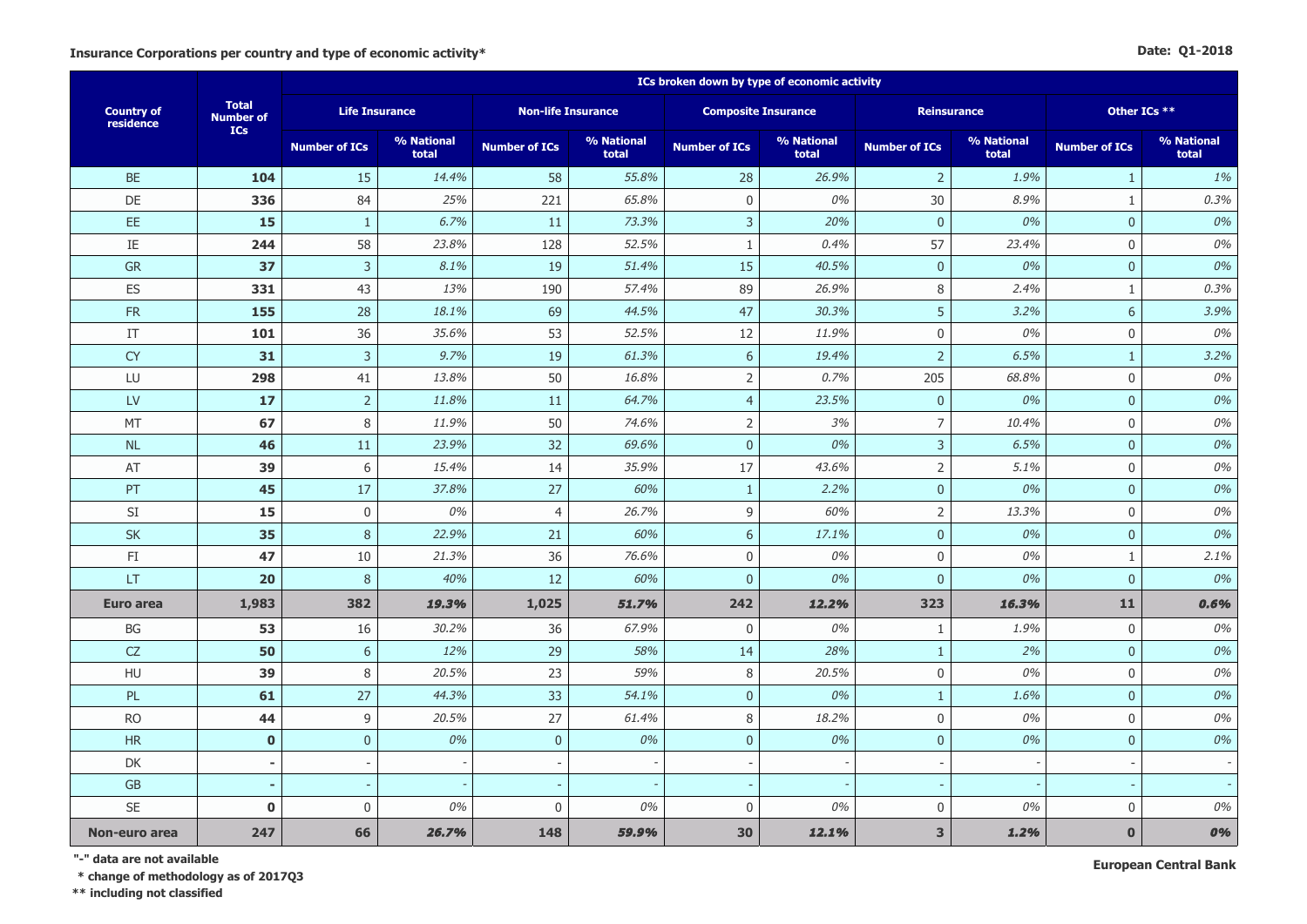|                                | <b>Total</b><br><b>Number of</b> | ICs broken down by type of economic activity |                     |                           |                     |                            |                     |                      |                     |                      |                     |  |  |
|--------------------------------|----------------------------------|----------------------------------------------|---------------------|---------------------------|---------------------|----------------------------|---------------------|----------------------|---------------------|----------------------|---------------------|--|--|
| <b>Country of</b><br>residence |                                  | <b>Life Insurance</b>                        |                     | <b>Non-life Insurance</b> |                     | <b>Composite Insurance</b> |                     | <b>Reinsurance</b>   |                     | Other ICs **         |                     |  |  |
|                                | <b>ICs</b>                       | <b>Number of ICs</b>                         | % National<br>total | <b>Number of ICs</b>      | % National<br>total | <b>Number of ICs</b>       | % National<br>total | <b>Number of ICs</b> | % National<br>total | <b>Number of ICs</b> | % National<br>total |  |  |
| <b>BE</b>                      | 107                              | 15                                           | 14%                 | 58                        | 54.2%               | 30                         | 28%                 | $\overline{2}$       | 1.9%                | $\overline{2}$       | 1.9%                |  |  |
| DE                             | 338                              | 85                                           | 25.1%               | 222                       | 65.7%               | $\mathbf 0$                | 0%                  | 30                   | 8.9%                | $\mathbf{1}$         | 0.3%                |  |  |
| EE                             | 15                               | $\overline{2}$                               | 13.3%               | 11                        | 73.3%               | $\overline{2}$             | 13.3%               | $\pmb{0}$            | 0%                  | $\boldsymbol{0}$     | 0%                  |  |  |
| IE                             | 245                              | 58                                           | 23.7%               | 129                       | 52.7%               | 1                          | 0.4%                | 57                   | 23.3%               | $\mathbf 0$          | 0%                  |  |  |
| <b>GR</b>                      | 39                               | $\overline{4}$                               | 10.3%               | 19                        | 48.7%               | 16                         | 41%                 | $\pmb{0}$            | 0%                  | $\mathbf 0$          | 0%                  |  |  |
| ES                             | 332                              | 43                                           | 13%                 | 190                       | 57.2%               | 90                         | 27.1%               | 8                    | 2.4%                | $\mathbf{1}$         | 0.3%                |  |  |
| <b>FR</b>                      | 154                              | 28                                           | 18.2%               | 69                        | 44.8%               | 47                         | 30.5%               | 5                    | 3.2%                | 5                    | 3.2%                |  |  |
| IT                             | 101                              | 36                                           | 35.6%               | 53                        | 52.5%               | 12                         | 11.9%               | $\boldsymbol{0}$     | 0%                  | 0                    | 0%                  |  |  |
| <b>CY</b>                      | 31                               | $\overline{3}$                               | 9.7%                | 20                        | 64.5%               | 6                          | 19.4%               | $\mathsf{2}$         | 6.5%                | $\mathbf{0}$         | 0%                  |  |  |
| LU                             | 295                              | 41                                           | 13.9%               | 47                        | 15.9%               | $\overline{2}$             | 0.7%                | 205                  | 69.5%               | $\boldsymbol{0}$     | 0%                  |  |  |
| LV                             | 18                               | $\overline{2}$                               | 11.1%               | 12                        | 66.7%               | $\overline{4}$             | 22.2%               | $\pmb{0}$            | 0%                  | $\mathbf{0}$         | 0%                  |  |  |
| MT                             | 65                               | $\,8\,$                                      | 12.3%               | 48                        | 73.8%               | $\overline{2}$             | 3.1%                | $\overline{7}$       | 10.8%               | $\mathsf 0$          | 0%                  |  |  |
| <b>NL</b>                      | 46                               | 11                                           | 23.9%               | 32                        | 69.6%               | $\mathbf{0}$               | 0%                  | $\overline{3}$       | 6.5%                | $\mathbf{0}$         | 0%                  |  |  |
| AT                             | 39                               | 6                                            | 15.4%               | 14                        | 35.9%               | 17                         | 43.6%               | $\overline{2}$       | 5.1%                | $\mathbf 0$          | 0%                  |  |  |
| PT                             | 43                               | 16                                           | 37.2%               | 26                        | 60.5%               | $\mathbf{1}$               | 2.3%                | $\pmb{0}$            | 0%                  | $\mathbf{0}$         | 0%                  |  |  |
| SI                             | 15                               | $\mathbf 0$                                  | 0%                  | $\overline{4}$            | 26.7%               | 9                          | 60%                 | $\overline{2}$       | 13.3%               | $\mathbf 0$          | 0%                  |  |  |
| <b>SK</b>                      | 36                               | 9                                            | 25%                 | 21                        | 58.3%               | $\sqrt{6}$                 | 16.7%               | $\pmb{0}$            | 0%                  | $\overline{0}$       | 0%                  |  |  |
| FI                             | 46                               | 10                                           | 21.7%               | 35                        | 76.1%               | $\mathbf 0$                | 0%                  | $\mathbf 0$          | 0%                  | $\mathbf{1}$         | 2.2%                |  |  |
| LT.                            | 21                               | 8                                            | 38.1%               | 13                        | 61.9%               | $\mathbf{0}$               | 0%                  | $\mathbf 0$          | 0%                  | $\pmb{0}$            | 0%                  |  |  |
| <b>Euro area</b>               | 1,986                            | 385                                          | 19.4%               | 1,023                     | 51.5%               | 245                        | 12.3%               | 323                  | 16.3%               | 10                   | 0.5%                |  |  |
| BG                             | 55                               | 17                                           | 30.9%               | 37                        | 67.3%               | $\mathbf 0$                | 0%                  | $\mathbf{1}$         | 1.8%                | $\mathbf 0$          | 0%                  |  |  |
| CZ                             | 51                               | 6                                            | 11.8%               | 30                        | 58.8%               | 14                         | 27.5%               | $1\,$                | 2%                  | $\boldsymbol{0}$     | 0%                  |  |  |
| HU                             | 41                               | 9                                            | 22%                 | 23                        | 56.1%               | 9                          | 22%                 | $\mathbf 0$          | 0%                  | $\Omega$             | 0%                  |  |  |
| PL                             | 61                               | 27                                           | 44.3%               | 33                        | 54.1%               | $\mathbf{0}$               | 0%                  | $\mathbf{1}$         | 1.6%                | $\mathbf{0}$         | $0\%$               |  |  |
| <b>RO</b>                      | 45                               | 9                                            | 20%                 | 28                        | 62.2%               | 8                          | 17.8%               | $\mathbf 0$          | 0%                  | $\mathbf 0$          | $0\%$               |  |  |
| <b>HR</b>                      | $\mathbf{0}$                     | $\mathbf{0}$                                 | 0%                  | $\mathbf{0}$              | 0%                  | $\mathbf{0}$               | 0%                  | $\pmb{0}$            | 0%                  | $\mathbf{0}$         | $0\%$               |  |  |
| DK                             | $\overline{\phantom{a}}$         | $\sim$                                       |                     |                           |                     |                            |                     | $\sim$               |                     |                      |                     |  |  |
| <b>GB</b>                      |                                  |                                              |                     |                           |                     |                            |                     |                      |                     |                      |                     |  |  |
| <b>SE</b>                      | $\bf{0}$                         | $\pmb{0}$                                    | 0%                  | $\mathbf 0$               | 0%                  | $\mathbf 0$                | 0%                  | $\pmb{0}$            | 0%                  | $\pmb{0}$            | 0%                  |  |  |
| Non-euro area                  | 253                              | 68                                           | 26.9%               | 151                       | 59.7%               | 31                         | 12.3%               | 3                    | 1.2%                | $\bf{0}$             | 0%                  |  |  |

**"-" data are not available European Central Bank**

 **\* change of methodology as of 2017Q3**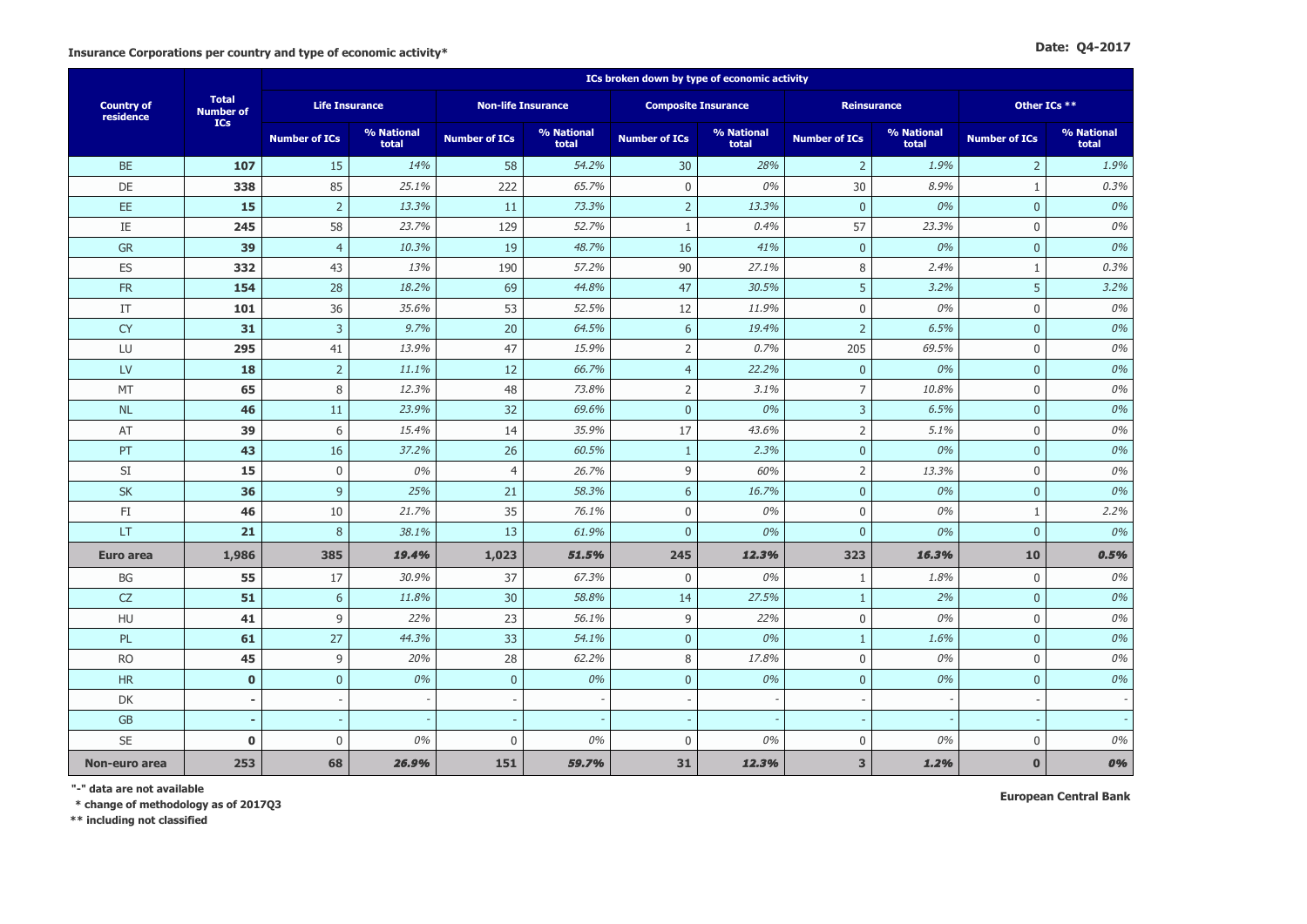|                                | <b>Total</b><br><b>Number of</b> | ICs broken down by type of economic activity |                     |                           |                     |                            |                     |                      |                     |                      |                     |  |  |
|--------------------------------|----------------------------------|----------------------------------------------|---------------------|---------------------------|---------------------|----------------------------|---------------------|----------------------|---------------------|----------------------|---------------------|--|--|
| <b>Country of</b><br>residence |                                  | <b>Life Insurance</b>                        |                     | <b>Non-life Insurance</b> |                     | <b>Composite Insurance</b> |                     | <b>Reinsurance</b>   |                     | Other ICs **         |                     |  |  |
|                                | <b>ICs</b>                       | <b>Number of ICs</b>                         | % National<br>total | <b>Number of ICs</b>      | % National<br>total | <b>Number of ICs</b>       | % National<br>total | <b>Number of ICs</b> | % National<br>total | <b>Number of ICs</b> | % National<br>total |  |  |
| <b>BE</b>                      | 109                              | 15                                           | 13.8%               | 61                        | 56%                 | 30                         | 27.5%               | $\overline{2}$       | 1.8%                | $\mathbf{1}$         | 0.9%                |  |  |
| DE                             | 338                              | 85                                           | 25.1%               | 222                       | 65.7%               | $\mathbf 0$                | 0%                  | 30                   | 8.9%                | $\mathbf{1}$         | 0.3%                |  |  |
| EE.                            | 16                               | $\overline{3}$                               | 18.8%               | 11                        | 68.8%               | $\overline{2}$             | 12.5%               | $\mathbf{0}$         | 0%                  | $\overline{0}$       | 0%                  |  |  |
| $\rm IE$                       | 244                              | 58                                           | 23.8%               | 128                       | 52.5%               | 1                          | 0.4%                | 57                   | 23.4%               | 0                    | 0%                  |  |  |
| GR                             | 40                               | $\overline{4}$                               | 10%                 | 20                        | 50%                 | 16                         | 40%                 | $\pmb{0}$            | 0%                  | $\mathbf 0$          | 0%                  |  |  |
| ES                             | 329                              | 43                                           | 13.1%               | 188                       | 57.1%               | 89                         | 27.1%               | 8                    | 2.4%                | $\mathbf{1}$         | 0.3%                |  |  |
| ${\sf FR}$                     | 134                              | 23                                           | 17.2%               | 65                        | 48.5%               | 36                         | 26.9%               | $\overline{4}$       | 3%                  | 6                    | 4.5%                |  |  |
| IT                             | 106                              | 39                                           | 36.8%               | 55                        | 51.9%               | 12                         | 11.3%               | $\pmb{0}$            | 0%                  | 0                    | $0\%$               |  |  |
| <b>CY</b>                      | 31                               | $\overline{3}$                               | 9.7%                | 20                        | 64.5%               | $6\phantom{1}$             | 19.4%               | $\overline{2}$       | 6.5%                | $\mathbf 0$          | 0%                  |  |  |
| LU                             | 296                              | 41                                           | 13.9%               | 45                        | 15.2%               | $\overline{2}$             | 0.7%                | 208                  | 70.3%               | $\mathbf 0$          | 0%                  |  |  |
| LV                             | 19                               | $\overline{2}$                               | 10.5%               | 13                        | 68.4%               | $\overline{4}$             | 21.1%               | $\pmb{0}$            | 0%                  | $\mathbf{0}$         | 0%                  |  |  |
| MT                             | 66                               | 8                                            | 12.1%               | 49                        | 74.2%               | $\overline{2}$             | 3%                  | $\overline{7}$       | 10.6%               | $\mathbf 0$          | 0%                  |  |  |
| <b>NL</b>                      | 48                               | 11                                           | 22.9%               | 34                        | 70.8%               | $\mathbf{0}$               | 0%                  | $\mathsf 3$          | 6.3%                | $\mathbf{0}$         | 0%                  |  |  |
| AT                             | 40                               | 6                                            | 15%                 | 14                        | 35%                 | 18                         | 45%                 | $\overline{2}$       | 5%                  | $\mathbf 0$          | 0%                  |  |  |
| PT                             | 43                               | 16                                           | 37.2%               | 26                        | 60.5%               | $\mathbf{1}$               | 2.3%                | $\pmb{0}$            | 0%                  | $\mathbf{0}$         | 0%                  |  |  |
| SI                             | 15                               | $\mathbf 0$                                  | 0%                  | $\overline{4}$            | 26.7%               | 9                          | 60%                 | $\mathsf{2}$         | 13.3%               | 0                    | $0\%$               |  |  |
| <b>SK</b>                      | 36                               | $\overline{9}$                               | 25%                 | 21                        | 58.3%               | $6\phantom{a}$             | 16.7%               | $\mathbf{0}$         | 0%                  | $\overline{0}$       | 0%                  |  |  |
| FI                             | 48                               | 10                                           | 20.8%               | 37                        | 77.1%               | $\mathbf 0$                | 0%                  | $\boldsymbol{0}$     | 0%                  | $1\,$                | 2.1%                |  |  |
| <b>LT</b>                      | 21                               | 8                                            | 38.1%               | 13                        | 61.9%               | $\mathbf{0}$               | 0%                  | $\overline{0}$       | 0%                  | $\mathbf{0}$         | 0%                  |  |  |
| <b>Euro area</b>               | 1,979                            | 384                                          | 19.4%               | 1,026                     | 51.8%               | 234                        | 11.8%               | 325                  | 16.4%               | 10                   | 0.5%                |  |  |
| <b>BG</b>                      | 56                               | 17                                           | 30.4%               | 38                        | 67.9%               | $\mathbf 0$                | 0%                  | $\mathbf{1}$         | 1.8%                | $\mathbf 0$          | 0%                  |  |  |
| CZ                             | 51                               | 6                                            | 11.8%               | 30                        | 58.8%               | 14                         | 27.5%               | $\mathbf{1}$         | 2%                  | $\mathbf{0}$         | 0%                  |  |  |
| HU                             | 41                               | 9                                            | 22%                 | 23                        | 56.1%               | 9                          | 22%                 | $\mathbf 0$          | 0%                  | $\mathbf{0}$         | 0%                  |  |  |
| PL                             | 61                               | 27                                           | 44.3%               | 33                        | 54.1%               | $\mathbf{0}$               | 0%                  | $\mathbf{1}$         | 1.6%                | $\overline{0}$       | 0%                  |  |  |
| <b>RO</b>                      | 42                               | 9                                            | 21.4%               | 25                        | 59.5%               | 8                          | 19%                 | $\boldsymbol{0}$     | 0%                  | 0                    | $0\%$               |  |  |
| <b>HR</b>                      | $\mathbf{0}$                     | $\mathbf{0}$                                 | 0%                  | $\mathbf{0}$              | 0%                  | $\mathbf{0}$               | 0%                  | $\mathbf{0}$         | 0%                  | $\overline{0}$       | $0\%$               |  |  |
| DK                             | $\overline{\phantom{a}}$         |                                              |                     |                           |                     |                            |                     |                      |                     |                      |                     |  |  |
| <b>GB</b>                      |                                  |                                              |                     |                           |                     |                            |                     |                      |                     |                      |                     |  |  |
| <b>SE</b>                      | $\mathbf 0$                      | $\mathbf 0$                                  | 0%                  | $\bf 0$                   | 0%                  | $\mathbf 0$                | 0%                  | $\pmb{0}$            | 0%                  | 0                    | 0%                  |  |  |
| Non-euro area                  | 251                              | 68                                           | 27.1%               | 149                       | 59.4%               | 31                         | 12.4%               | 3                    | 1.2%                | $\bf{0}$             | 0%                  |  |  |

**"-" data are not available European Central Bank**

 **\* change of methodology as of 2017Q3**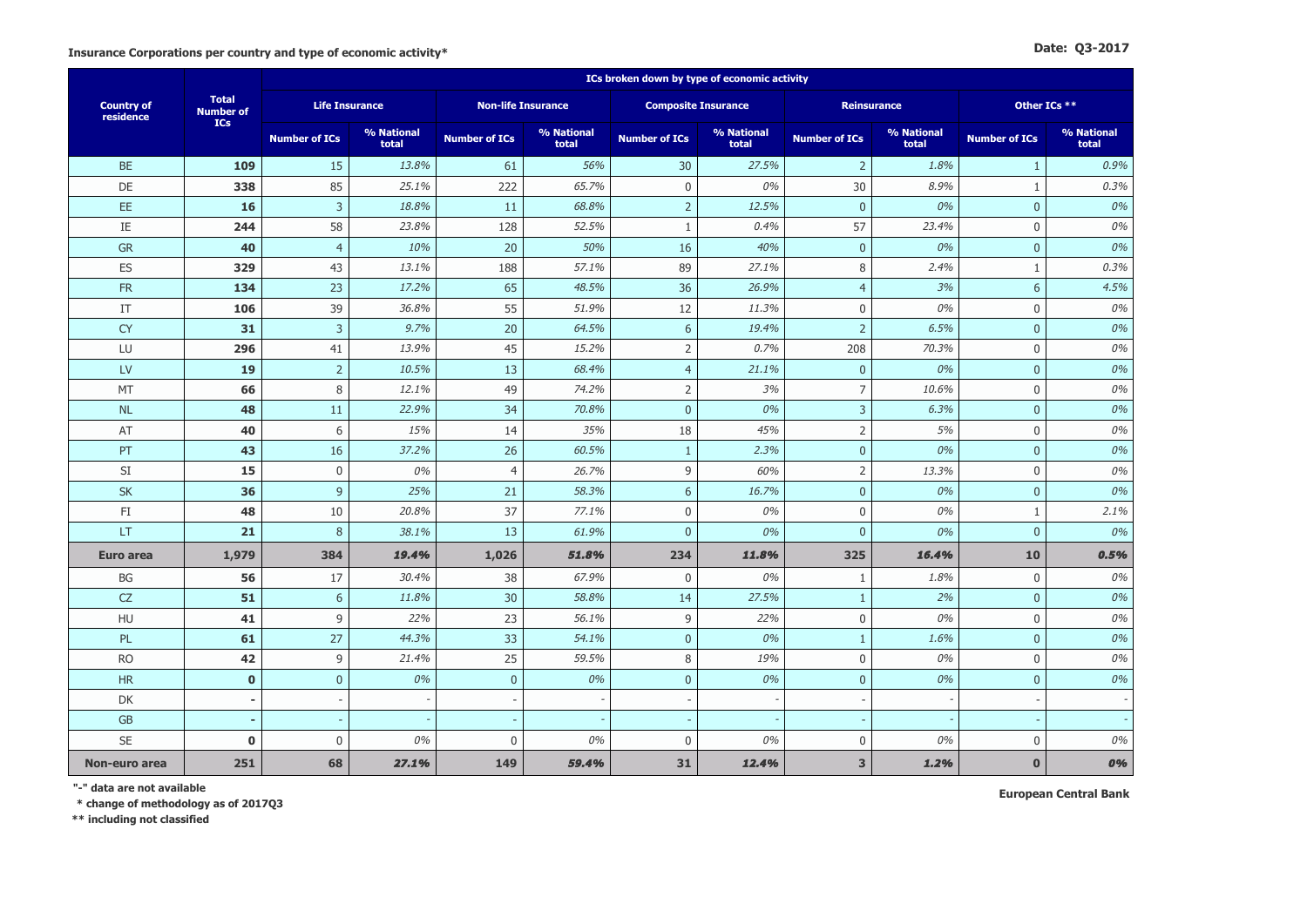Insurance Corporations per country and type of economic activity **Date: Q2-2017** Date: Q2-2017

|                                | <b>Total</b><br><b>Number</b> | ICs broken down by type of economic activity |                                           |                           |                                           |                                |                                           |                          |                                           |                         |                                           |  |  |
|--------------------------------|-------------------------------|----------------------------------------------|-------------------------------------------|---------------------------|-------------------------------------------|--------------------------------|-------------------------------------------|--------------------------|-------------------------------------------|-------------------------|-------------------------------------------|--|--|
| <b>Country of</b><br>residence |                               | <b>Life Insurance</b>                        |                                           | <b>Non-life Insurance</b> |                                           | <b>Composite Insurance</b>     |                                           | <b>Reinsurance</b>       |                                           | <b>Other</b>            |                                           |  |  |
|                                | of ICs                        | <b>Number</b><br>of ICs                      | $\frac{9}{6}$<br><b>National</b><br>total | <b>Number</b><br>of ICs   | $\frac{9}{6}$<br><b>National</b><br>total | <b>Number of</b><br><b>ICs</b> | $\frac{9}{6}$<br><b>National</b><br>total | <b>Number</b><br>of ICs  | $\frac{9}{6}$<br><b>National</b><br>total | <b>Number</b><br>of ICs | $\frac{9}{6}$<br><b>National</b><br>total |  |  |
| <b>BE</b>                      | 115                           | 17                                           | 14.8                                      | 67                        | 58.3                                      | 29                             | 25.2                                      | $\overline{2}$           | 1.7                                       | $\overline{0}$          | 0.0                                       |  |  |
| DE                             | 501                           | 138                                          | 27.5                                      | 325                       | 64.9                                      | $\boldsymbol{0}$               | 0.0                                       | 38                       | 7.6                                       | $\Omega$                | 0.0                                       |  |  |
| EE                             | 18                            | 3                                            | 16.7                                      | 13                        | 72.2                                      | $\overline{2}$                 | 11.1                                      | $\mathbf{0}$             | 0.0                                       | $\overline{0}$          | 0.0                                       |  |  |
| IE                             | 247                           | 58                                           | 23.5                                      | 129                       | 52.2                                      | $\mathbf 0$                    | 0.0                                       | 60                       | 24.3                                      | $\mathbf 0$             | 0.0                                       |  |  |
| <b>GR</b>                      | 61                            | 10                                           | 16.4                                      | 39                        | 63.9                                      | 12                             | 19.7                                      | $\pmb{0}$                | 0.0                                       | $\overline{0}$          | 0.0                                       |  |  |
| ES                             | 306                           | 43                                           | 14.1                                      | 172                       | 56.2                                      | 84                             | 27.5                                      | $\overline{7}$           | 2.3                                       | $\mathbf 0$             | 0.0                                       |  |  |
| ${\sf FR}$                     | 841                           | 61                                           | 7.3                                       | 330                       | 39.2                                      | 170                            | 20.2                                      | 6                        | 0.7                                       | $\mathbf{1}$            | 0.1                                       |  |  |
| IT                             | 203                           | 63                                           | 31                                        | 117                       | 57.6                                      | 16                             | 7.9                                       | $\overline{7}$           | 3.4                                       | $\mathbf 0$             | 0.0                                       |  |  |
| <b>CY</b>                      | 39                            | $\,8\,$                                      | 20.5                                      | 25                        | 64.1                                      | 3                              | 7.7                                       | 3                        | 7.7                                       | $\pmb{0}$               | 0.0                                       |  |  |
| LU                             | 295                           | 43                                           | 14.6                                      | 42                        | 14.2                                      | $\overline{2}$                 | 0.7                                       | 208                      | 70.5                                      | $\mathbf 0$             | 0.0                                       |  |  |
| LV                             | 20                            | $\overline{2}$                               | 10                                        | 14                        | 70                                        | $\overline{4}$                 | 20                                        | $\pmb{0}$                | 0.0                                       | $\bf 0$                 | 0.0                                       |  |  |
| <b>MT</b>                      | 62                            | $\overline{7}$                               | 11.3                                      | 47                        | 75.8                                      | $\overline{2}$                 | 3.2                                       | 6                        | 9.7                                       | $\mathbf 0$             | 0.0                                       |  |  |
| <b>NL</b>                      | 306                           | 61                                           | 19.9                                      | 234                       | 76.5                                      | $\pmb{0}$                      | 0.0                                       | 11                       | 3.6                                       | $\pmb{0}$               | 0.0                                       |  |  |
| AT                             | 117                           | 11                                           | 9.4                                       | 84                        | 71.8                                      | 18                             | 15.4                                      | $\overline{4}$           | 3.4                                       | $\mathbf 0$             | 0.0                                       |  |  |
| PT                             | 103                           | 44                                           | 42.7                                      | 46                        | 44.7                                      | 13                             | 12.6                                      | $\overline{0}$           | 0.0                                       | $\overline{0}$          | 0.0                                       |  |  |
| SI                             | 22                            | 6                                            | 27.3                                      | 8                         | 36.4                                      | 6                              | 27.3                                      | $\overline{2}$           | 9.1                                       | $\mathbf 0$             | 0.0                                       |  |  |
| <b>SK</b>                      | 38                            | 6                                            | 15.8                                      | 18                        | 47.4                                      | 14                             | 36.8                                      | $\mathbf{0}$             | 0.0                                       | $\overline{0}$          | 0.0                                       |  |  |
| FI                             | 67                            | 13                                           | 19.4                                      | 54                        | 80.6                                      | $\boldsymbol{0}$               | 0.0                                       | 0                        | 0.0                                       | $\mathbf 0$             | 0.0                                       |  |  |
| LT                             | 21                            | 8                                            | 38.1                                      | 13                        | 61.9                                      | $\overline{0}$                 | 0.0                                       | $\mathbf{0}$             | 0.0                                       | $\overline{0}$          | 0.0                                       |  |  |
| <b>Euro area</b>               | 3,382                         | 602                                          | 17.8                                      | 1,777                     | 52.5                                      | 375                            | 11.1                                      | 354                      | 10.5                                      | $\mathbf{1}$            | $\mathbf 0$                               |  |  |
| BG                             | 55                            | 17                                           | 30.9                                      | 37                        | 67.3                                      | $\boldsymbol{0}$               | 0.0                                       | $1\,$                    | 1.8                                       | $\mathbf 0$             | 0.0                                       |  |  |
| <b>HR</b>                      | 25                            | 5                                            | 20                                        | 10                        | 40                                        | 10                             | 40                                        | $\overline{0}$           | 0.0                                       | $\overline{0}$          | 0.0                                       |  |  |
| CZ                             | 52                            | 6                                            | 11.5                                      | 31                        | 59.6                                      | 14                             | 26.9                                      | $1\,$                    | 1.9                                       | $\mathbf 0$             | 0.0                                       |  |  |
| <b>DK</b>                      | $\sim$                        | ÷,                                           | $\overline{\phantom{a}}$                  | $\overline{\phantom{a}}$  |                                           | $\overline{\phantom{a}}$       |                                           | $\overline{\phantom{a}}$ | $\overline{\phantom{a}}$                  |                         |                                           |  |  |
| GB                             | ٠                             |                                              |                                           |                           |                                           |                                |                                           |                          |                                           |                         |                                           |  |  |
| HU                             | 58                            | $\mathbf{1}$                                 | 1.7                                       | 33                        | 56.9                                      | $\overline{0}$                 | 0.0                                       | $\pmb{0}$                | 0.0                                       | $\overline{0}$          | 0.0                                       |  |  |
| PL                             | 87                            | 33                                           | 37.9                                      | 52                        | 59.8                                      | $\boldsymbol{0}$               | 0.0                                       | $\overline{2}$           | 2.3                                       | 0                       | 0.0                                       |  |  |
| <b>RO</b>                      | 43                            | 9                                            | 20.9                                      | 26                        | 60.5                                      | 8                              | 18.6                                      | $\overline{0}$           | 0.0                                       | $\overline{0}$          | 0.0                                       |  |  |
| <b>SE</b>                      | 286                           | 28                                           | 9.8                                       | 243                       | 85                                        | $1\,$                          | 0.3                                       | 0                        | 0.0                                       | 14                      | 4.9                                       |  |  |
| Non-euro area                  | 606                           | 99                                           | 16.3                                      | 432                       | 71.3                                      | 33                             | 5.4                                       | $\overline{\mathbf{4}}$  | 0.7                                       | 14                      | 2.3                                       |  |  |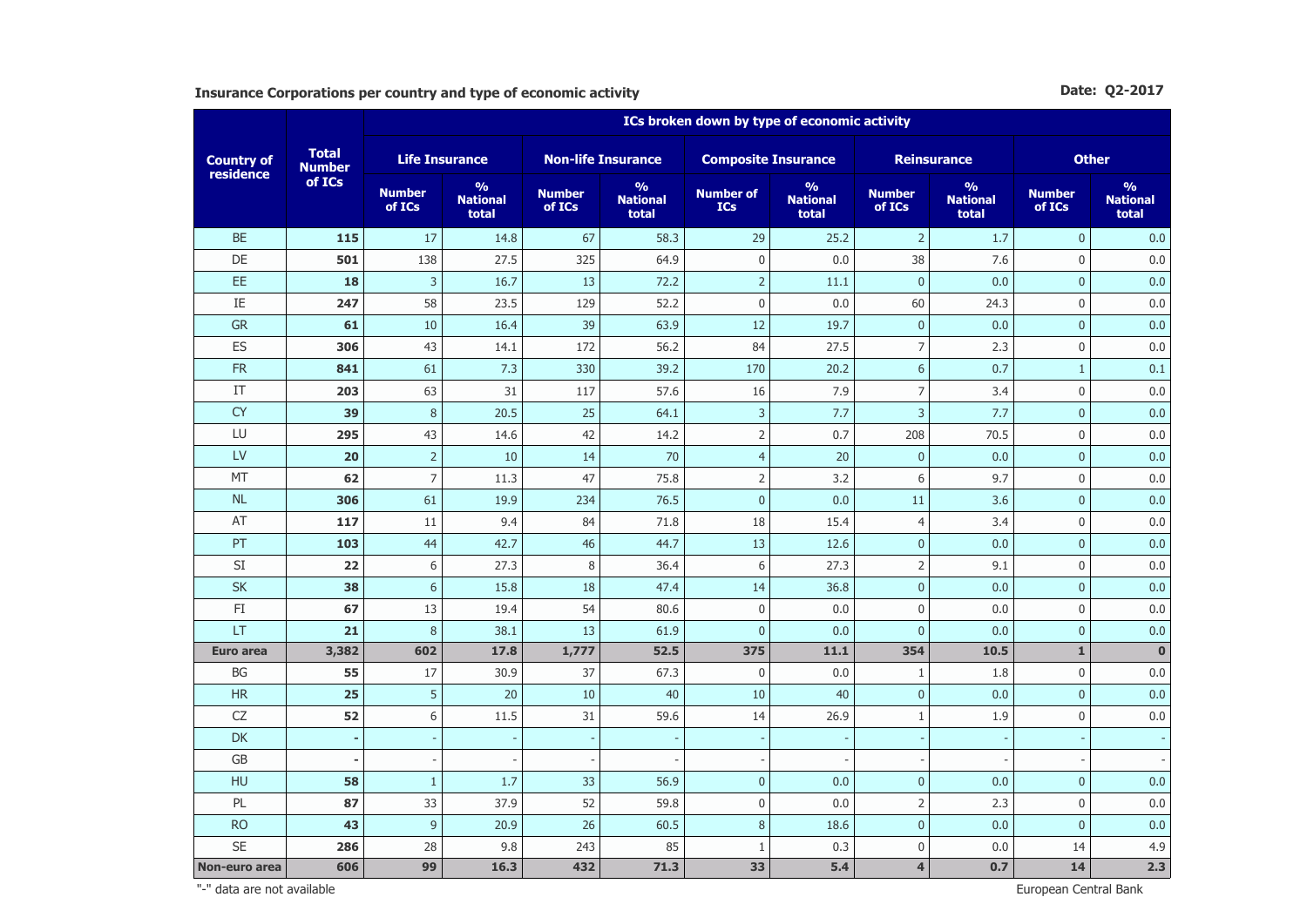**Insurance Corporations per country and type of economic activity <b>Date: Q1-2017 Date: Q1-2017** 

|                                | <b>Total</b><br><b>Number</b> | ICs broken down by type of economic activity |                                           |                           |                                           |                                |                                           |                          |                                           |                         |                                           |  |  |
|--------------------------------|-------------------------------|----------------------------------------------|-------------------------------------------|---------------------------|-------------------------------------------|--------------------------------|-------------------------------------------|--------------------------|-------------------------------------------|-------------------------|-------------------------------------------|--|--|
| <b>Country of</b><br>residence |                               | <b>Life Insurance</b>                        |                                           | <b>Non-life Insurance</b> |                                           | <b>Composite Insurance</b>     |                                           | <b>Reinsurance</b>       |                                           | <b>Other</b>            |                                           |  |  |
|                                | of ICs                        | <b>Number</b><br>of ICs                      | $\frac{9}{6}$<br><b>National</b><br>total | <b>Number</b><br>of ICs   | $\frac{9}{6}$<br><b>National</b><br>total | <b>Number of</b><br><b>ICs</b> | $\frac{9}{6}$<br><b>National</b><br>total | <b>Number</b><br>of ICs  | $\frac{9}{6}$<br><b>National</b><br>total | <b>Number</b><br>of ICs | $\frac{9}{6}$<br><b>National</b><br>total |  |  |
| <b>BE</b>                      | 115                           | 17                                           | 14.8                                      | 67                        | 58.3                                      | 29                             | 25.2                                      | $\overline{2}$           | 1.7                                       | $\overline{0}$          | 0.0                                       |  |  |
| DE                             | 415                           | 122                                          | 29.4                                      | 260                       | 62.7                                      | $\boldsymbol{0}$               | 0.0                                       | 33                       | $\,8\,$                                   | $\Omega$                | 0.0                                       |  |  |
| EE                             | 18                            | 3                                            | 16.7                                      | 13                        | 72.2                                      | $\overline{2}$                 | 11.1                                      | $\mathbf{0}$             | 0.0                                       | $\mathbf{0}$            | 0.0                                       |  |  |
| IE                             | 248                           | 58                                           | 23.4                                      | 129                       | 52                                        | $\mathbf 0$                    | 0.0                                       | 61                       | 24.6                                      | $\overline{0}$          | 0.0                                       |  |  |
| <b>GR</b>                      | 61                            | 10                                           | 16.4                                      | 39                        | 63.9                                      | 12                             | 19.7                                      | $\pmb{0}$                | 0.0                                       | $\overline{0}$          | 0.0                                       |  |  |
| ES                             | 306                           | 45                                           | 14.7                                      | 173                       | 56.5                                      | 81                             | 26.5                                      | $\overline{7}$           | 2.3                                       | $\mathbf 0$             | 0.0                                       |  |  |
| ${\sf FR}$                     | 843                           | 61                                           | 7.2                                       | 331                       | 39.3                                      | 170                            | 20.2                                      | 6                        | 0.7                                       | $\mathbf{1}$            | 0.1                                       |  |  |
| IT                             | 206                           | 65                                           | 31.6                                      | 118                       | 57.3                                      | 16                             | 7.8                                       | $\overline{7}$           | 3.4                                       | $\mathbf 0$             | 0.0                                       |  |  |
| <b>CY</b>                      | 39                            | $\,8\,$                                      | 20.5                                      | 25                        | 64.1                                      | 3                              | 7.7                                       | 3                        | 7.7                                       | $\pmb{0}$               | 0.0                                       |  |  |
| LU                             | 295                           | 43                                           | 14.6                                      | 40                        | 13.6                                      | $\overline{2}$                 | 0.7                                       | 210                      | 71.2                                      | $\mathbf 0$             | 0.0                                       |  |  |
| LV                             | 20                            | $\overline{2}$                               | 10                                        | 14                        | 70                                        | $\overline{4}$                 | 20                                        | $\pmb{0}$                | 0.0                                       | $\bf 0$                 | 0.0                                       |  |  |
| <b>MT</b>                      | 62                            | $\overline{7}$                               | 11.3                                      | 47                        | 75.8                                      | $\overline{2}$                 | 3.2                                       | 6                        | 9.7                                       | $\mathbf 0$             | 0.0                                       |  |  |
| <b>NL</b>                      | 306                           | 61                                           | 19.9                                      | 234                       | 76.5                                      | $\pmb{0}$                      | 0.0                                       | 11                       | 3.6                                       | $\pmb{0}$               | 0.0                                       |  |  |
| AT                             | 118                           | 11                                           | 9.3                                       | 85                        | 72                                        | 18                             | 15.3                                      | $\overline{4}$           | 3.4                                       | $\mathbf 0$             | 0.0                                       |  |  |
| PT                             | 103                           | 44                                           | 42.7                                      | 46                        | 44.7                                      | 13                             | 12.6                                      | $\overline{0}$           | 0.0                                       | $\mathbf{0}$            | 0.0                                       |  |  |
| SI                             | 23                            | $\overline{7}$                               | 30.4                                      | 8                         | 34.8                                      | 6                              | 26.1                                      | $\overline{2}$           | 8.7                                       | $\mathbf 0$             | 0.0                                       |  |  |
| <b>SK</b>                      | 38                            | 6                                            | 15.8                                      | 18                        | 47.4                                      | 14                             | 36.8                                      | $\mathbf{0}$             | 0.0                                       | $\overline{0}$          | 0.0                                       |  |  |
| FI                             | 68                            | 13                                           | 19.1                                      | 55                        | 80.9                                      | $\boldsymbol{0}$               | 0.0                                       | 0                        | 0.0                                       | $\overline{0}$          | 0.0                                       |  |  |
| LT                             | 21                            | 8                                            | 38.1                                      | 13                        | 61.9                                      | $\overline{0}$                 | 0.0                                       | $\mathbf 0$              | 0.0                                       | $\overline{0}$          | 0.0                                       |  |  |
| <b>Euro area</b>               | 3,305                         | 591                                          | 17.9                                      | 1,715                     | 51.9                                      | 372                            | 11.3                                      | 352                      | 10.7                                      | $\mathbf{1}$            | $\mathbf 0$                               |  |  |
| BG                             | 55                            | 17                                           | 30.9                                      | 37                        | 67.3                                      | $\boldsymbol{0}$               | 0.0                                       | $1\,$                    | 1.8                                       | $\mathbf 0$             | 0.0                                       |  |  |
| <b>HR</b>                      | 26                            | 5                                            | 19.2                                      | 10                        | 38.5                                      | 10                             | 38.5                                      | $\,1\,$                  | 3.8                                       | $\overline{0}$          | 0.0                                       |  |  |
| CZ                             | 54                            | 6                                            | 11.1                                      | 33                        | 61.1                                      | 14                             | 25.9                                      | $1\,$                    | 1.9                                       | $\mathbf 0$             | 0.0                                       |  |  |
| <b>DK</b>                      | $\sim$                        | ÷,                                           | $\overline{\phantom{a}}$                  | $\overline{\phantom{a}}$  |                                           | $\overline{\phantom{a}}$       |                                           | $\overline{\phantom{a}}$ | $\overline{\phantom{a}}$                  |                         |                                           |  |  |
| GB                             | ۰                             |                                              |                                           |                           |                                           |                                |                                           |                          |                                           |                         |                                           |  |  |
| HU                             | 60                            | $\overline{2}$                               | 3.3                                       | 34                        | 56.7                                      | $\overline{0}$                 | 0.0                                       | $\pmb{0}$                | 0.0                                       | $\overline{0}$          | 0.0                                       |  |  |
| PL                             | 87                            | 33                                           | 37.9                                      | 52                        | 59.8                                      | $\boldsymbol{0}$               | 0.0                                       | $\overline{2}$           | 2.3                                       | 0                       | 0.0                                       |  |  |
| <b>RO</b>                      | 43                            | 9                                            | 20.9                                      | 26                        | 60.5                                      | 8                              | 18.6                                      | $\overline{0}$           | 0.0                                       | $\mathbf{0}$            | 0.0                                       |  |  |
| <b>SE</b>                      | 286                           | 28                                           | 9.8                                       | 243                       | 85                                        | $1\,$                          | 0.3                                       | 0                        | 0.0                                       | 14                      | 4.9                                       |  |  |
| Non-euro area                  | 611                           | 100                                          | 16.4                                      | 435                       | 71.2                                      | 33                             | 5.4                                       | 5                        | 0.8                                       | 14                      | 2.3                                       |  |  |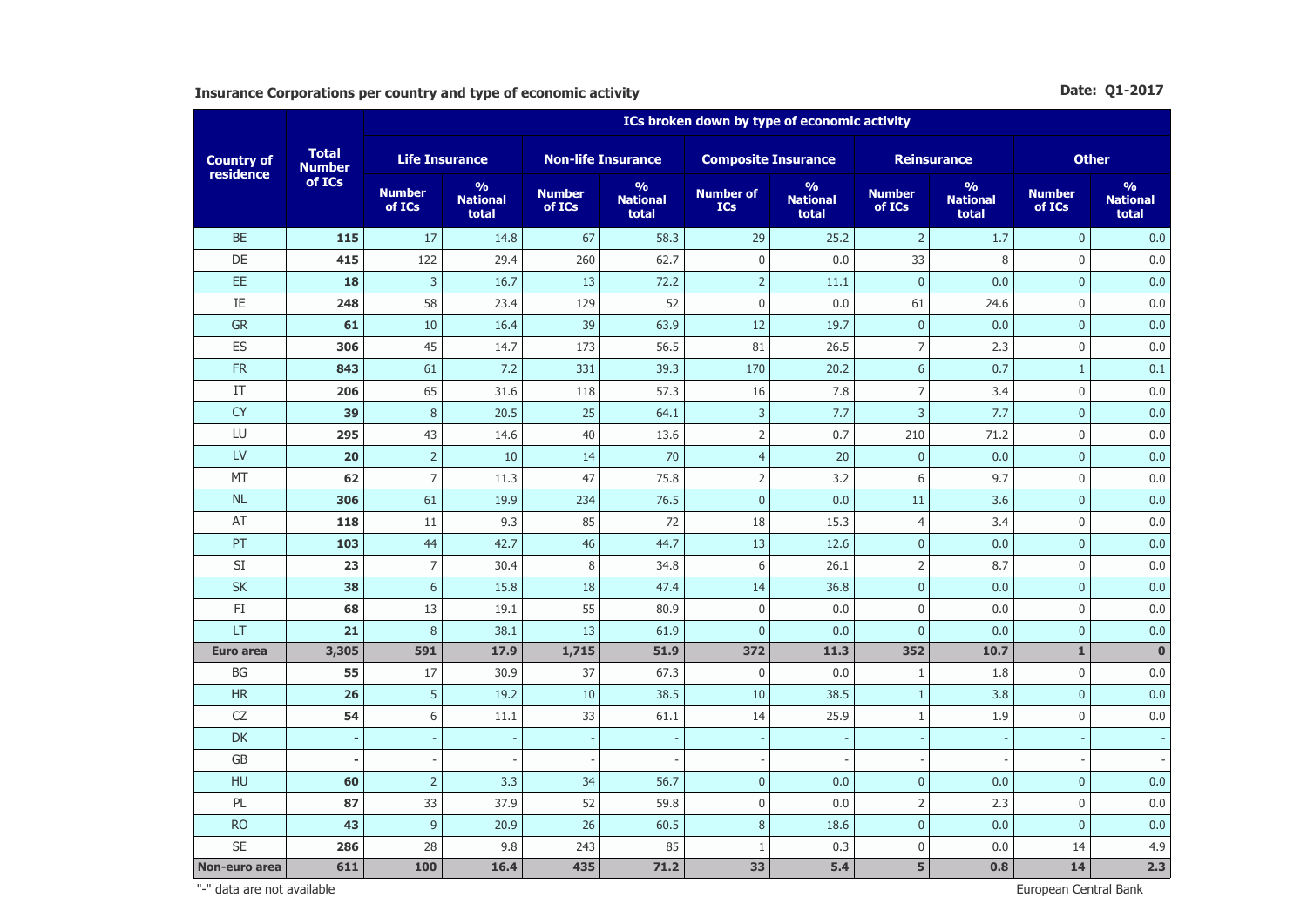**Insurance Corporations per country and type of economic activity Date: Q4-2016 Date: Q4-2016** 

|                                |                               | ICs broken down by type of economic activity |                                           |                           |                                           |                                |                                           |                          |                                           |                         |                                           |  |  |
|--------------------------------|-------------------------------|----------------------------------------------|-------------------------------------------|---------------------------|-------------------------------------------|--------------------------------|-------------------------------------------|--------------------------|-------------------------------------------|-------------------------|-------------------------------------------|--|--|
| <b>Country of</b><br>residence | <b>Total</b><br><b>Number</b> | <b>Life Insurance</b>                        |                                           | <b>Non-life Insurance</b> |                                           | <b>Composite Insurance</b>     |                                           |                          | <b>Reinsurance</b>                        | <b>Other</b>            |                                           |  |  |
|                                | of ICs                        | <b>Number</b><br>of ICs                      | $\frac{9}{6}$<br><b>National</b><br>total | <b>Number</b><br>of ICs   | $\frac{9}{6}$<br><b>National</b><br>total | <b>Number of</b><br><b>ICs</b> | $\frac{9}{6}$<br><b>National</b><br>total | <b>Number</b><br>of ICs  | $\frac{9}{6}$<br><b>National</b><br>total | <b>Number</b><br>of ICs | $\frac{9}{6}$<br><b>National</b><br>total |  |  |
| <b>BE</b>                      | 115                           | 17                                           | 14.8                                      | 67                        | 58.3                                      | 29                             | 25.2                                      | $\overline{2}$           | 1.7                                       | $\overline{0}$          | 0.0                                       |  |  |
| DE                             | 416                           | 123                                          | 29.6                                      | 260                       | 62.5                                      | $\mathsf 0$                    | 0.0                                       | 33                       | 7.9                                       | $\Omega$                | 0.0                                       |  |  |
| EE                             | 18                            | $\overline{3}$                               | 16.7                                      | 13                        | 72.2                                      | $\overline{2}$                 | 11.1                                      | $\overline{0}$           | 0.0                                       | $\overline{0}$          | 0.0                                       |  |  |
| IE                             | 248                           | 58                                           | 23.4                                      | 129                       | 52                                        | $\mathbf 0$                    | 0.0                                       | 61                       | 24.6                                      | $\mathbf 0$             | 0.0                                       |  |  |
| <b>GR</b>                      | 61                            | 10                                           | 16.4                                      | 39                        | 63.9                                      | 12                             | 19.7                                      | $\pmb{0}$                | 0.0                                       | $\overline{0}$          | 0.0                                       |  |  |
| ES                             | 314                           | 47                                           | 15                                        | 177                       | 56.4                                      | 83                             | 26.4                                      | $\overline{7}$           | 2.2                                       | $\mathbf 0$             | 0.0                                       |  |  |
| <b>FR</b>                      | 859                           | 103                                          | 12                                        | 436                       | 50.8                                      | 206                            | 24                                        | 13                       | 1.5                                       | $\mathbf{1}$            | 0.1                                       |  |  |
| IT                             | 208                           | 67                                           | 32.2                                      | 118                       | 56.7                                      | 16                             | 7.7                                       | $\overline{7}$           | 3.4                                       | $\mathbf 0$             | 0.0                                       |  |  |
| <b>CY</b>                      | 39                            | $\,8\,$                                      | 20.5                                      | 25                        | 64.1                                      | $\overline{3}$                 | 7.7                                       | 3                        | 7.7                                       | $\overline{0}$          | 0.0                                       |  |  |
| LU                             | 296                           | 43                                           | 14.5                                      | 40                        | 13.5                                      | $\overline{2}$                 | 0.7                                       | 211                      | 71.3                                      | $\mathbf 0$             | 0.0                                       |  |  |
| LV                             | 20                            | $\overline{2}$                               | $10\,$                                    | 14                        | 70                                        | $\overline{4}$                 | 20                                        | $\pmb{0}$                | 0.0                                       | $\bf 0$                 | 0.0                                       |  |  |
| <b>MT</b>                      | 62                            | $\overline{7}$                               | 11.3                                      | 47                        | 75.8                                      | $\overline{2}$                 | 3.2                                       | 6                        | 9.7                                       | $\mathbf 0$             | 0.0                                       |  |  |
| <b>NL</b>                      | 306                           | 61                                           | 19.9                                      | 234                       | 76.5                                      | $\pmb{0}$                      | 0.0                                       | 11                       | 3.6                                       | $\pmb{0}$               | 0.0                                       |  |  |
| AT                             | 118                           | 11                                           | 9.3                                       | 85                        | 72                                        | 18                             | 15.3                                      | $\overline{4}$           | 3.4                                       | $\mathbf 0$             | 0.0                                       |  |  |
| PT                             | 103                           | 44                                           | 42.7                                      | 46                        | 44.7                                      | 13                             | 12.6                                      | $\overline{0}$           | 0.0                                       | $\mathbf{0}$            | 0.0                                       |  |  |
| SI                             | 23                            | $\overline{7}$                               | 30.4                                      | 8                         | 34.8                                      | 6                              | 26.1                                      | $\overline{2}$           | 8.7                                       | $\mathbf 0$             | 0.0                                       |  |  |
| <b>SK</b>                      | 38                            | 6                                            | 15.8                                      | 18                        | 47.4                                      | 14                             | 36.8                                      | $\overline{0}$           | 0.0                                       | $\overline{0}$          | 0.0                                       |  |  |
| $\mathsf{F}\mathbf{I}$         | 69                            | 13                                           | 18.8                                      | 56                        | 81.2                                      | $\mathsf 0$                    | 0.0                                       | $\boldsymbol{0}$         | 0.0                                       | $\boldsymbol{0}$        | 0.0                                       |  |  |
| LT                             | 21                            | $\,8\,$                                      | 38.1                                      | 13                        | 61.9                                      | $\mathbf{0}$                   | 0.0                                       | $\mathbf{0}$             | 0.0                                       | $\overline{0}$          | 0.0                                       |  |  |
| <b>Euro area</b>               | 3,334                         | 638                                          | 19.1                                      | 1,825                     | 54.7                                      | 410                            | 12.3                                      | 360                      | 10.8                                      | $\mathbf{1}$            | $\mathbf 0$                               |  |  |
| BG                             | 55                            | 17                                           | 30.9                                      | 37                        | 67.3                                      | $\mathsf 0$                    | 0.0                                       | $\mathbf{1}$             | 1.8                                       | $\mathbf 0$             | 0.0                                       |  |  |
| <b>HR</b>                      | 26                            | 5                                            | 19.2                                      | 10                        | 38.5                                      | 10                             | 38.5                                      | $\,1\,$                  | 3.8                                       | $\overline{0}$          | 0.0                                       |  |  |
| CZ                             | 55                            | $6\,$                                        | 10.9                                      | 34                        | 61.8                                      | 14                             | 25.5                                      | $1\,$                    | 1.8                                       | $\mathbf 0$             | 0.0                                       |  |  |
| <b>DK</b>                      | $\sim$                        | $\overline{\phantom{a}}$                     | ÷                                         | $\overline{\phantom{a}}$  |                                           | $\blacksquare$                 |                                           | $\overline{\phantom{a}}$ |                                           |                         |                                           |  |  |
| GB                             | ۰                             |                                              |                                           |                           |                                           |                                |                                           | $\overline{\phantom{a}}$ |                                           |                         |                                           |  |  |
| HU                             | 60                            | $\overline{2}$                               | 3.3                                       | 34                        | 56.7                                      | $\overline{0}$                 | 0.0                                       | $\pmb{0}$                | 0.0                                       | $\overline{0}$          | 0.0                                       |  |  |
| PL                             | 87                            | 33                                           | 37.9                                      | 52                        | 59.8                                      | $\boldsymbol{0}$               | 0.0                                       | $\overline{2}$           | 2.3                                       | 0                       | 0.0                                       |  |  |
| <b>RO</b>                      | 43                            | $\overline{9}$                               | 20.9                                      | 26                        | 60.5                                      | $\,8\,$                        | 18.6                                      | $\overline{0}$           | 0.0                                       | $\mathbf{0}$            | 0.0                                       |  |  |
| <b>SE</b>                      | 293                           | 28                                           | 9.6                                       | 249                       | 85                                        | $\mathbf{1}$                   | 0.3                                       | $1\,$                    | 0.3                                       | 14                      | 4.8                                       |  |  |
| Non-euro area                  | 619                           | 100                                          | 16.2                                      | 442                       | 71.4                                      | 33                             | 5.3                                       | 6                        | $\mathbf 1$                               | 14                      | 2.3                                       |  |  |